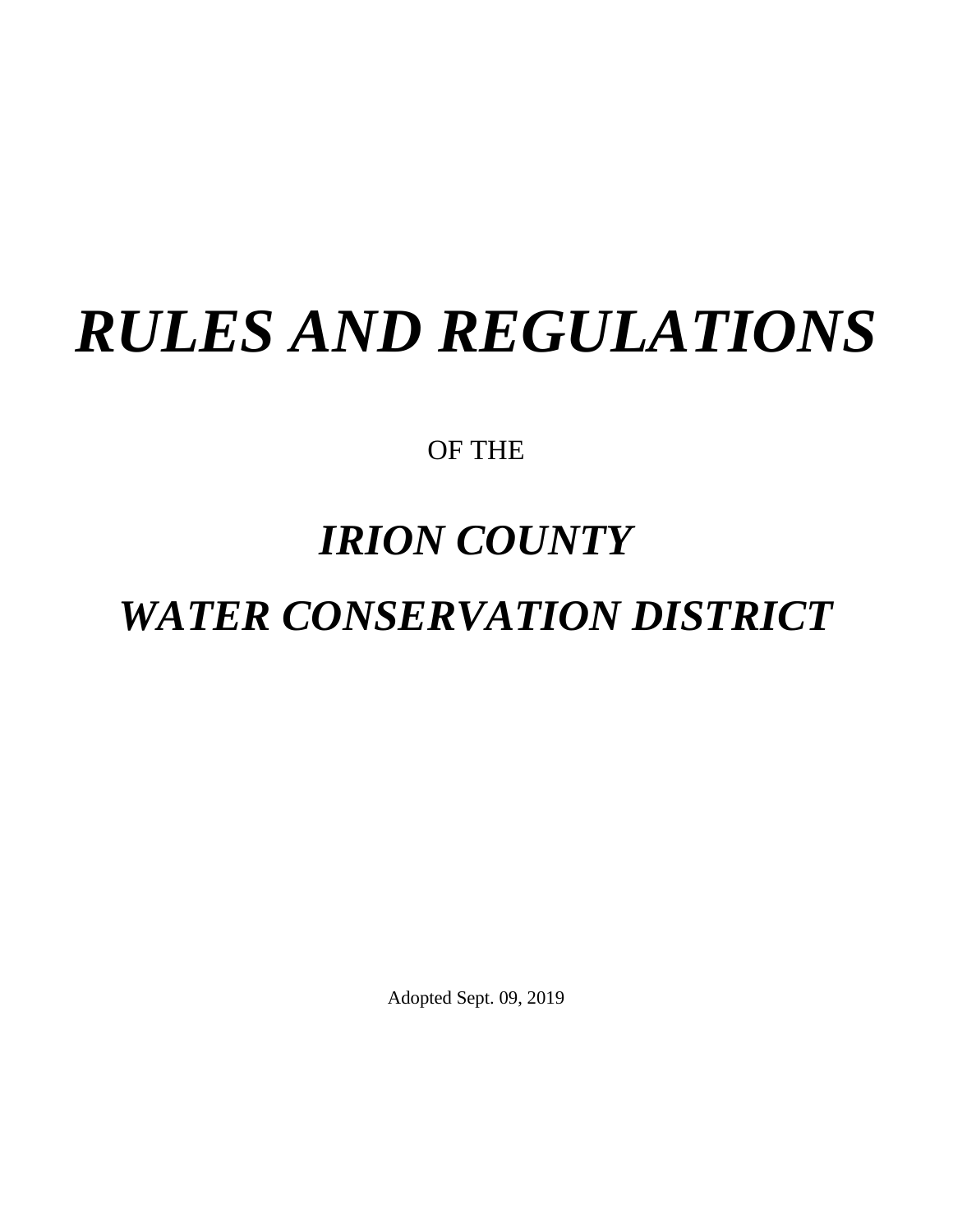## **PREAMBLE**

The purpose of this District is to conserve, preserve, and protect groundwater supplies, to protect and enhance recharge, to prevent waste and pollution, and to effect the efficient, beneficial and wise use of groundwater resources, by monitoring the quality and quantity, for the benefit of the citizens and economy of the District. To carry out this purpose, these rules and regulations are passed, adopted and will be enforced to minimize as far as practicable the drawdown of the water table, depletion of the groundwater reservoirs and aquifers, interference between wells, reduction of artesian pressure, and waste, pollution, or harmful alteration of the character of the groundwater. These Rules apply to all groundwater aquifers and water-bearing formations located within the District's jurisdictional boundaries however, at its discretion, the District may consider undesirable or brackish water differently than fresh water. The District also strives to maintain groundwater ownership and rights of the owners of the land and their lessees as provided in the Texas Water Code §36.002.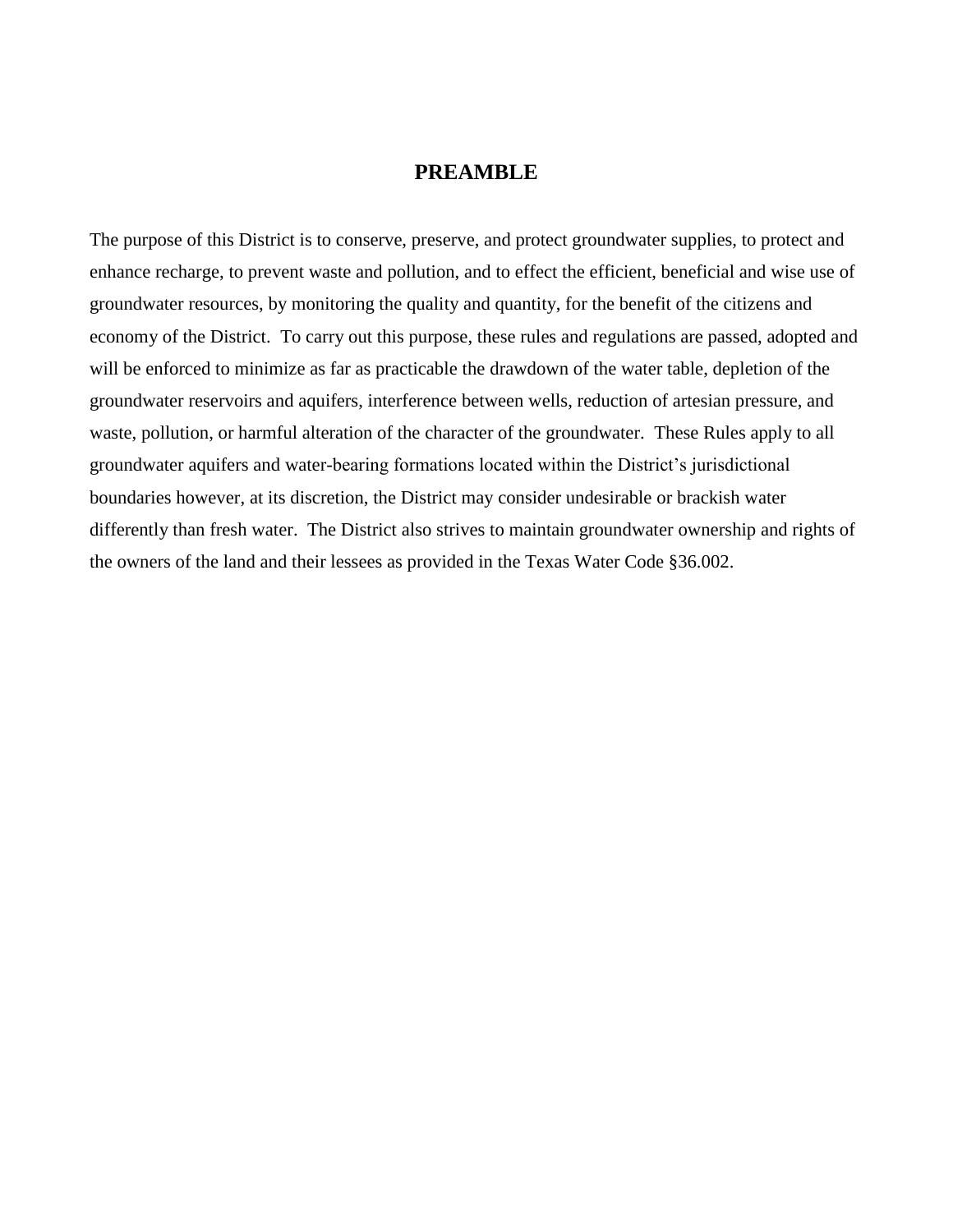## **TABLE OF CONTENTS**

| RULE 1.206 METHODS OF FILING AND SERVICE UNDER THE RULES 10 |  |
|-------------------------------------------------------------|--|
|                                                             |  |
| RULE 1.208 MINUTES AND RECORDS OF THE DISTRICT  11          |  |
|                                                             |  |
|                                                             |  |
|                                                             |  |
|                                                             |  |
|                                                             |  |
|                                                             |  |
|                                                             |  |
|                                                             |  |
|                                                             |  |
|                                                             |  |
|                                                             |  |
|                                                             |  |
|                                                             |  |
|                                                             |  |
|                                                             |  |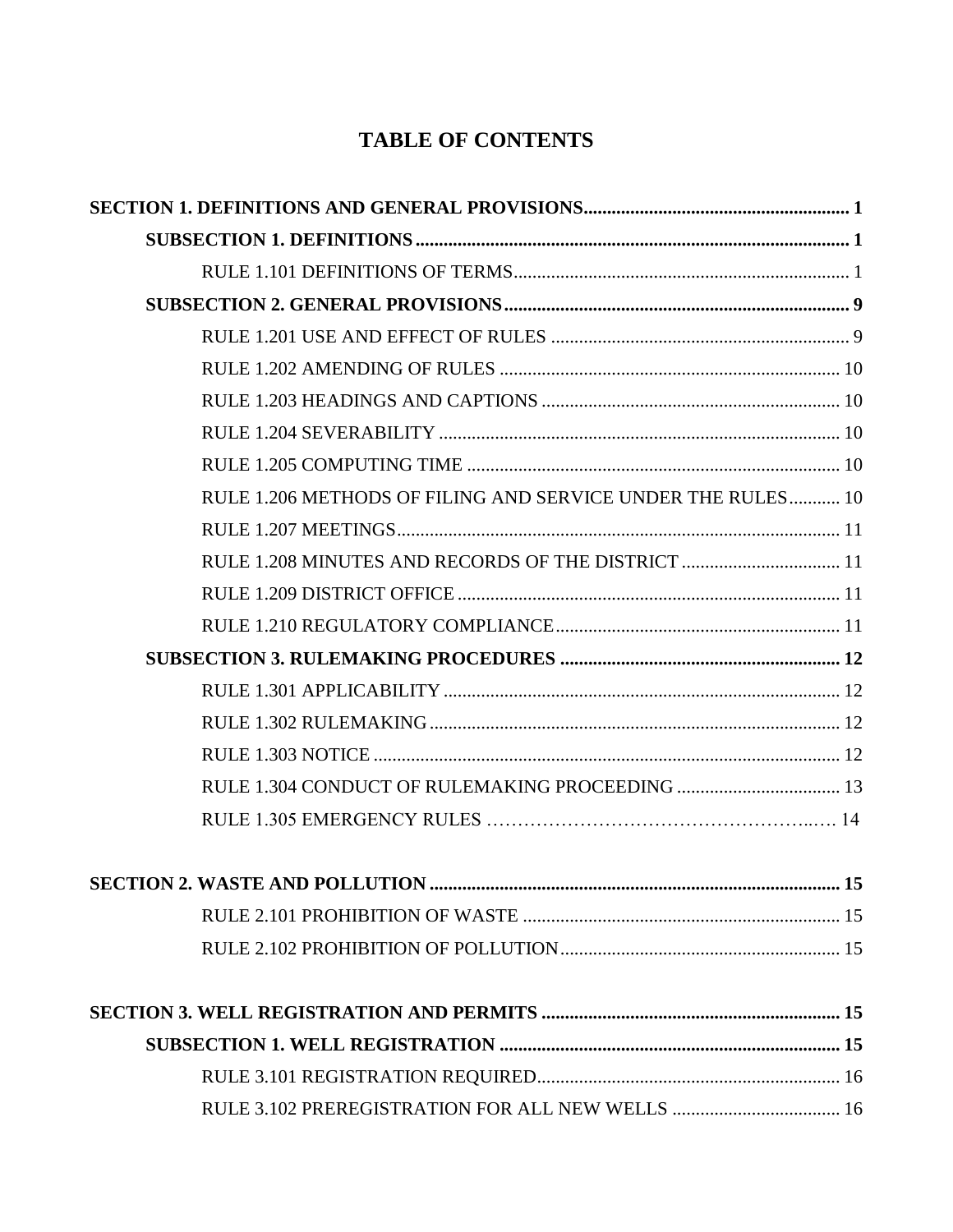| RULE 3.103 PRELIMINARY DETERMINATION OF EXEMPT STATUS  16 |  |
|-----------------------------------------------------------|--|
| RULE 3.104 COLLECTION OF ADDITIONAL WELL REGISTRATION     |  |
|                                                           |  |
|                                                           |  |
|                                                           |  |
|                                                           |  |
|                                                           |  |
|                                                           |  |
|                                                           |  |
|                                                           |  |
|                                                           |  |
|                                                           |  |
|                                                           |  |
|                                                           |  |
|                                                           |  |
|                                                           |  |

| RULE 4.105 REQUEST FOR FINDINGS AND CONCLUSIONS OR REHEARING |  |
|--------------------------------------------------------------|--|
|                                                              |  |

| RULE 5.101 DRILLING WELLS AT UNAPPROVED LOCATIONS PROHIBITED |  |
|--------------------------------------------------------------|--|
|                                                              |  |
|                                                              |  |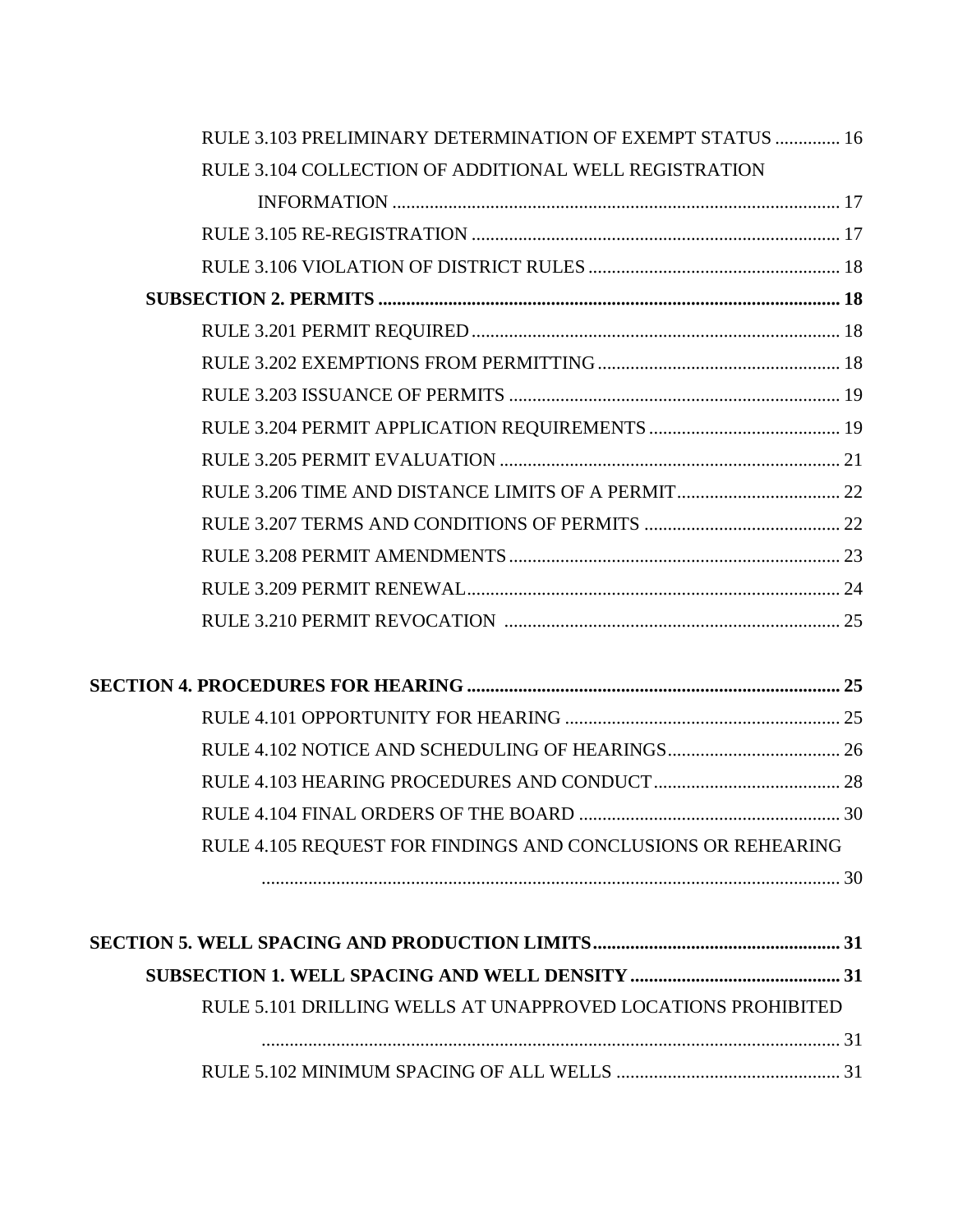| RULE 5.103 ADDITIONAL SPACING REQUIREMENTS FOR NON-EXEMPT      |  |
|----------------------------------------------------------------|--|
|                                                                |  |
|                                                                |  |
|                                                                |  |
|                                                                |  |
|                                                                |  |
|                                                                |  |
| RULE 5.203 MODIFYING OR AMENDING MAXIMUM PRODUCTION  33        |  |
|                                                                |  |
|                                                                |  |
|                                                                |  |
|                                                                |  |
|                                                                |  |
|                                                                |  |
| RULE 7.101 PERSONS AUTHORIZED TO DRILL WELLS AND INSTALL PUMPS |  |
| RULE 7.102 RESPONSIBILITY TO COVER OR CAP NEWLY DRILLED WELL   |  |
|                                                                |  |
| RULE 7.103 RESPONSIBILITY TO SUBMIT WELL REPORT AND            |  |
|                                                                |  |
|                                                                |  |
|                                                                |  |
| RULE 7.202 PLUGGING OF ABANDONED OR DETERIORATED WELLS 36      |  |
| RULE 7.203 FAILURE TO COMPLY WITH CAPPING OR PLUGGING RULES 37 |  |
| RULE 7.204 LIEN FOR RECOVERY OF EXPENSES INCURRED BY THE       |  |
|                                                                |  |
|                                                                |  |
| RULE 7.301 WELL DRILLING, COMPLETION, CAPPING AND PLUGGING 38  |  |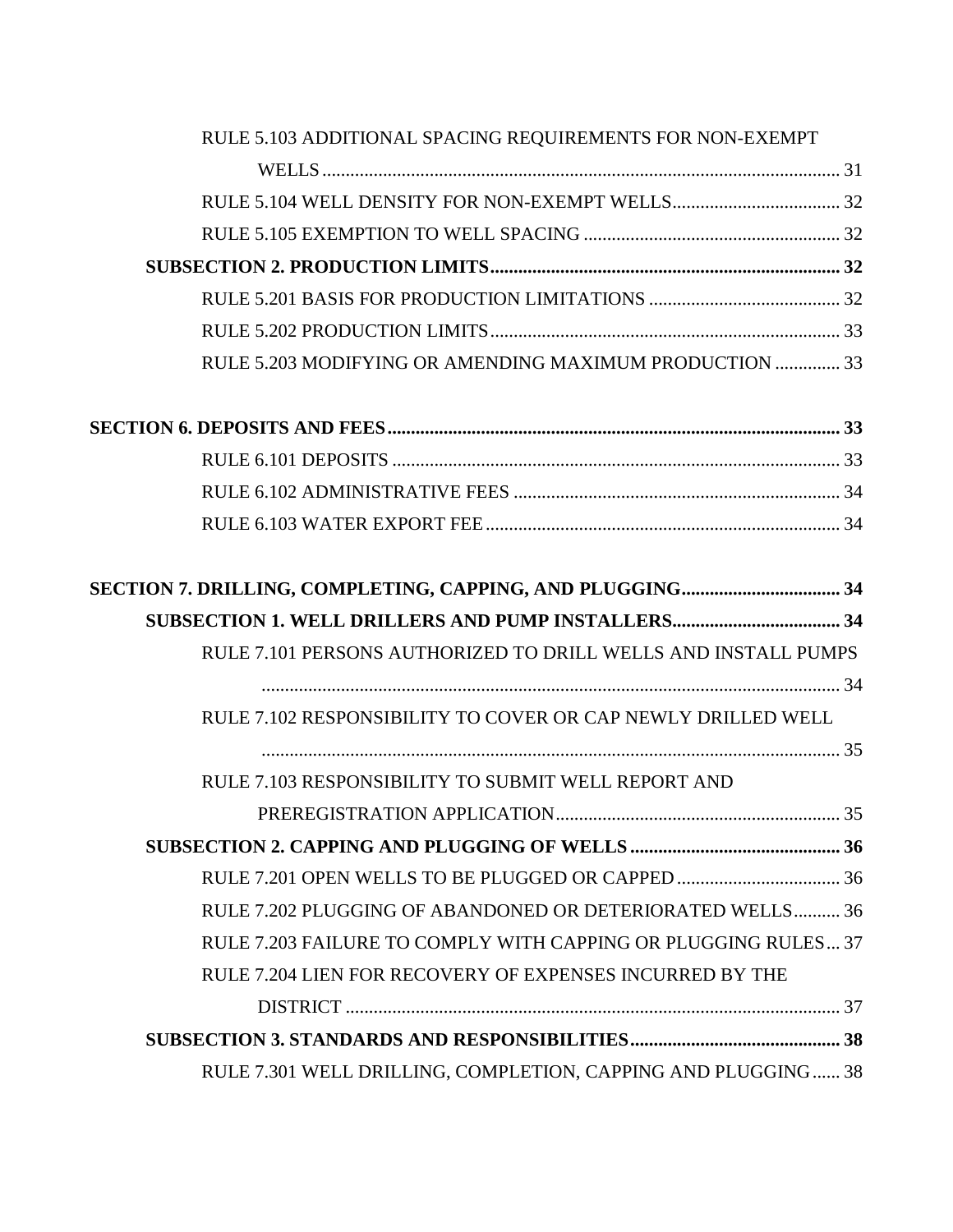| <b>SUBSECTION 1. MANAGED AQUIFER RECHARGE RECOVERY PROJECTS 40</b> |  |
|--------------------------------------------------------------------|--|
|                                                                    |  |
|                                                                    |  |
|                                                                    |  |
|                                                                    |  |
|                                                                    |  |
|                                                                    |  |
|                                                                    |  |

| RULE 10.101 NOTICE AND ACCESS TO INSPECT AND TEST WELLS  43 |  |
|-------------------------------------------------------------|--|
|                                                             |  |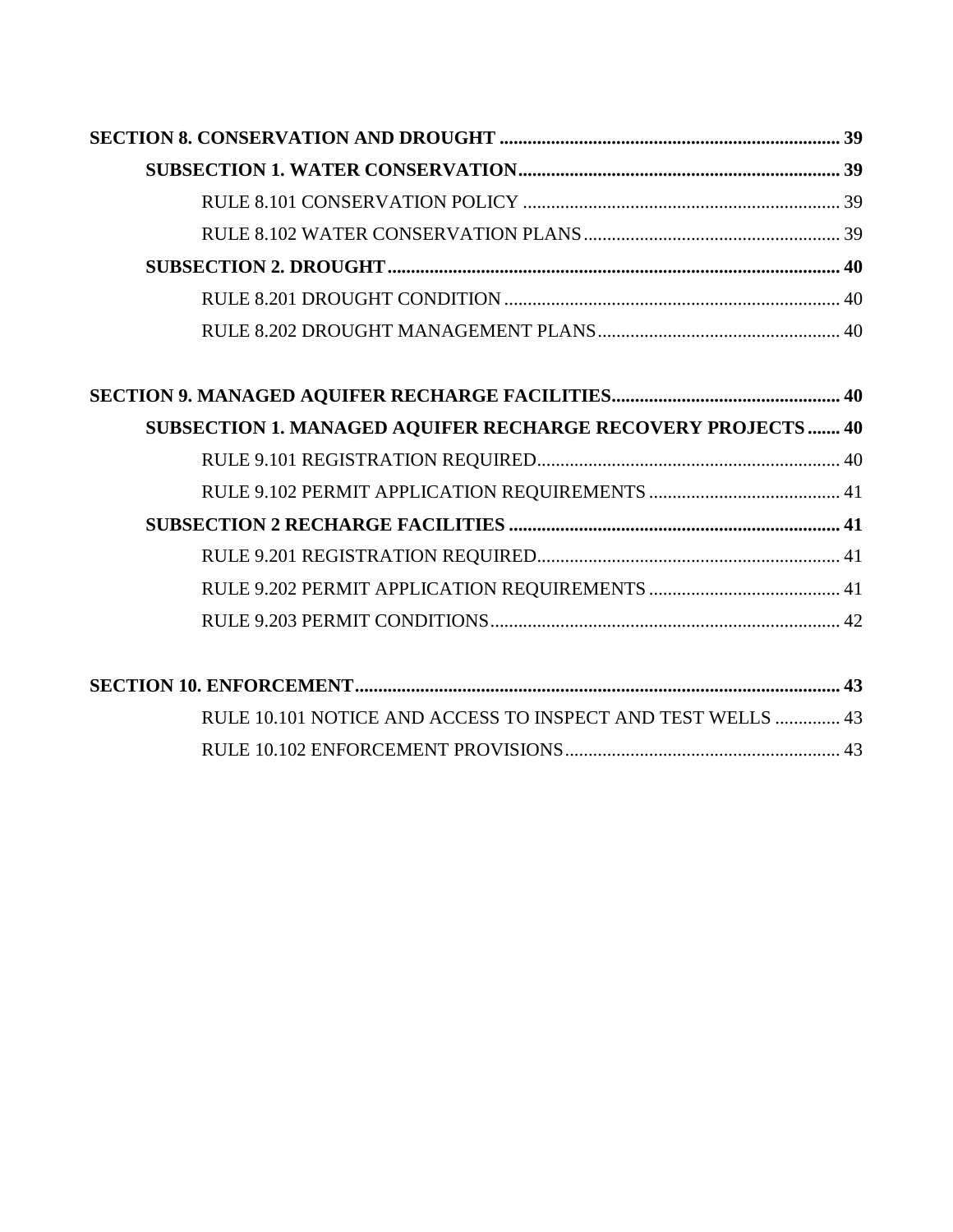## **SECTION 1. DEFINITIONS AND GENERAL PROVISIONS**

## **SUBSECTION 1. DEFINITIONS**

## **RULE 1.101 DEFINITIONS OF TERMS**

The District follows the definitions of terms set forth in Texas Water Code Chapter 36 and other definitions as set forth herein. Unless the context hereof indicates a contrary meaning, the words hereinafter defined shall have the following meaning in these rules:

(1) **"Abandoned Well"** shall mean a water well that is not in use. A water well is considered to be in use in the following cases:

**(a)** a non-deteriorated well which contains the casing, pump, and pump column in good condition;

**(b)** a non-deteriorated well which has been capped;

**(c)** the water from the well has been put to an authorized beneficial use, as defined by the Water Code;

**(d)** the well is used in the normal course and scope and with the intensity and frequency of other similar users in the general community; or,

**(e)** the landowner is participating in the Conservation Reserve Program authorized by Sections 1231-1236, Food Security Act of 1985 (16 U.S.C. Sections 3831-3836), or other similar governmental program.

- (2) **"Acre-foot"** or **"ac/ft"** shall mean the amount of water necessary to cover one acre of land to a depth of one foot, approximately 325,851 gallons.
- (3) **"Act"** or **"District Act"** shall mean the District's enabling legislation, S.B. 206 of the  $69<sup>th</sup>$  Texas Legislature, as amended by Acts of the 81<sup>st</sup> Legislature (2009), H.B. 1923, as amended by Acts of the 82<sup>st</sup> Legislature (2011), SB 1147, codified as Chapter 8845, Texas Special District Local Law Code.
- (4) **"Administratively Complete"** shall mean an application containing all the required information described in *Rule 3.204*.
- (5) **"Agent"** shall mean the person authorized to act on behalf of the landowner with respect to obtaining permits and registering wells.
- (6) **"Aggregate Pumping"** shall mean the amount of water pumped from two or more registered wells in a water system that is permitted under a single permit for a total pumpage volume of all wells in the aggregate system.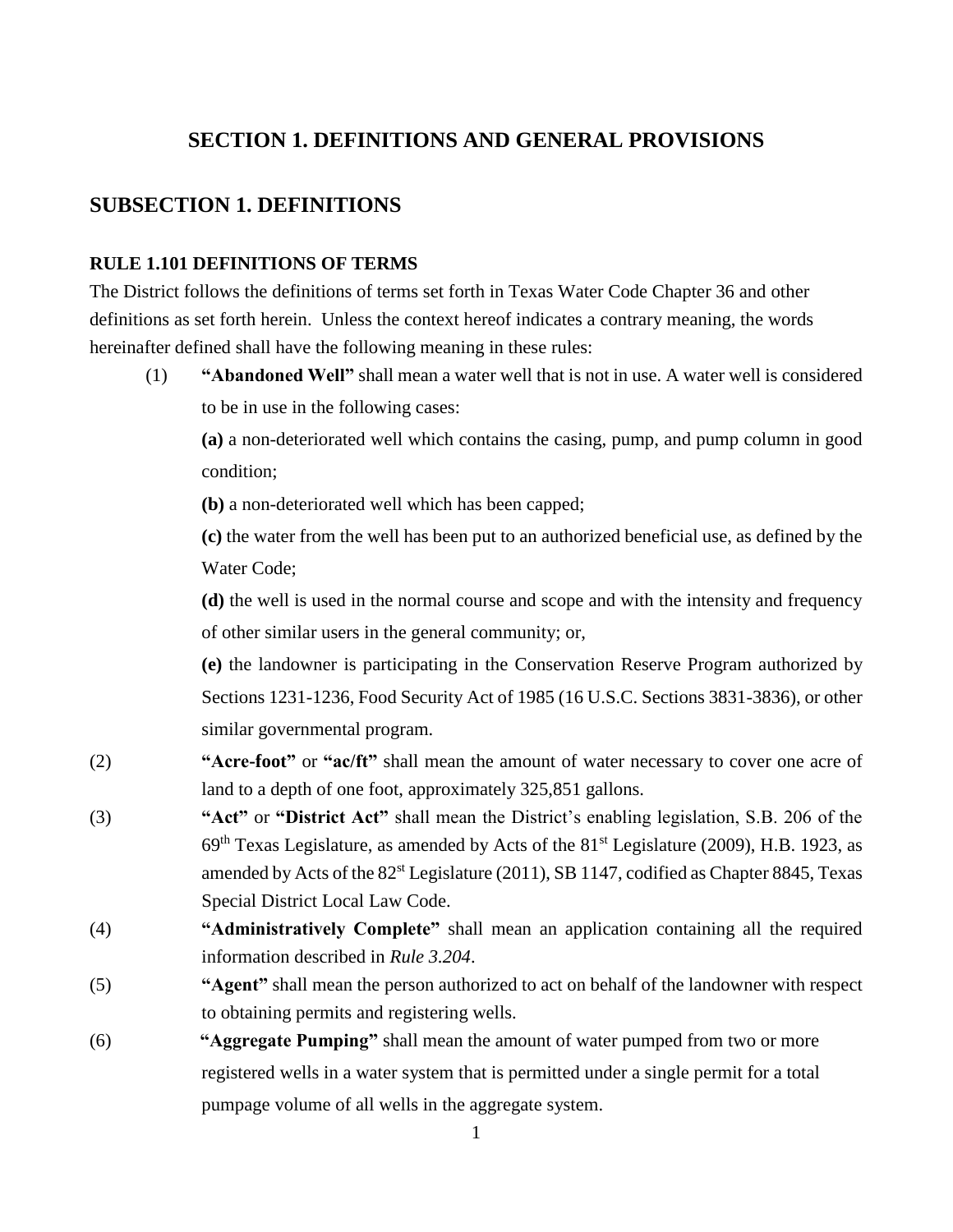- (7) **"Aggregate System"** shall mean a well system comprised of two or more wells that are owned and operated by the same permittee and serve the same subdivision, facility, or area served by a Certificate of Convenience and Necessity (CCN) issued by the Texas Commission on Environmental Quality (TCEQ).
- (8) **"Applicant"** shall mean the owner of the land on which the well(s) or proposed well(s) are located, unless the landowner authorizes another person to act on his/her behalf with respect to transactions involving the Irion County Water Conservation District.
- (9) **"Aquifer"** shall mean a geologic formation with water in sufficient quantities to make the production of water from this formation feasible for beneficial use.
- (10) **"Area of Hydrologic Impact"** shall mean, as projected on the land surface, the aerial extent of the migration of a subsurface water-bearing reservoir having ascertainable boundaries.
- (11) **"Available Groundwater"** shall mean the allocation provided by the Texas Water Development Board based on the desired future condition adopted by Groundwater Management Area 7 for the district.
- (12) **"Beneficial Use"** or **"Beneficial Purpose"** shall mean the use of water in a nonwasteful manner for one or more beneficial purposes as defined in Texas Water Code Section 36.001, including but not limited to:

**(a)** agricultural, gardening, domestic, stock raising, municipal, mining, manufacturing, industrial, commercial, or recreational purposes;

**(b)** exploring for, producing, handling, or treating oil, gas, Sulphur, or other minerals; or

**(c)** any other purpose that is useful and beneficial to the user that does not constitute waste.

- (13) **"Bentonite"** shall mean a sodium hydrous aluminum silicate clay mineral (montmorillonite) commercially available in powdered, granular, or pellet form which may be mixed with potable water and used to provide a seal in the annular space between the well casing and borehole wall or used in the plugging of wells.
- (14) **"Best Available Science"** shall mean conclusions that are logically and reasonable derived using statistical or quantitative data, techniques, analyses, and studies that are publicly available to reviewing scientists and can be employed to address a specific scientific question.
- (15) **"Board"** shall mean the Board of Directors of the Irion County Water Conservation District, as prescribed in the District Act.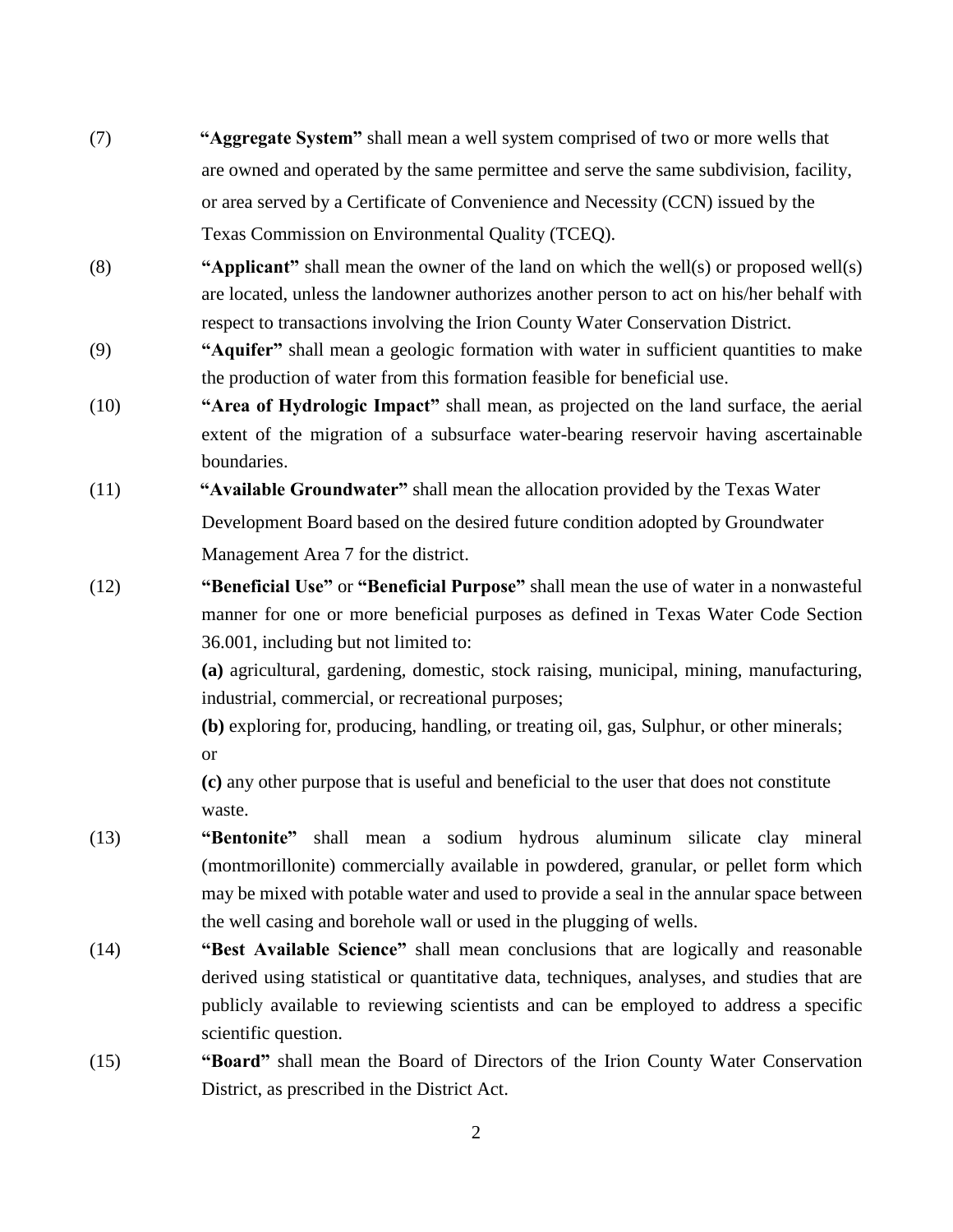- (16) **"Capping"** shall mean equipping a well with a securely affixed, removable device that will prevent the entrance of surface pollutants into the well.
- (17) **"Casing"** shall mean a tubular watertight structure installed in the excavated or drilled hole to maintain the well opening and, along with cementing, to confine ground waters to their zones of origin and prevent the entrance of surface pollutants.
- (18) **"Cement"** shall mean a neat Portland or construction cement mixture of not more than seven (7) gallons of water per 94-pound sack of dry cement, or a cement slurry which contains cement along with bentonite, gypsum, or other additives.
- (19) **"Commingling"** shall mean the mixing, mingling, blending or combining through the borehole, casing, annulus or the filter pack of waters that differ in chemical quality, which causes quality degradation of any aquifer or zone.
- (20) **"Completion"** shall mean sealing off access of injurious water or constituents to the well bore by utilizing proper casing and annular space positive displacement or pressure tremie tube grouting or cementing (sealing) methods in accordance with Texas Department of Licensing and Regulation, Title 16, Texas Administrative Code Chapter 76, as amended.
- (21) **"Conservation"** shall mean:

**(a)** the development of water resources and the management of depletion of these resources as it relates to the conservation, preservation, protection, recharging, and prevention of waste of groundwater, and of groundwater reservoirs or their subdivisions; and,

**(b)** those practices, techniques, and technologies that will reduce the consumption of water, reduce the loss or waste of water, improve the efficiency in the use of water, or increase the recycling and reuse of water so that a water supply is made available for future or alternative uses.

- (22) **"Desired Future Condition"** shall mean a quantitative description, adopted in accordance with Section 36.108, of the desired condition of the groundwater resources in a management area at one or more specified future times.
- (23) **"Deteriorated Well"** shall mean a water well, the condition of which will cause, or is likely to cause, the potential for property damage, personal injury, contamination or risk to health and safety of any water, surface or groundwater, in the District.
- (24) **"Director"** shall mean a member of the Board of the Irion County Water Conservation District.
- (25) **"Discharge"** shall mean the amount of water that leaves an aquifer by natural or artificial means.
- (26) **"District"** shall mean the Irion County Water Conservation District.

3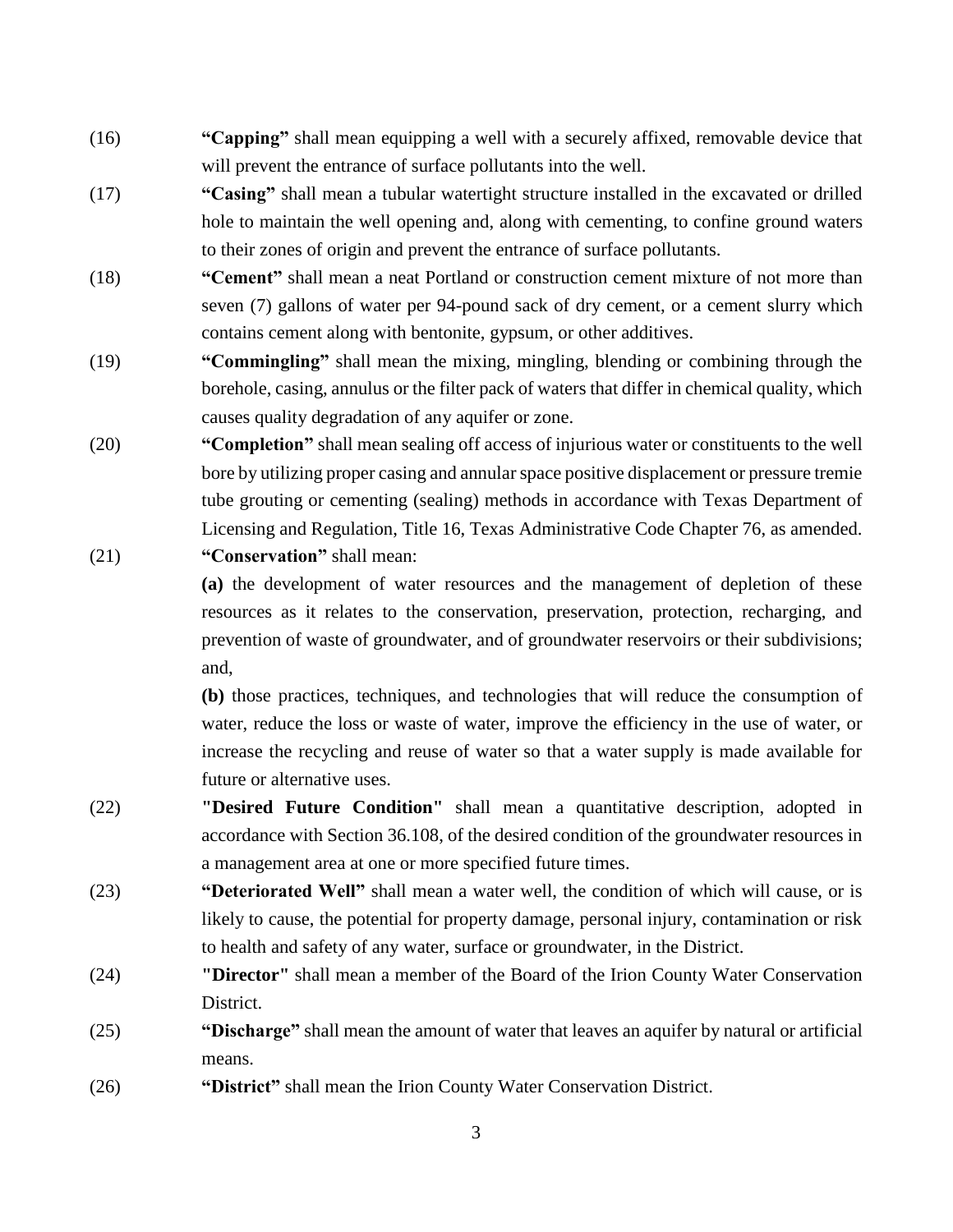- (27) **"District Office"** shall mean the office of the District, as established by the Board, to which applications, reports, and other papers are required to be filed with or sent.
- (28) **"Domestic Well"** shall mean a well producing water exclusively used by an individual or a household for: drinking, washing, or culinary purposes; irrigation of lawns, a family garden or orchard; and watering domestic animals.

**(a)** a domestic well does not include water used to support activities for which consideration is given or received or for which the product of the activity is sold.

**(b)** a domestic well does not include use by more than a single family household nor for a public water system.

- (29) **"Driller's Log"** shall mean a "Well Log".
- (30) **"Drought"** shall mean:

**(a)** a long period of below normal rainfall resulting in a depletion in aquifer levels that has persisted for a period of a year or more following establishment of baseline water levels in the District; or

**(b)** a determination of drought conditions by an agency of the State or Federal Government.

- (31) **"Executive Administrator"** shall mean the executive administrator of the Texas Water Development Board.
- (32) **"Exempt Well"** shall mean any well for which the District does not require a permit. An exempt well shall be exempt from permitting requirements, but shall not be exempt from preregistration, registration requirements or spacing rules.
- (33) **"Existing Well"** shall mean a well which was drilled before the date these Rules are adopted, 09/09/2019, and which is not abandoned or sealed, or a well which was not completed on said date but for which a registration was on file with the District on such date.
- (34) "**Groundwater**" shall mean water percolating below the surface of the earth within the District, but does not include oil and gas waste generated by oil and gas production.
- (35) **"Groundwater Availability Model"** shall mean a regional groundwater flow model approved by the executive administrator.
- (36) **"Groundwater Reservoir"** shall mean a specific subsurface water-bearing reservoir having ascertainable boundaries containing groundwater.
- (37) **"GPM"** or **"gpm"** shall mean gallons per minute and is a measurement of the yield or production capabilities of an individual well or pump unit.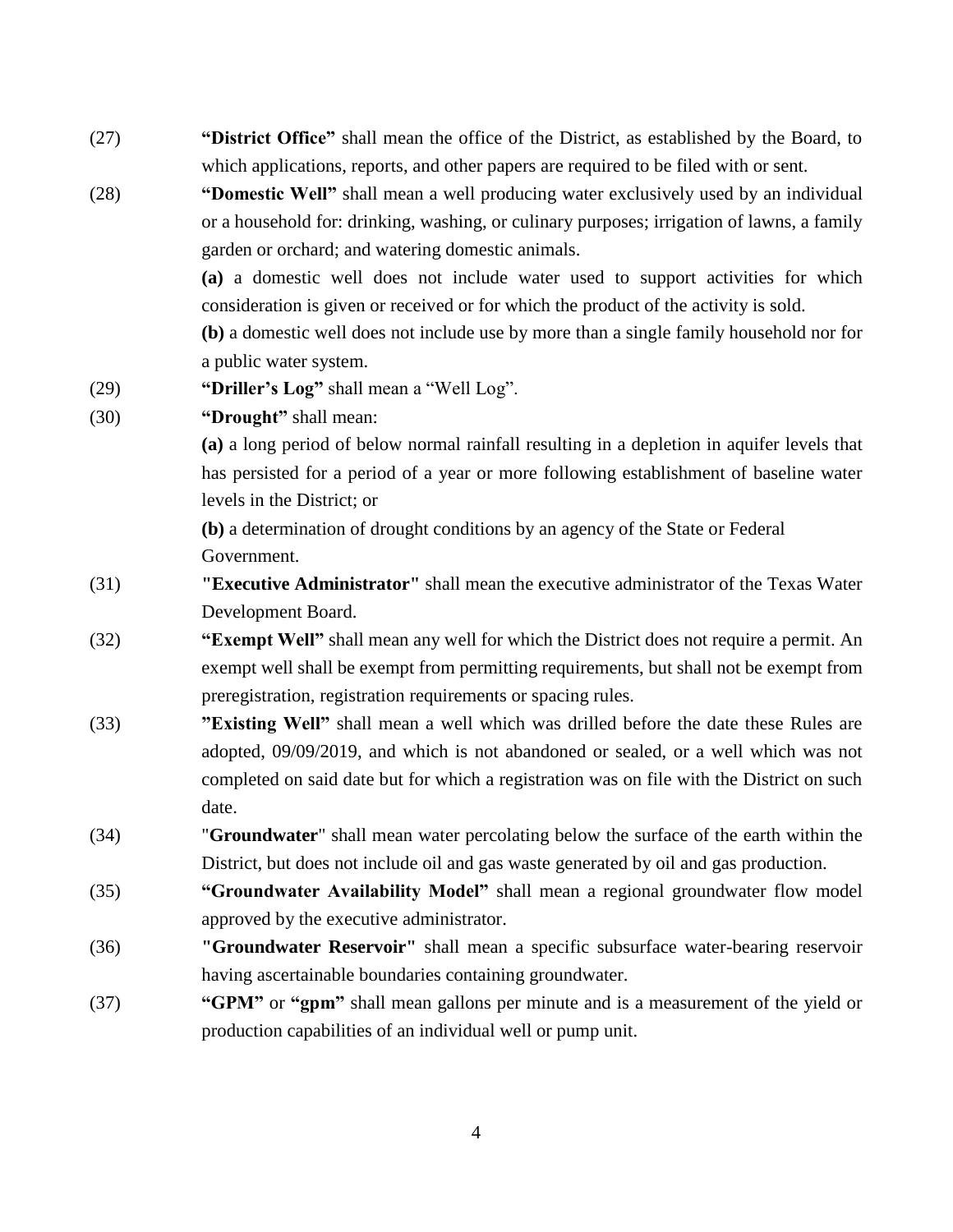- (38) **"Household"** shall mean a structure that is either built on or brought to a site, for use as a residence for a single family. A household includes all detached buildings located on the residential property and routinely used **only** by members of the single family.
- (39) **"Hydrogeological Report"** shall mean a report, by a Texas licensed geoscientist or a Texas licensed engineer, that identifies the availability of groundwater in a particular area and formation, addresses the issues of quantity and quality of that water and the impacts of pumping that water on the surrounding environment including impacts to nearby or adjacent wells. The report also will include field data from aquifer testing and geologic samples.
- (40) **"Inflow"** shall mean the amount of water that flows into an aquifer from another formation.
- (41) "**Injurious Water"** shall mean water that is harmful to vegetation, land or other water.
- (42) **"Installer"** shall mean an individual who installs or repairs pumps and equipment for hire or compensation and holds a current pump installers license with the Texas Department of Licensing and Regulation, Title 16, Texas Administrative Code, Chapter 76.
- (43) **"Landowner"** shall mean the person who bears ownership of the land surface.
- (44) **"Licensed Water Well Driller"** shall mean any person who holds a license issued by the State of Texas pursuant to the provisions of the Texas Department of Licensing and Regulation, Title 16, Texas Administrative Code, Chapter 76 or its successors.
- (45) **"Managed Aquifer Recharge"** shall mean a process of storing water through injection wells or other means into a suitable aquifer for later recovery or retrieval or for environmental benefits.
- (46) **"Modeled Available Groundwater"** shall mean the amount of water that the executive administrator determines may be produced on an average annual basis to achieve a desired future condition established under Water Code, Section 36.108.
- (47) **"Monitoring Well"** shall mean a well installed to measure some property of the groundwater or aquifer which it penetrates that does not produce groundwater for the purpose of water supply.
- (48) **"New Well"** shall mean a well for which a notice of intention to drill or a permit is required pursuant to these Rules.
- (49) **"Non-Exempt Well"** shall mean any well not exempt under these rules or Texas Water Code, §36.117. Non-exempt wells require a permit.

5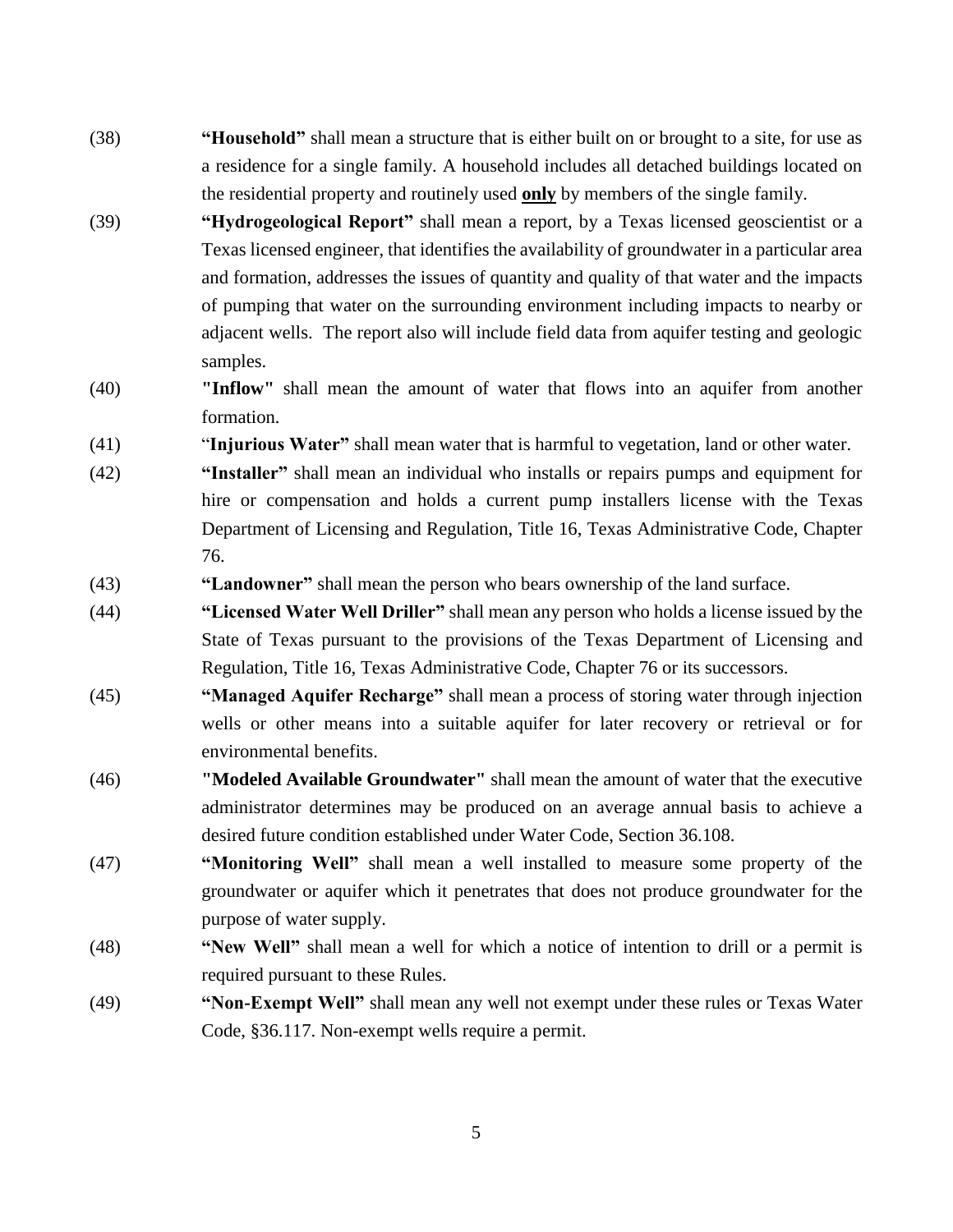- (50) **"Notice of Intent to Drill"** shall mean the preregistration form that must be submitted to the District by the landowner or his agent prior to the drilling of any water well, exempt, non-exempt or for any purpose including oil and gas production.
- (51) **"Oil and Gas Waste"** shall mean materials to be disposed of or reclaimed which have been generated in connection with activities associated with the exploration, development, and production of oil or gas, geothermal resources and, in connection with activities associated with the solution mining of brine. The term includes, but is not limited to, saltwater, other mineralized water, sludge, spent drilling fluids, cuttings, waste oil, spent completion fluids, and other liquid, semiliquid, or solid waste material and waste generated in connection with activities associated with gasoline plants, natural gas or natural gas liquids processing plants, pressure maintenance plants, or repressurizing plants.
- (52) **"Open Meetings Act"** shall mean Chapter 551, Texas Government Code.
- (53) **"Open"** or **"Uncovered Well"** shall mean any artificial excavation drilled or dug for the purpose of producing water from the underground reservoir, not capped or covered as required by these rules.
- (54) **"Owner"** or **"Operator"** shall mean and include any person, firm, partnership, corporation, municipality, county, state or other political subdivision that has the right to produce water from the land either by ownership, contract, lease, easement, or any other estate in the land.
- (55) **"Permit"** shall mean a permit issued by the District for a properly spaced non-exempt well, allowing groundwater to be withdrawn from a water well for a designated period.
- (56) **"Permitted Well"** shall mean any artificial excavation drilled or dug for the purpose of producing groundwater that:
	- **(a)** is not exempt under Texas Water Code §36.117 or Rule 3.202;
	- **(b)** is properly registered with the District; and
	- **(c)** has been issued a permit by the District.
- (57) **"Person"** shall mean and include any individual, partnership, firm, corporation, entity, municipal corporation, unincorporated area, government, or governmental subdivision or agency, business, trust, estate, trust, or any other legal entity or association.
- (58) **"Plugging"** shall mean an absolute sealing of the well bore.
- (59) **"Pollution"** shall mean the alteration of the physical, thermal, chemical, or biological quality of, or the contamination of, any water in the District that renders the water harmful, detrimental or injurious to humans, animal life, vegetation, property or to public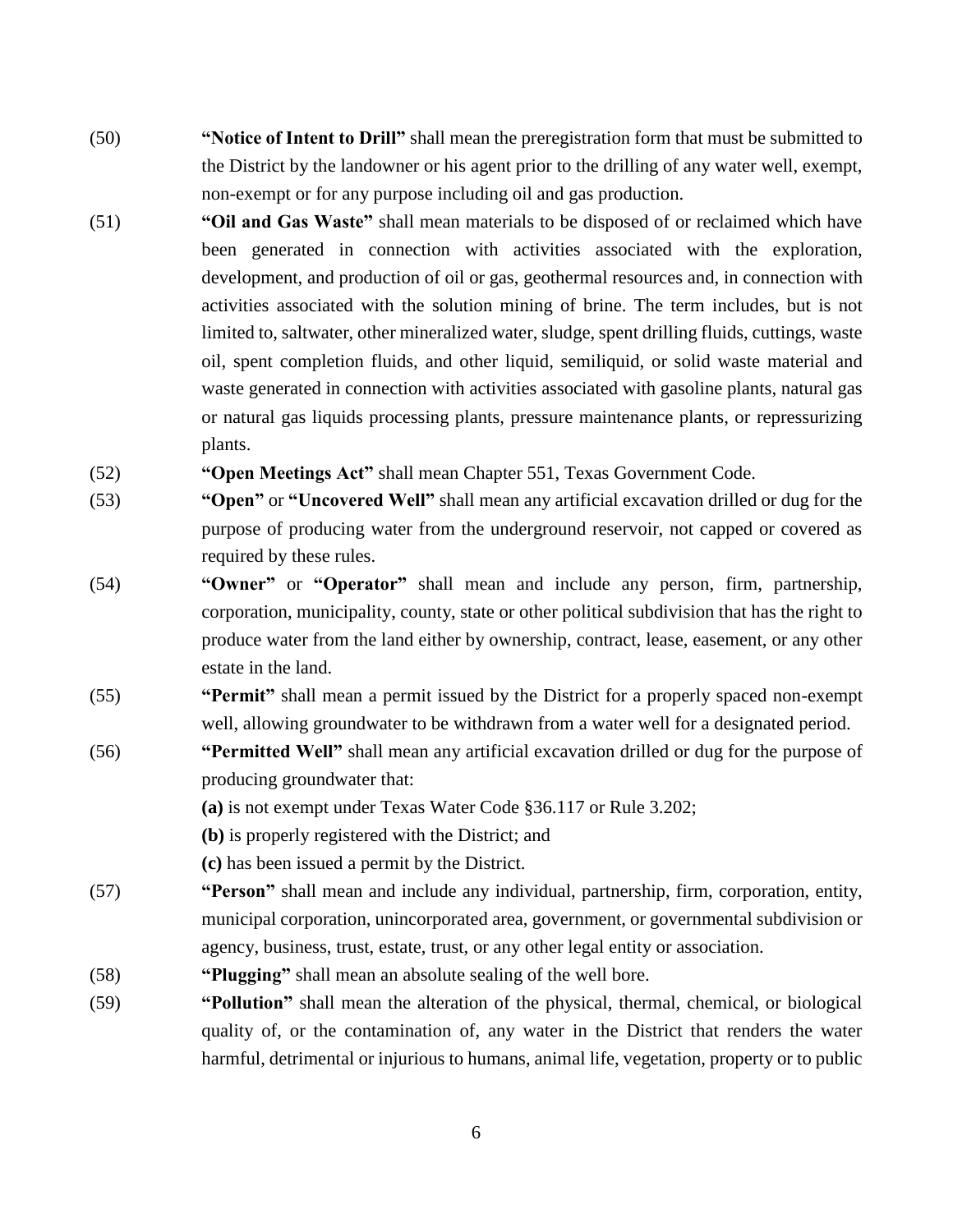health, safety, or welfare, or impairs the usefulness or the public enjoyment of the water for any lawful or reasonable purpose.

- (60) **"Preregistration"** or **"Preregistration Application"** shall mean the completion and submission of a Notice of Intent to Drill form prior to the drilling of any well and production of water.
- (61) **"Production"** shall mean water withdrawn from the ground, measured at the well head and reported as gallons per minute (gpm) or acre feet (ac/ft).
- (62) **"Public Information Act"** shall mean Chapter 552, Texas Government Code.
- (63) **"Recharge"** shall mean the amount of water that infiltrates to the water table of an aquifer.
- (64) **"Recharge Facility"** shall mean any system for recharge, injection, storage, pressure maintenance, cycling or recycling of water, which includes one or more wells, spreading dams, or percolation basins, or any other surface or subsurface system engineered and designed for the purpose of recharging water into a groundwater reservoir.
- (65) **"Regional Water Plan"** shall mean the plan adopted or amended by a regional water planning group pursuant to the Texas Water Code §16.053 and Title 31, Texas Administrative Code, Chapter 357, as amended.
- (66) **"Registered Well"** shall mean and includes any artificial excavation to produce or that is capable of producing water for any purpose that has been properly recorded with the District.
- (67) **"Subdivision of a Groundwater Reservoir"** shall mean a definable part of a groundwater reservoir in which the groundwater supply will not be appreciably affected by withdrawing water from any other part of the reservoir, as indicated by known geological and hydrological conditions and relationships and on foreseeable economic development at the time the subdivision is designated or altered.
- (68) **"Total Aquifer Storage"** shall mean the total calculated volume of groundwater that an aquifer is capable of producing. It is not an indicator of total recoverable groundwater.
- (69) **"Transport"** shall mean pumping, transferring, exporting or moving water a distance greater than a quarter (1/4) mile from the originating well without regard to the manner the water is transferred or moved, including but not limited to discharges into water courses. Any landowner whose property is divided by a District boundary will be exempt from out of District transport considerations so long as the water use remains within their contiguously owned acreage. The terms "transfer" or "export" of groundwater are used interchangeably within Chapter 36, Texas Water Code and these Rules.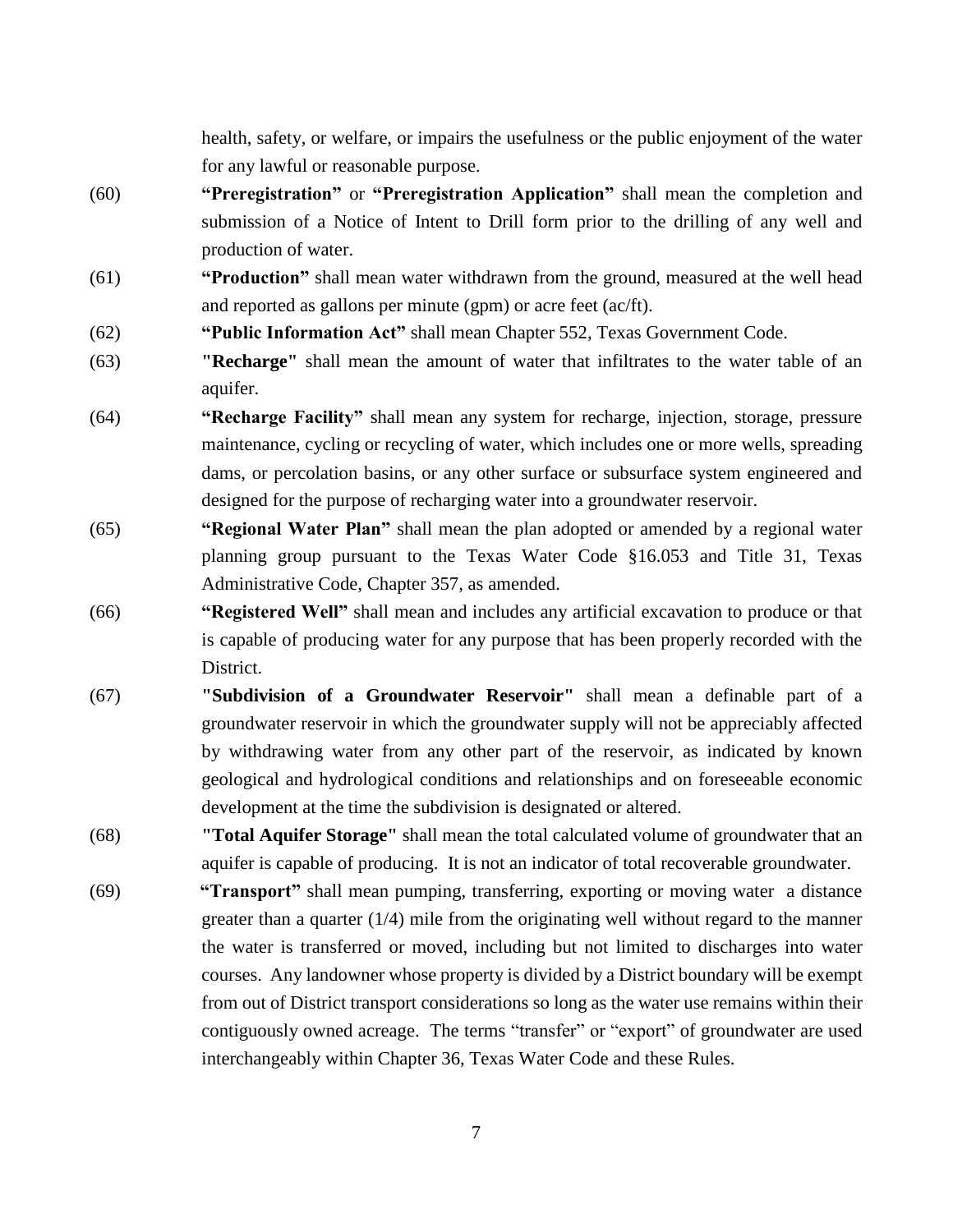- (70) "**Transportation Facility**" shall mean any system for transporting water, which may include a pipeline, channel, ditch, watercourse or other natural or artificial facilities, or any combination of such facilities, pertaining to any or all water which is produced from a well or wells located or to be located within the District, any or all of which is used or intended for use a distance greater than a quarter  $(1/4)$  mile from the originating well.
- (71) **"State Well Report"** shall mean a "Well Log".
- (72) **"Undesirable Water"** shall mean water that is injurious to vegetation, to land or to fresh water, or water that can cause pollution.
- (73) **"Waste"** shall mean any one or more of the following:

**(a)** withdrawal of groundwater from a groundwater reservoir at a rate and in an amount that causes or threatens to cause intrusion into the reservoir of water unsuitable for agricultural, gardening, domestic, or stock raising purposes;

**(b)** the flowing or producing of wells from a groundwater reservoir if the water produced is not used for a beneficial purpose;

**(c)** escape of groundwater from a groundwater reservoir to any other reservoir or geologic strata that does not contain groundwater;

**(d)** pollution or harmful alteration of groundwater in a groundwater reservoir by saltwater or by other deleterious matter admitted from another stratum or from the surface of the ground;

**(e)** willfully or negligently causing, suffering, or allowing groundwater to escape into any river, creek, natural watercourse, depression, lake, reservoir, drain, sewer, street, highway, road, or road ditch, or onto any land other than that of the owner of the well unless such discharge is authorized by permit, rule, or order issued by the commission under Chapter 26;

**(f)** groundwater pumped for irrigation that escapes as irrigation tailwater onto land other than that of the owner of the well unless permission has been granted by the occupant of the land receiving the discharge; or

**(g)** for water produced from an artesian well, "waste" has the meaning assigned by Section 11.205, Water Code.

- (74) **"Water**" shall mean groundwater.
- (75) **"Water Station"** shall mean a well(s), or location, from which water is sold for a use that is not connected with the property where the well(s) is located. It is a non-exempt well requiring a permit.
- (76) **"Well"** or **"Water Well"** shall mean and include any artificial excavation constructed for the purpose of exploring for or producing groundwater.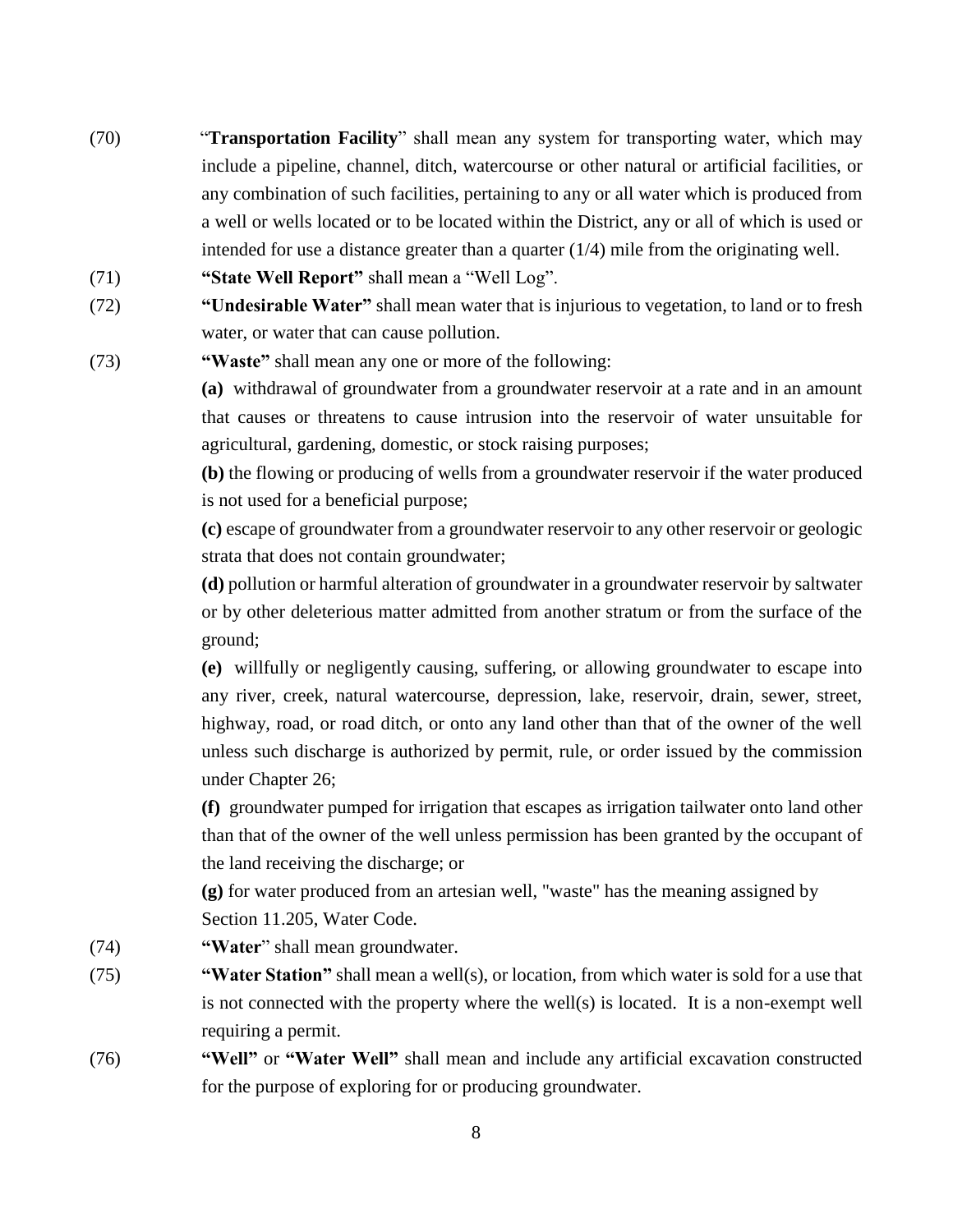- (77) **"Well Location"** shall mean the location of an existing or proposed water well on an application duly filed until such application is granted or denied, or the location of a well on a valid permit
- (78) **"Well log"** shall mean a **"Drillers Log**" or **"State Well Report"** and is a log, accurately kept, on forms prescribed by the Texas Department of Licensing and Regulation, Title 16, Texas Administrative Code, Chapter 76, or any successor regulatory agency with jurisdiction therefor, at the time of drilling showing the depth, thickness, character of the different strata penetrated, location of water-bearing strata, depth, size and character of casing installed, together with any other data or information required by the Texas Department of Licensing and Regulation or of this Board.
- (79) **"Well Owner"** or **"Well Operator"** shall mean the person who owns the groundwater where a well is located or is to be located or the person who operates the well.
- (80) **"Well Registration"** shall mean District recording of exempt well information e.g. owner-address, location, type, use, log, yield, quality and any additional information the District may feel pertinent.
- (81) **"Well Status"** means either new, operational or capped.
- (82) **"Well System"** means a well or group of wells tied to the same distribution system.
- (83) **"Withdrawal"** means extracting groundwater by pumping or any other method.

## **SUBSECTION 2. GENERAL PROVISIONS**

#### **RULE 1.201 USE AND EFFECT OF RULES**

**(a)** The District uses these Rules as guides in the exercise of the powers conferred to it by Texas Water Code Chapter 36 and in the accomplishment of the purposes of the Act. They shall not be construed as a limitation or restriction on the exercise of any discretion, where it exists; nor shall they be construed to deprive the District or Board of the exercise of any powers, duties or jurisdiction conferred by law; nor shall they be construed to limit or restrict the amount and character of data or information that may be required to be collected for the proper administration of the Act.

**(b)** Except as otherwise specified, these rules are effective on the date of adoption by the Board of Directors. References to the Act, Texas Water Code Chapter 36, Title 16 Texas Administrative Code Chapter 76, Title 30 Texas Administrative Code Chapter 285 and Title 31 Texas Administrative Code Chapter 357 include subsequent revisions and are effective upon the effective date of these Rules or upon the effective date of subsequent amendments to these Codes.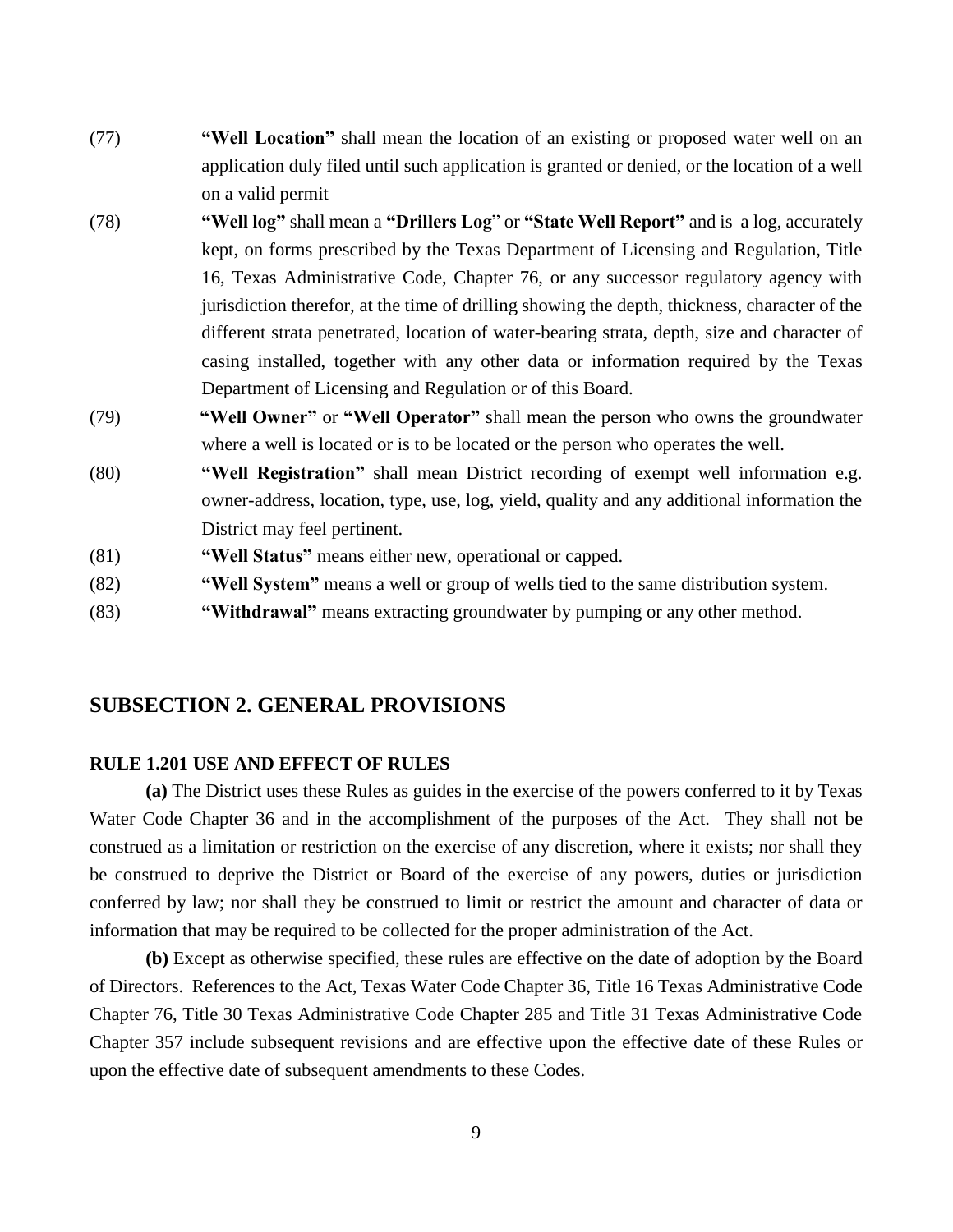## **RULE 1.202 AMENDING OF RULES**

The Board may, following notice and hearing, amend these Rules or adopt new Rules from time to time.

## **RULE 1.203 HEADINGS AND CAPTIONS**

The section and other headings and captions contained in these Rules are for reference purposes only and shall not affect in any way the meaning or interpretation of these Rules.

#### **RULE 1.204 SEVERABILITY**

If any one or more of the provisions contained in these Rules is for any reason held to be invalid, illegal, or unenforceable in any respect, the invalidity, illegality, or unenforceability shall not affect any other Rules or provisions thereof, and these Rules shall be construed as if such invalid, illegal, or unenforceable rule or provision had never been contained in these Rules.

#### **RULE 1.205 COMPUTING TIME**

In computing any period of time prescribed or allowed by these Rules, by order of the Board, or by any applicable statute, the day of the act, event, or default from which the designated period of time begins to run, is not to be included, but the last day of the period so computed is to be included, unless it is a Saturday, Sunday, or legal holiday on which the District is closed, in which event the period runs until the end of the next day that is neither a Saturday, Sunday, or a legal holiday on which the District is closed. Legal holidays are the same as adopted by the Irion County Commissioners Court.

### **RULE 1.206 METHODS OF FILING AND SERVICE UNDER THE RULES**

**(a)** Documents shall be filed at the District Office either by hand delivery, mail, fax, email, or other district approved method(s). The document shall be considered filed as of the date received by the District for a hand delivery and for other district approved method(s); as of the date reflected by the official United States Postal Service postmark if mailed; and for fax or email as of the date on which the correspondence is complete, except that any transfer occurring after 5:00 p.m. will be deemed complete on the following business day.

**(b)** Except as otherwise expressly provided elsewhere in these Rules, any notice or document required by these Rules to be served or delivered may be delivered to the recipient, or the recipient's authorized representative, in person, by courier, receipted delivery, by certified mail sent to the recipient's last known address, by email or by fax to the recipient's current fax number. Service by mail is complete upon deposit in any depository of the United States Postal Service. Service by fax or email is complete upon transfer, except that any transfer occurring after 5:00 p.m. in the recipient's time zone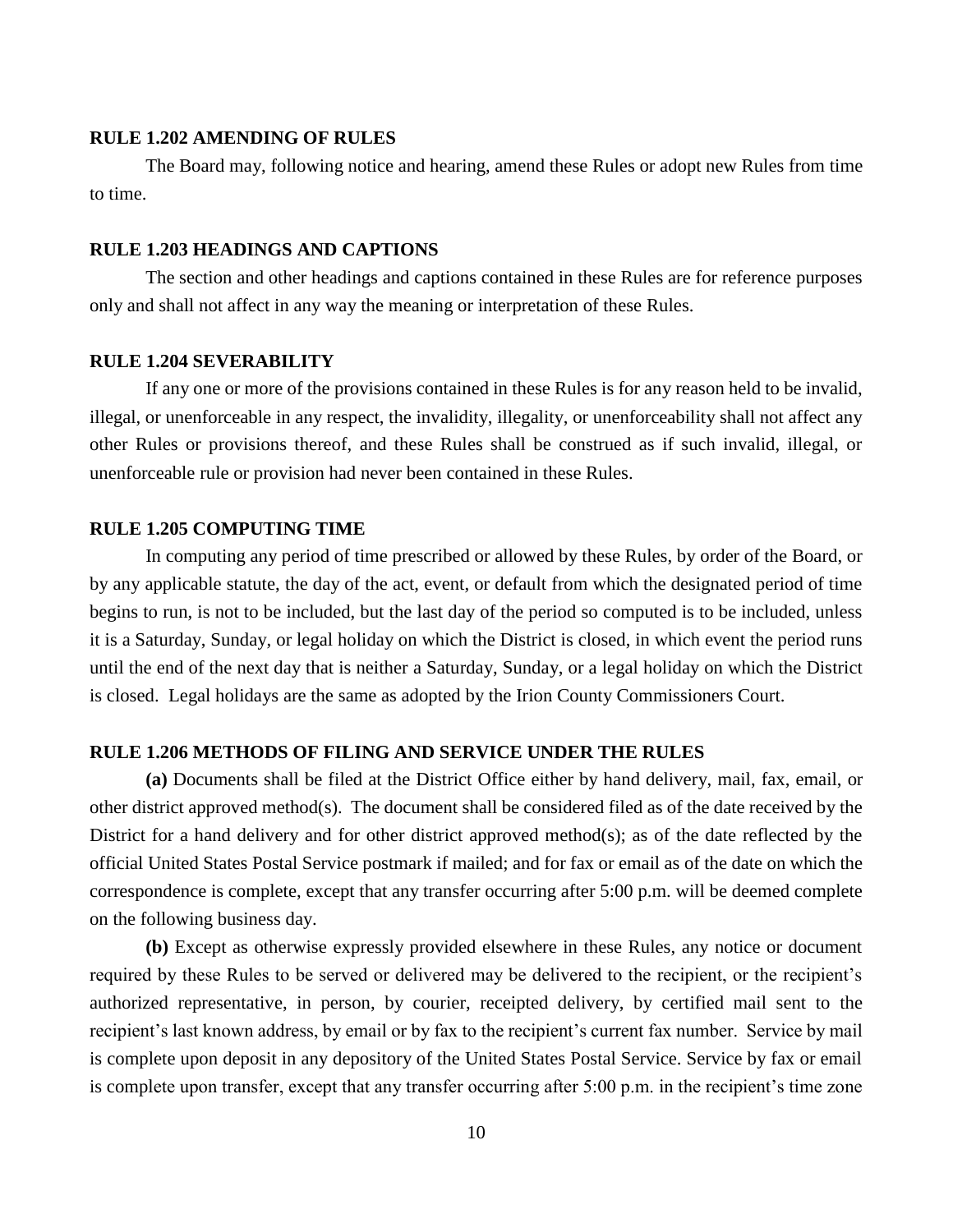shall be deemed to be completed the following business day. If service is by mail, and the recipient has the right, or is required, to do some act within a prescribed period of time after service, three days will be added to the prescribed period from the date of deposit in the post office. Where service by other methods has proved impossible, the service is complete upon publication of notice in a newspaper with general circulation in the District.

**(c)** The District's mailing address is: P.O. Box 10, Mertzon, TX 76941.

#### **RULE 1.207 MEETINGS**

The Board will hold a regular meeting each month on a day the Board may establish from time to time by resolution. At the request of the Chairman, or by written request of at least two Board Members, the Board may hold special meetings. All Board meetings will be held in accordance with the Texas Open Meetings Act.

#### **RULE 1.208 MINUTES AND RECORDS OF THE DISTRICT**

All official documents, reports, records and minutes of the District will be available for public inspection and copying in accordance with the Texas Public Information Act. Upon written application of any person and completion of the Records Request Form, the District will furnish copies of its public records. Persons who are furnished copies may be assessed copying and other charges, pursuant to policies established by the Manager. A list of charges for the copies will be furnished by the District.

## **RULE 1.209 DISTRICT OFFICE**

The District's office is located in the Irion County Courthouse Annex, 208 N Park View, Mertzon,

TX. The District's contact information is as follows:

- **(a)** mailing address: P.O. Box 10, Mertzon, TX 76941;
- **(b)** office telephone: (325) 835-2015;
- **(c)** fax: (325) 835-2366;
- **(d)** cell: (325) 650-2635;
- **(e)** email: [icwcd@verizon.net;](mailto:icwcd@airmail.net.) and,
- **(f)** website: [http://www.irionwcd.org.](http://www.irionwcd.org/)

## **RULE 1.210 REGULATORY COMPLIANCE**

All well owners, operators/lessees, and water well drillers shall comply with all applicable rules and regulations. Where District Rules and regulations are more stringent than those of other governmental entities, the District Rules and regulations shall prevail.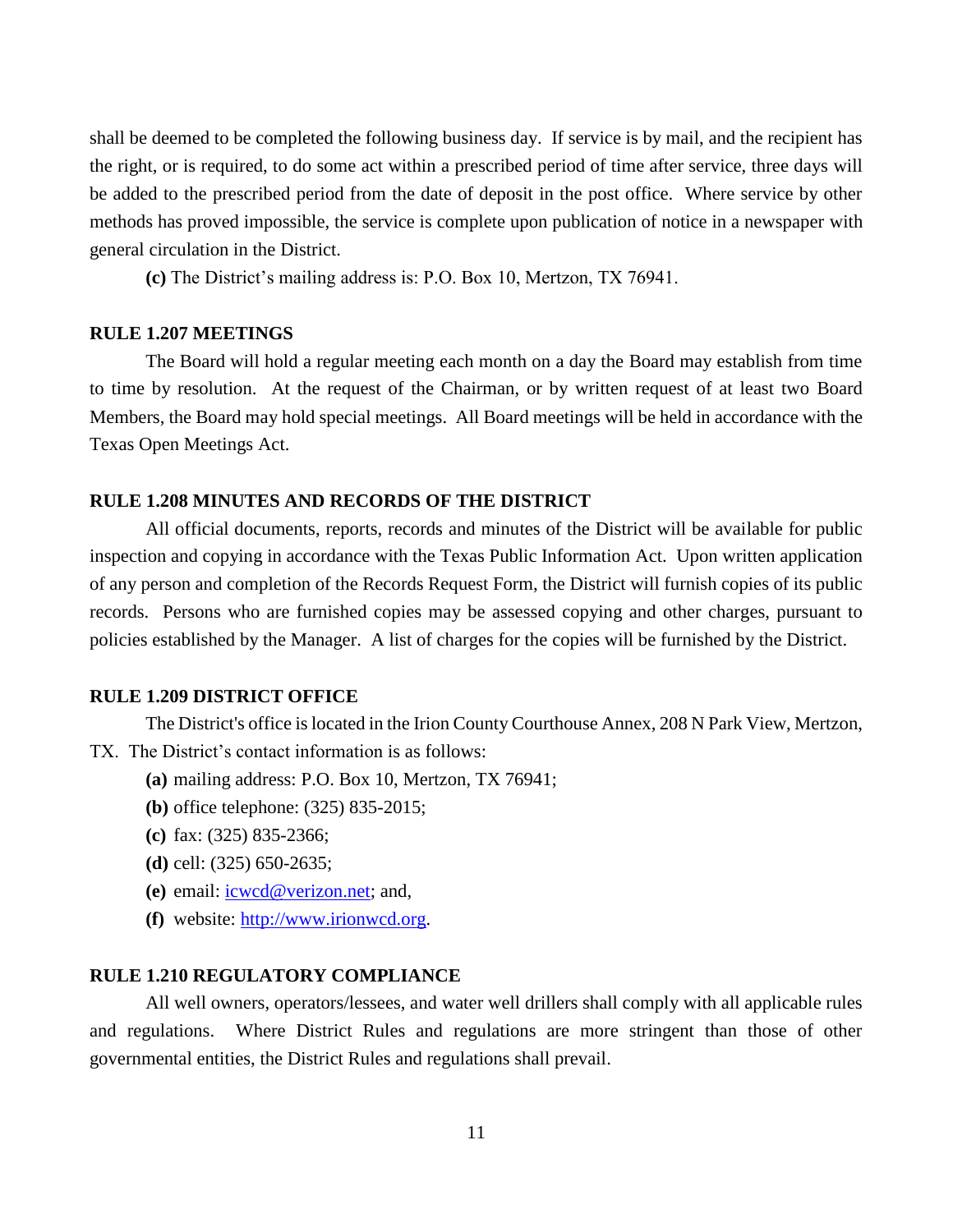## **SUBSECTION 3. RULEMAKING PROCEDURES**

## **RULE 1.301 APPLICABILITY**

Rulemaking hearings shall be conducted in the manner the Board deems most suitable to obtain all relevant information and testimony on proposed rules as conveniently, inexpensively, and expeditiously as possible without prejudicing the rights of any person. This section applies to rulemaking by the District but does not apply to internal personnel rules or practices, bylaws, statements regarding internal management or organization, or other statements not of general applicability.

#### **RULE 1.302 RULEMAKING**

The District may make and enforce rules, including rules limiting groundwater production based on tract size or the spacing of wells, to provide for conserving, preserving, protecting, and recharging of the groundwater or of a groundwater reservoir or its subdivisions in order to control subsidence, prevent degradation of water quality, or prevent waste of groundwater and to carry out the powers and duties provided by this chapter. In adopting a rule, the district shall:

- **(a)** consider all groundwater uses and needs;
- **(b)** develop rules that are fair and impartial;
- **(c)** consider the groundwater ownership and rights;

**(d)** consider the public interest in conservation, preservation, protection, recharging, and prevention of waste of groundwater, and of groundwater reservoirs or their subdivisions, and in controlling subsidence caused by withdrawal of groundwater from those groundwater reservoirs or their subdivisions, consistent with the objectives of Section 59, Article XVI, Texas Constitution; and,

**(e)** consider the goals developed as part of the District's management plan.

#### **RULE 1.303 NOTICE**

**(a)** Not later than the 20th day before the date of a rulemaking hearing, the General Manager or Board shall:

(1) post notice in a place readily accessible to the public at the District office;

(2) provide notice to the County Clerk of each county in the District;

(3) publish notice in one or more newspapers of general circulation in the county or counties in which the District is located;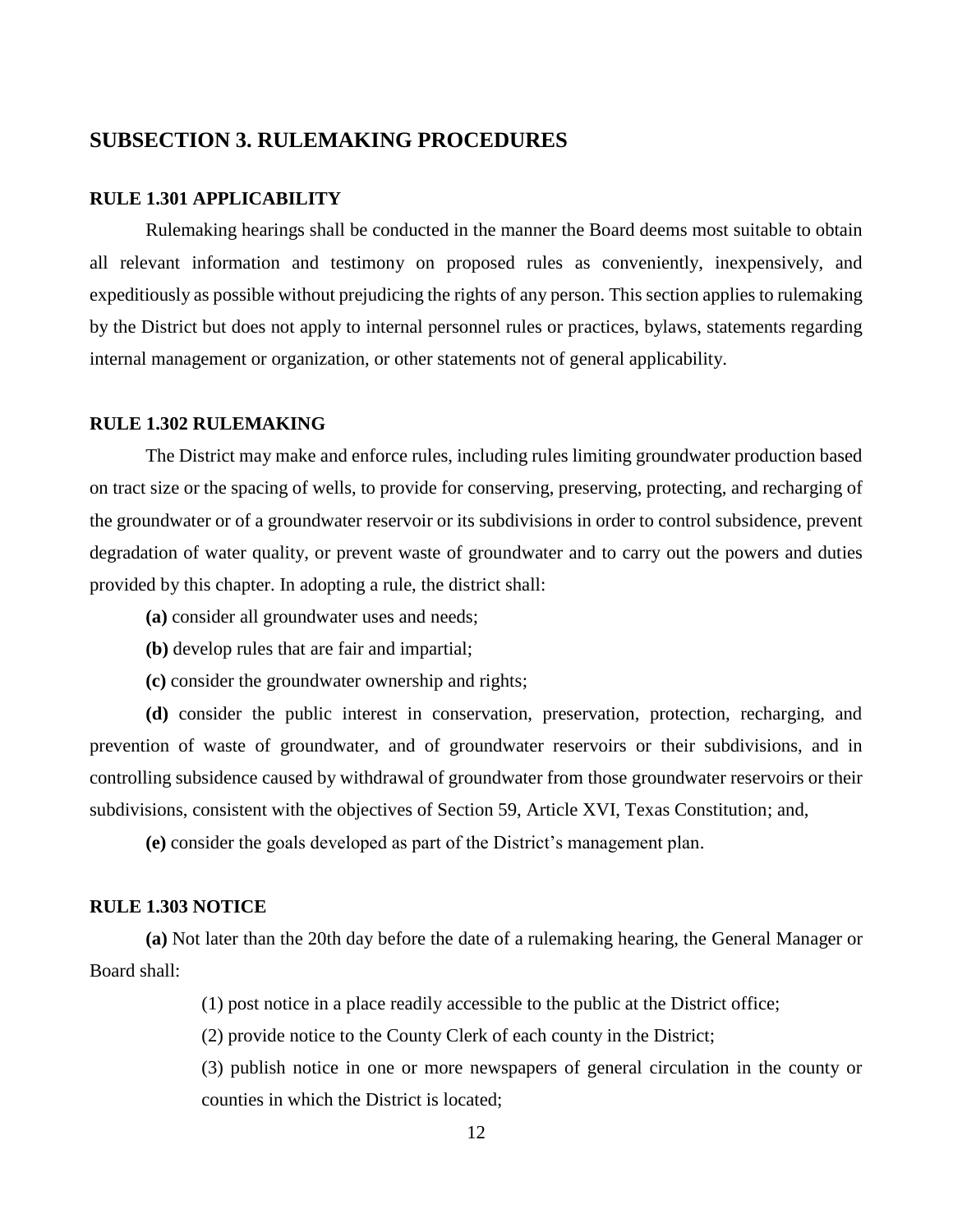(4) provide notice by mail, fax, or electronic mail to any person who has requested notice under *1.304 (d)*; and,

(5) make available a copy of all proposed rules at a place accessible to the public during normal business hours and, if the District has a website, post an electronic copy on a generally accessible Internet site.

**(b)** The notice provided must include:

(1) the time, date, and location of the rulemaking hearing;

(2) a brief explanation of the subject of the rulemaking hearing; and,

(3) a location or Internet site at which a copy of the proposed rules may be reviewed or copied.

## **RULE 1.304 CONDUCT OF RULEMAKING PROCEEDING**

**(a)** The presiding officer shall conduct a rulemaking hearing in the manner the presiding officer determines to be most appropriate to obtain information and comments relating to the proposed rule as conveniently and expeditiously as possible. Comments may be submitted orally at the hearing or in writing within any deadline established by the District. The presiding officer may hold the record open for a specified period after the conclusion of the hearing to receive additional written comments.

**(b)** The District requires each person who participates in a rulemaking hearing to submit a hearing registration form stating:

(1) the person's name;

(2) the person's address; and,

(3) whom the person represents, if the person is not at the hearing in the person's individual capacity.

**(c)** The presiding officer shall prepare and keep a record of each rulemaking hearing in the form of an audio or video recording or a court reporter transcription.

**(d)** A person may submit to the District a written request for notice of a rulemaking hearing. A request is effective for the remainder of the calendar year in which the request is received by the District. To receive notice of a rulemaking hearing in a later year, a person must submit a new request. An affidavit of an officer or employee of the District establishing attempted service by first class mail, facsimile, or e-mail to the person in accordance with the information provided by the person is proof that notice was provided by the District.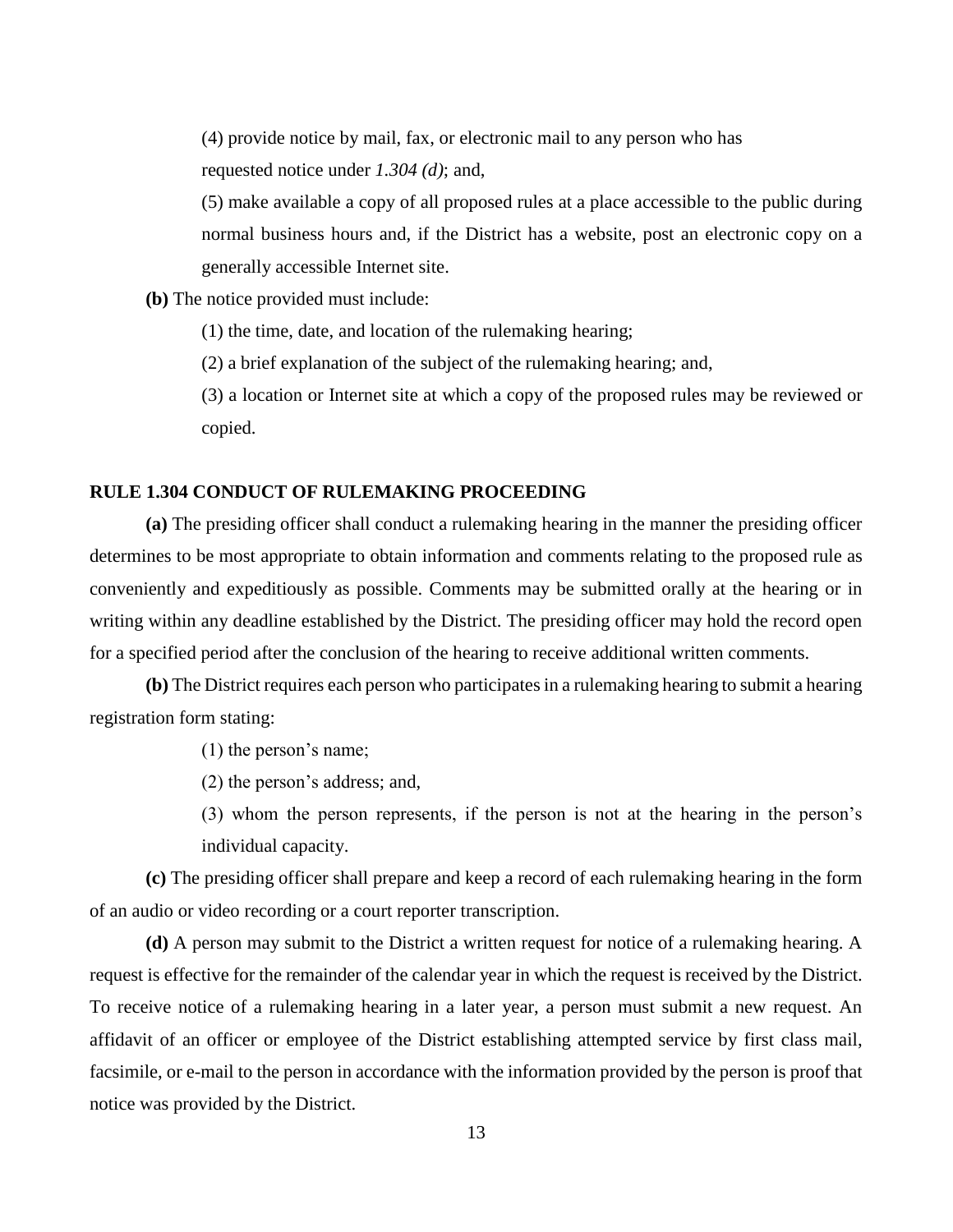**(e)** The District may use an informal conference or consultation to obtain the opinions and advice of interested persons about contemplated rules and may appoint advisory committees of experts, interested persons, or public representatives to advise the District about contemplated rules.

**(f)** Failure to provide notice under *1.303 (a)(4)* does not invalidate an action taken by the District at a rulemaking hearing.

**(g)** A person who participates in a rulemaking hearing and who is affected by the rule adopted by the Board may administratively appeal a rulemaking decision of the Board by requesting a rehearing before the Board not later than the 20th day after the date of the Board's decision. A request for rehearing must be written, filed in the District office, and must state the grounds for the request. If the Board grants a request for rehearing, the Board shall schedule the rehearing not later than the 45<sup>th</sup> day after the date the request is granted. The failure of the Board to grant or deny a request for rehearing before the 91st day after the date the request is submitted is a denial of the request. A decision by the Board on a rulemaking is final:

> (1) if a request for rehearing is not filed on time, on the expiration of the period for filing a request for rehearing, or

(2) if a request for rehearing is filed on time, on the date:

**i.** the Board denies the request for rehearing, or

**ii.** the Board renders a written decision after rehearing.

**(h)** Except as provided below, a person who participates in a rulemaking hearing and who is affected by the rule adopted by the Board may file a suit against the District under Section 36.251, Texas Water Code, to appeal a rulemaking decision not later than the 60th day after the date on which the decision becomes final.

**(i)** A person who participates in a rulemaking hearing and who is affected by the rule adopted by the Board may not file suit against the District under Section 36.251, Texas Water Code, if a request for rehearing was not filed on time.

## **RULE 1.305 EMERGENCY RULES**

**(a)** The Board may adopt an emergency rule without prior notice or hearing, or with an abbreviated notice and hearing, if the Board:

> (1) finds that a substantial likelihood of imminent peril to the public health, safety, or welfare, or a requirement of state or federal law, requires adoption of a rule on less than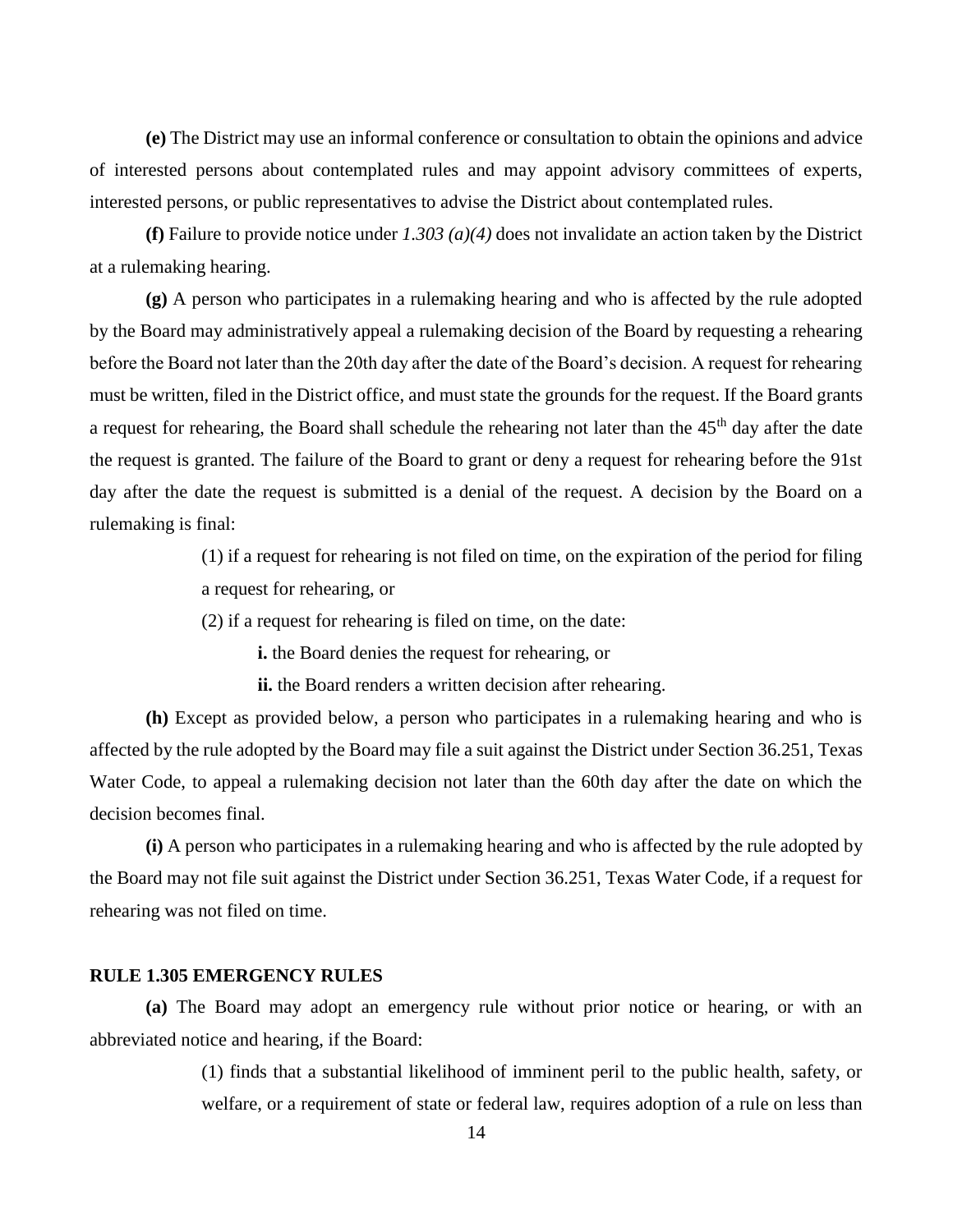20 days' notice; and

(2) prepares a written statement of the reasons for its finding under *1.305 (a)1*.

**(b)** Except as provided by *1.305 (c)*, a rule adopted under this section may not be effective for longer than 90 days.

**(c)** If notice of a hearing on the final rule is given not later than the 90th day after the date the rule is adopted, the rule is effective for an additional 90 days.

**(d)** A rule adopted under this section must be adopted at a meeting held as provided by Chapter 551, Government Code.

## **SECTION 2. WASTE AND POLLUTION**

#### **RULE 2.101 PROHIBITION OF WASTE**

**(a)** Groundwater shall not be produced within, or used within or without the District, in such a manner or under such conditions as to constitute waste.

**(b)** Any person producing or using groundwater shall use every possible precaution, in accordance with the most approved methods, to stop and prevent waste of such water regardless of whether the groundwater is used inside or outside the District.

**(c)** All groundwater that is to be transported a distance greater than one-quarter (1/4) mile from the originating well shall be transported in such a manner as to prevent waste caused by evaporation and percolation and promote conservation by preventing unnecessary loss of groundwater, such as by pipeline or storage tank, or by permit issued by the TCEQ.

#### **RULE 2.102 PROHIBITION OF POLLUTION**

No person shall pollute or harmfully alter the character of a groundwater reservoir, or surface water, within the District by means of any waste water, oil and gas waste, injurious water, commingling or other deleterious matter admitted from some other stratum or strata or from the surface of the ground.

## **SECTION 3. WELL REGISTRATION AND PERMITS**

## **SUBSECTION 1. WELL REGISTRATION**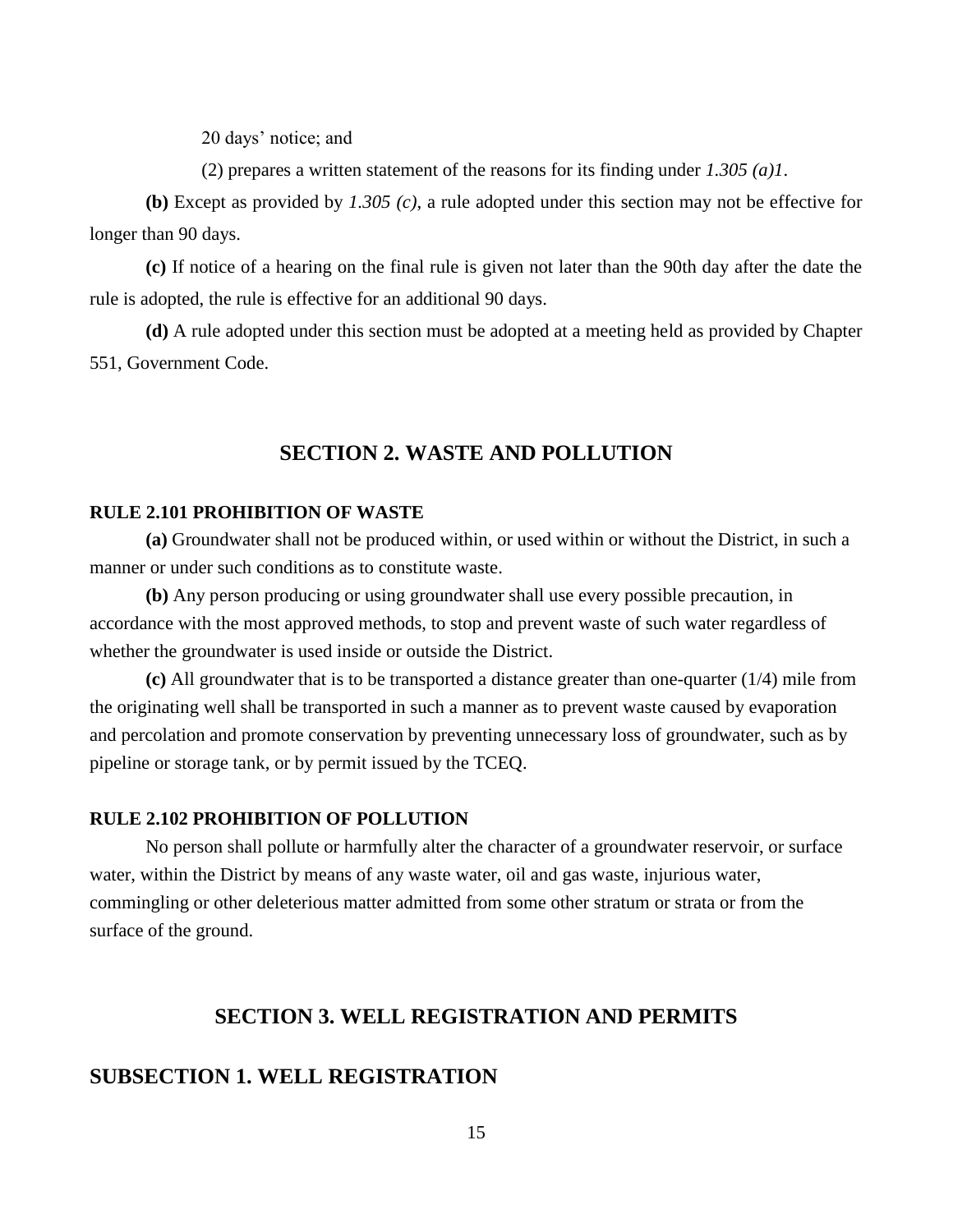## **RULE 3.101 REGISTRATION REQUIRED**

Well registration is required for all existing and future wells, whether exempt or non-exempt, within the District and shall be filed in the District Office on a form(s) and in the manner required by the District.

## **RULE 3.102 PREREGISTRATION FOR ALL NEW WELLS**

**(a)** An, administratively complete, preregistration application (Notice of Intent to Drill), furnished by the District, shall be filed with the District at least five (5) business days **prior** to drilling of any new well, exempt or non-exempt.

**(b)** Preregistration shall include but is not limited to the following information:

(1) name, address, and phone number of well owner;

(2) name and phone number of the driller;

(3) proposed well size

(4) well location - including the county, section, block, survey number, abstract number, and longitude and latitude;

(5) if the well is previously existing, what proposed well work will be completed; and,

(6) proposed well use;

**(c)** The preregistration application shall be signed by the landowner or his duly appointed agent, including a partner, operator/lessee, driller, or any other person who has the authority to construct the well and/or operate the well for the proposed use.

**(d)** The preregistration application may be submitted either by hand delivery, mail, fax, or email.

## **RULE 3.103 PRELIMINARY DETERMINATION OF EXEMPT STATUS**

**(a)** The District staff will review the preregistration application filed and make a preliminary determination as to whether the well meets drilling and operating permit exclusions and exemptions provided in these Rules and Texas Water Code §36.117. If the preliminary determination is that the well is exempt from the requirements for an operating permit, the applicant may begin drilling immediately upon receiving notification of the determination.

**(b)** After the exempt status has been determined, the well, if drilled, must be drilled within 30 feet from the location given on the preregistration application and in compliance with all applicable District rules. The District shall have the right to confirm reported distances and inspect the wells or well locations.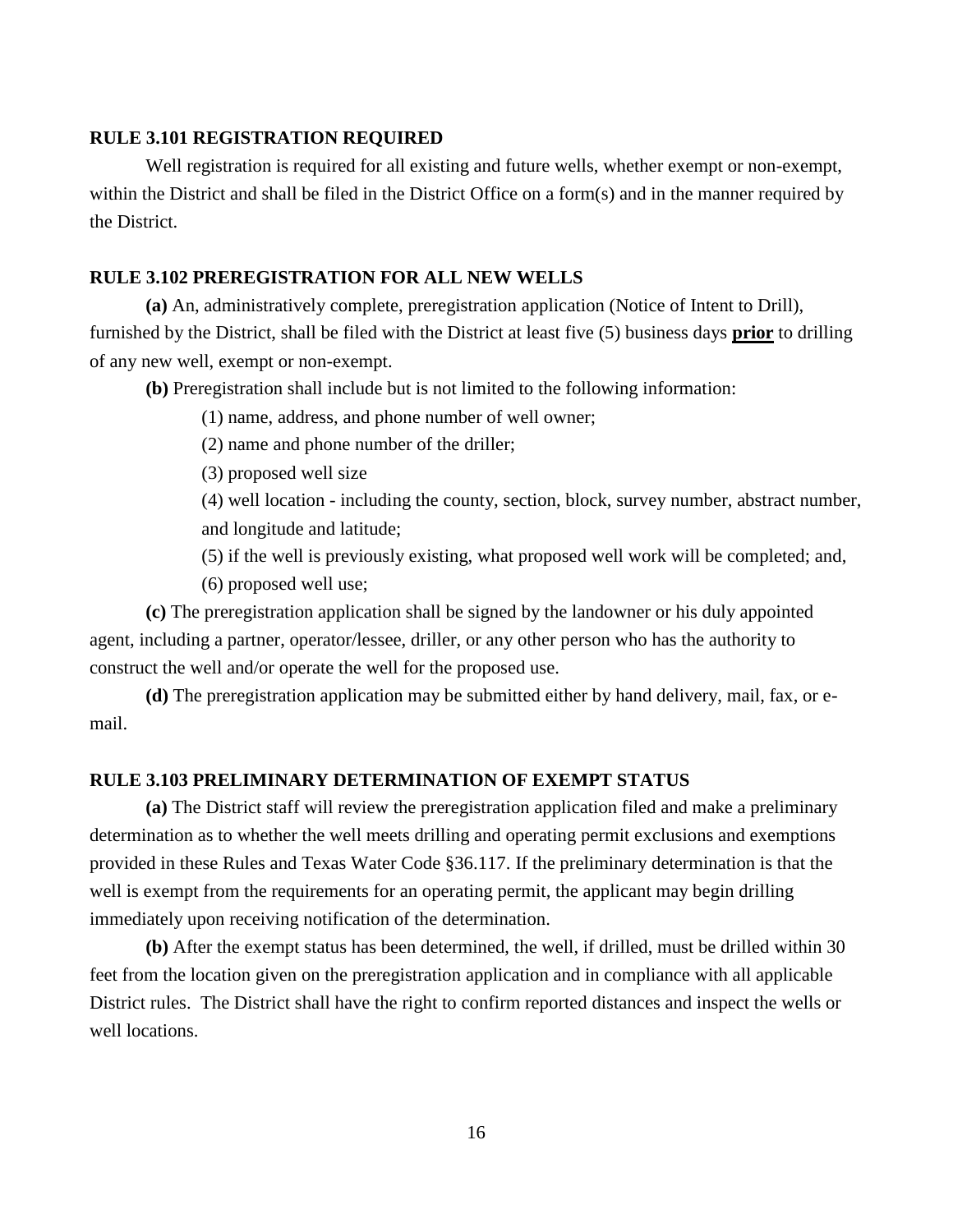**(c)** If the District determines the well is not exempt, the applicant will proceed in accordance with *Section 3. Well Registration and Permits, Subsection 2. Permits* and apply for, and be granted, a permit **prior to** producing any groundwater from the well.

## **RULE 3.104 COLLECTION OF ADDITIONAL WELL REGISTRATION INFORMATION**

**(a)** The District will collect additional registration information for all exempt wells within the District. The owner, or operator/lessee, of an exempt well shall cooperate with the District in its efforts to collect registration information on all such wells.

**(b)** Registration information collected by the District shall include, but not limited to, the following information commonly found on well logs in sufficient detail to be acceptable to the District:

> (1) name, address, and phone number of the landowner, name, address, and phone number of the operator/lessee and/or groundwater owner if different than the surface landowner;

(2) location of the well - including the county, city block and lot, section, block, survey number, abstract number, longitude and latitude, acreage or lot size, and the distance in feet to the nearest non-parallel property lines;

- (3) well use or proposed use;
- (4) well status (operational or capped);
- (5) driller and date drilled;
- (6) total well depth;
- (7) static water level;
- (8) well construction (casing type, depth and size);
- (9) surface completion;
- (10) pump type and size; and,
- (11) production (gallons per minute capacity of the pump and anticipated annual usage).

**(c)** The District's office is located in the Irion County Courthouse Annex, 208 N Park View, Mertzon, TX. The District's contact information: mailing address: P.O. Box 10, Mertzon, TX 76941, Office: (325) 835-2015, Fax (325) 835-2366, Cell: (325) 835-2635 and email: [icwcd@verizon.net.](mailto:icwcd@airmail.net.)

## **RULE 3.105 RE-REGISTRATION**

**(a)** If the owner, or operator/lessee, of a registered well plans to change the use of the water, increase the production rate of the water, or to substantially alter the size of the well or well pump in a manner that does not require a permit, the owner shall notify the District at least five (5) business days **prior** to the start of alterations.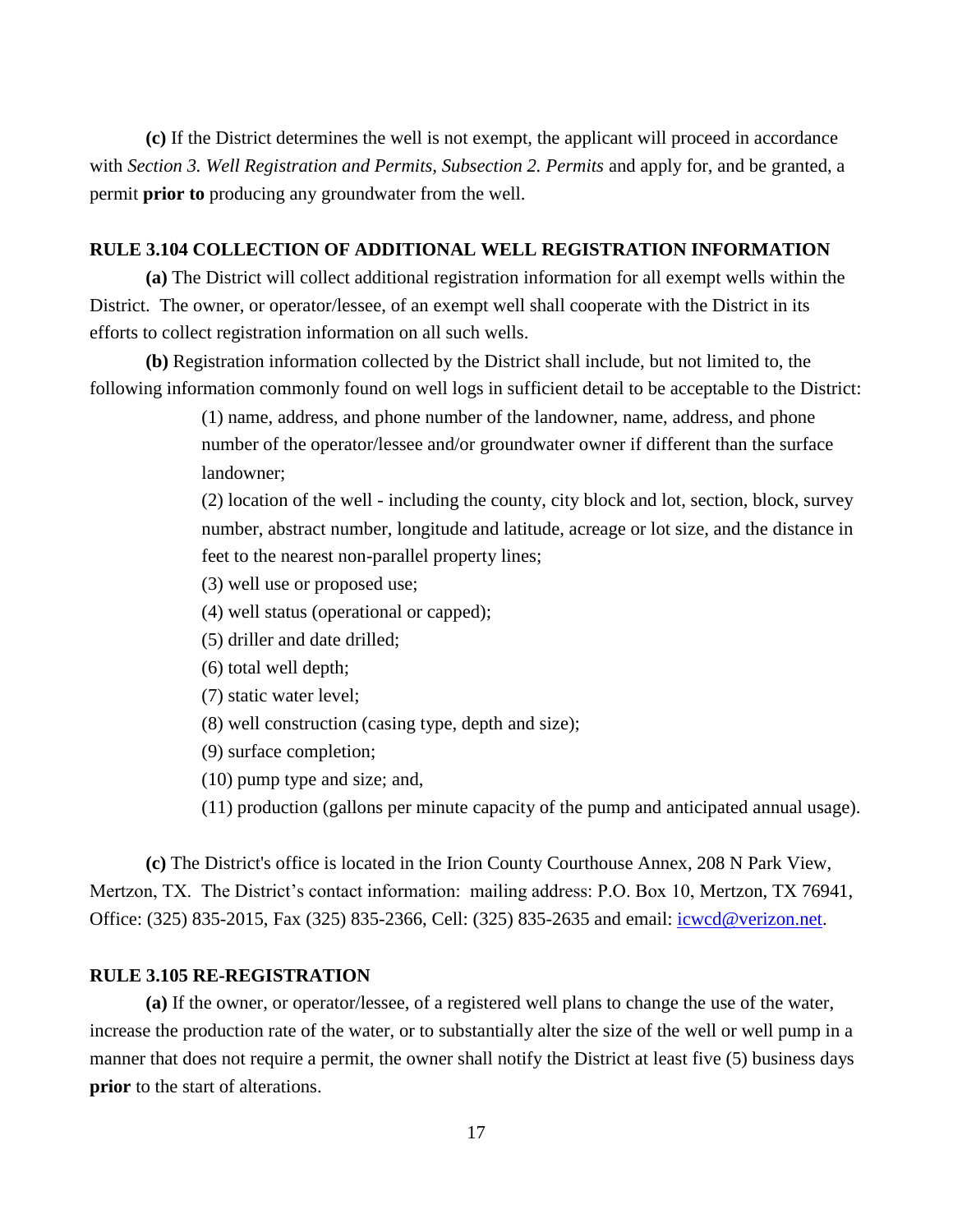**(b)** If the alterations would require the well to be permitted, the owner, or operator/lessee, shall apply for a permit in compliance with *Section 3. Well Registration and Permits, Subsection 2. Permits* prior to implementing the alteration.

**(c)** If only the ownership of a registered exempt well changes the new owner shall notify the District and re-register the well within sixty (60) days.

## **RULE 3.106 VIOLATION OF DISTRICT RULES**

**(a)** It is a violation of the District Rules for a well owner, operator/lessee, or water well driller to drill any well until a preregistration application (Notice of Intent to Drill) has been filed with the District and approved.

**(b)** It is a violation of the District rules for a well owner, operator/lessee to produce groundwater from a non-exempt well that has not been issued a permit.

## **SUBSECTION 2. PERMITS**

### **RULE 3.201 PERMIT REQUIRED**

**(a)** A permit from the District is required prior to drilling, equipping, completing, operating, producing or exporting groundwater from any non-exempt well within the District.

**(b)** The owner, or operator/lessee, of a well to be drilled or altered after the effective date of this rule shall file a permit application in the District Office.

**(c)** A permit amendment is required for a permitted well when ownership changes prior to producing groundwater from the well.

#### **RULE 3.202 EXEMPTIONS FROM PERMITTING**

**(a)** The following wells do not require a permit from the District:

(1) any well for which the District is prohibited from requiring a permit according to Section 36.117, Texas Water Code; and

(2) any well used solely for providing water for domestic or livestock use on a tract of land that is 10 acres or less, and is incapable of producing more than 25,000 gallons per day.

**(b)** Unless otherwise provided by Section 36.117, Texas Water Code, all exempt wells shall comply with the District's requirements for registration, preregistration, spacing, submittal of well logs, required reports, and any applicable construction standards.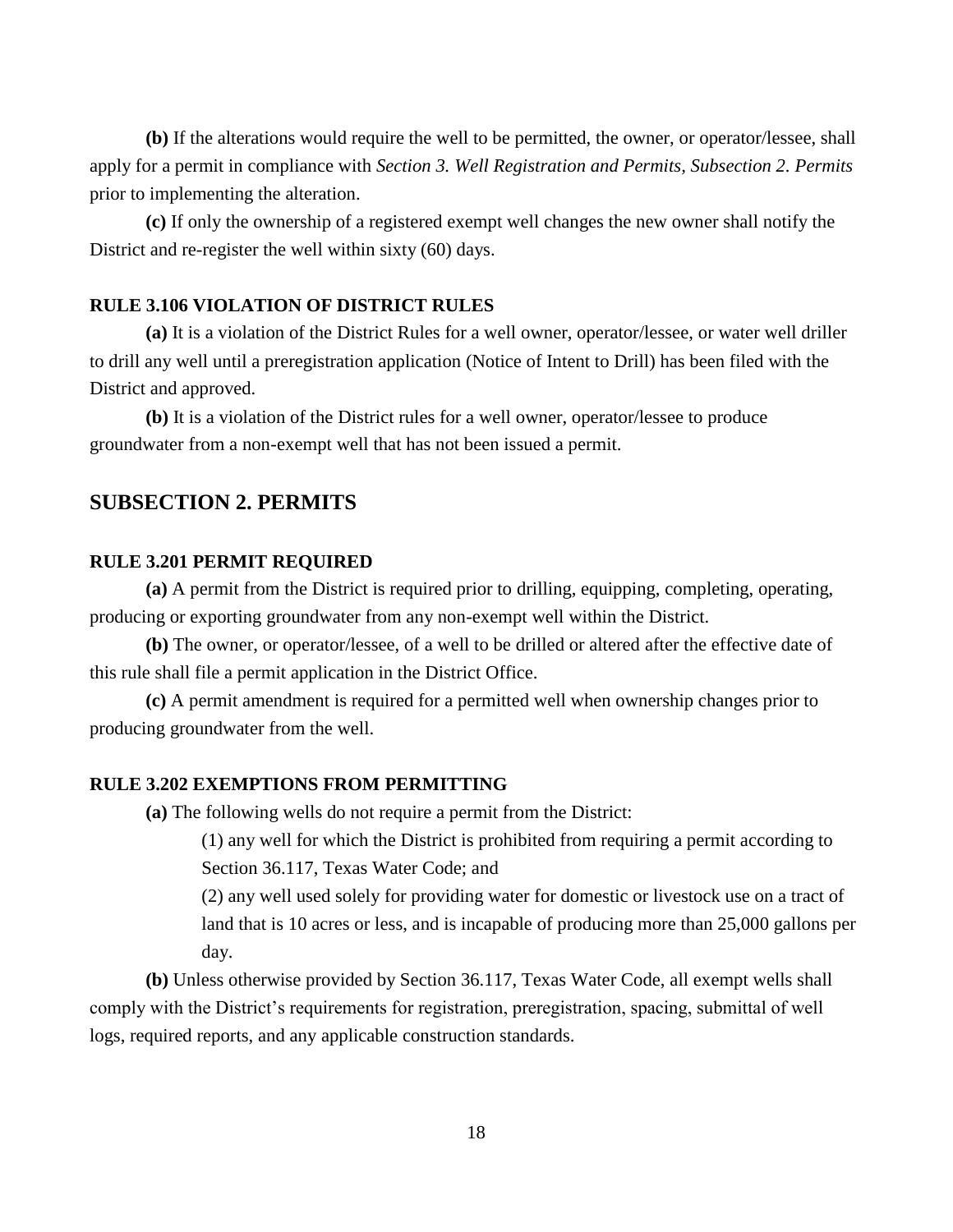## **RULE 3.203 ISSUANCE OF PERMITS**

**(a)** The Board shall issue or cause to be issued a permit(s) for a well that is properly spaced and otherwise in compliance with any applicable production limits, upon proper application executed and filed by the owner or his/her agent with the District and accompanied by the required deposits or fees and containing the matters specified below.

**(b)** All applications shall be in writing, on forms provided by the District and contain the information called for in the application form and shall be prepared in accordance with all instructions which may have been issued by the Board with respect to the filing of an application. An application shall be considered properly filed when completed, signed, sworn to, and tendered to the District. Otherwise, the application will not be considered.

**(c)** Rules for filing of applications:

(1) If the applicant is an individual, the application shall be signed by the applicant or his duly appointed agent. The agent shall present satisfactory evidence of his authority to represent the applicant.

(2) If the application is by a partnership, the applicant shall be designated by the firm name followed by the words "a Partnership" and the application shall be signed by at least one of the general partners who is duly authorized to bind all of the partners. (3) In the case of a corporation, special district, county or municipality, or political subdivision of the State, the application shall be signed by a duly authorized official. A copy of the resolution or other authorization to make the application may be required by the officer or agent receiving the application.

(4) In the case of an estate or guardianship, the application shall be signed by the duly appointed guardian or representative of the estate.

**(d)** Applications shall include the required information set forth in this Section.

## **RULE 3.204 PERMIT APPLICATION REQUIREMENTS**

**(a)** A separate application is required for each well.

**(b)** In addition to compliance with District spacing rules, *Section 5*, permit application(s) shall include the following information in sufficient detail to be acceptable to the District:

> (1) name and address of the well owner, name and address of the operator/lessee if different than the surface owner, and name and address of the owner of the groundwater if different than the surface owner of the land upon which the well is located or to be located;

> (2) location or proposed location of the well - including the county, city block and lot, section, block, survey number, abstract number, longitude and latitude, acreage or lot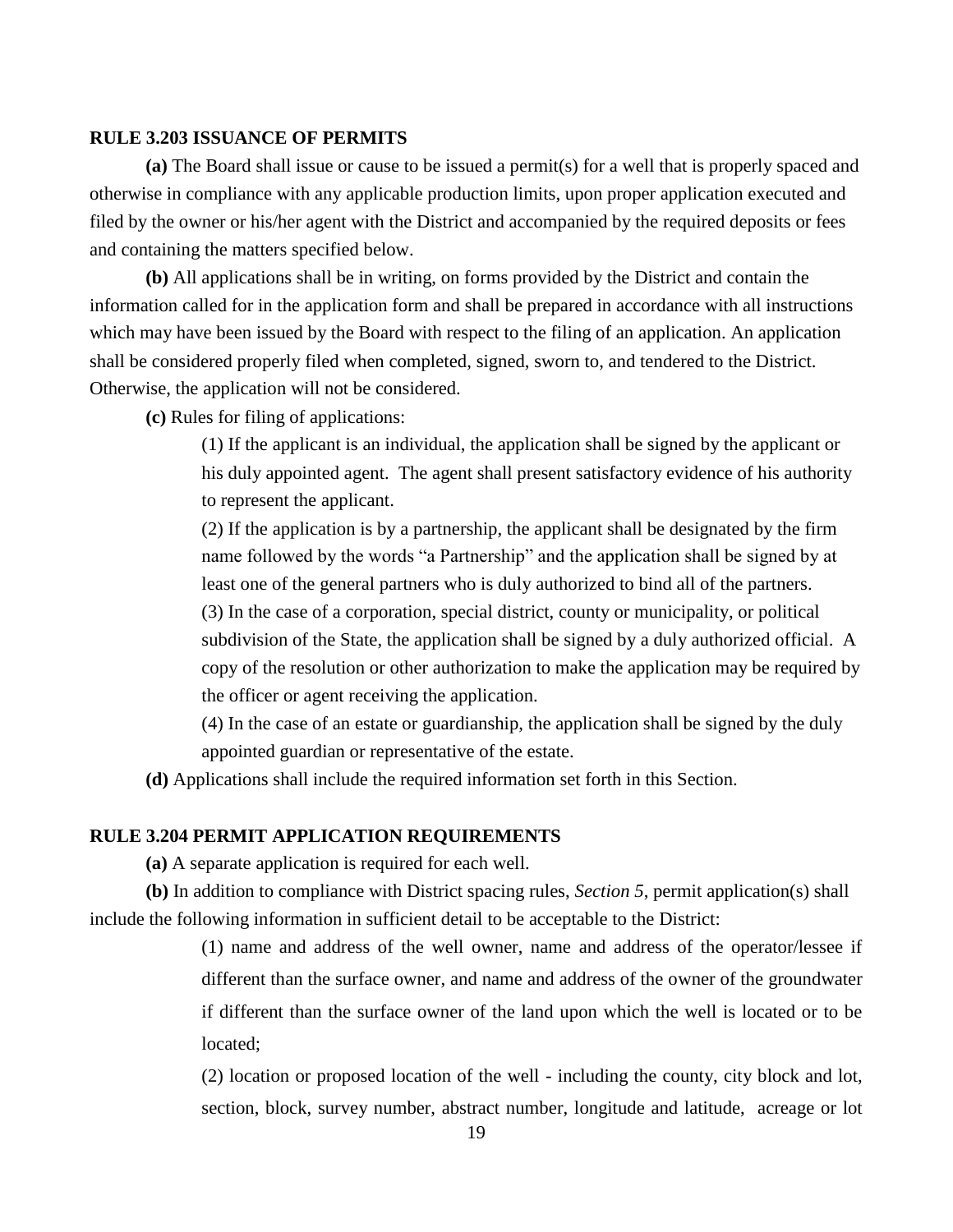size, and the distance in feet to the nearest non-parallel property lines;

(3) Proposed well use and location of use (on-site, in District, or export);

(4) Plat or map showing the location (distance in feet) of all wells located within one (1) mile radius of the existing or proposed well, and the names, addresses, and phone numbers of the owners and operator/lessee;

(5) if proposed location of use is greater than one quarter (1/4) mile from the well, a detailed statement of the nature and purpose $(s)$  of the proposed use $(s)$ , location $(s)$  of proposed use(s), transportation facility(s) and the amount of groundwater to be used for each purpose;

(6) estimated annual pumpage volume for the well; an explanation of any anticipated growth in total water demand and associated pumpage needs; and any alternative water sources being used by the applicant;

(7) for a proposed aggregate system, a description of the system and the estimated annual pumpage for the system;

(8) a detailed statement of the existing production rate(s), if applicable;

(9) type of application - new well, rework, re-drill, replacement, or other;

(10) total contiguous acreage owned where well is located or is to be drilled;

(11) a statement of the proposed drill date, well depth, static and drawdown level, well completion construction and pump type and size;

(12) a statement by the applicant that the water withdrawn under the permit will be put to a beneficial, non-wasteful use at all times and that the applicant will comply with all District Rules, orders, and permit provisions;

(13) a water well closure plan or a declaration that the applicant will comply with well plugging and capping guidelines set forth in these Rules and will report well closures to the District;

(14) a water conservation plan, if the applicant is required by law to have a water conservation plan; and,

(15) a drought contingency plan, if the applicant is required by law to have a drought contingency plan.

**(c)** Permit applications or amendments requesting greater than 4 acre feet of water per continuous acreage owned or served will require additional information. This 4 acre feet per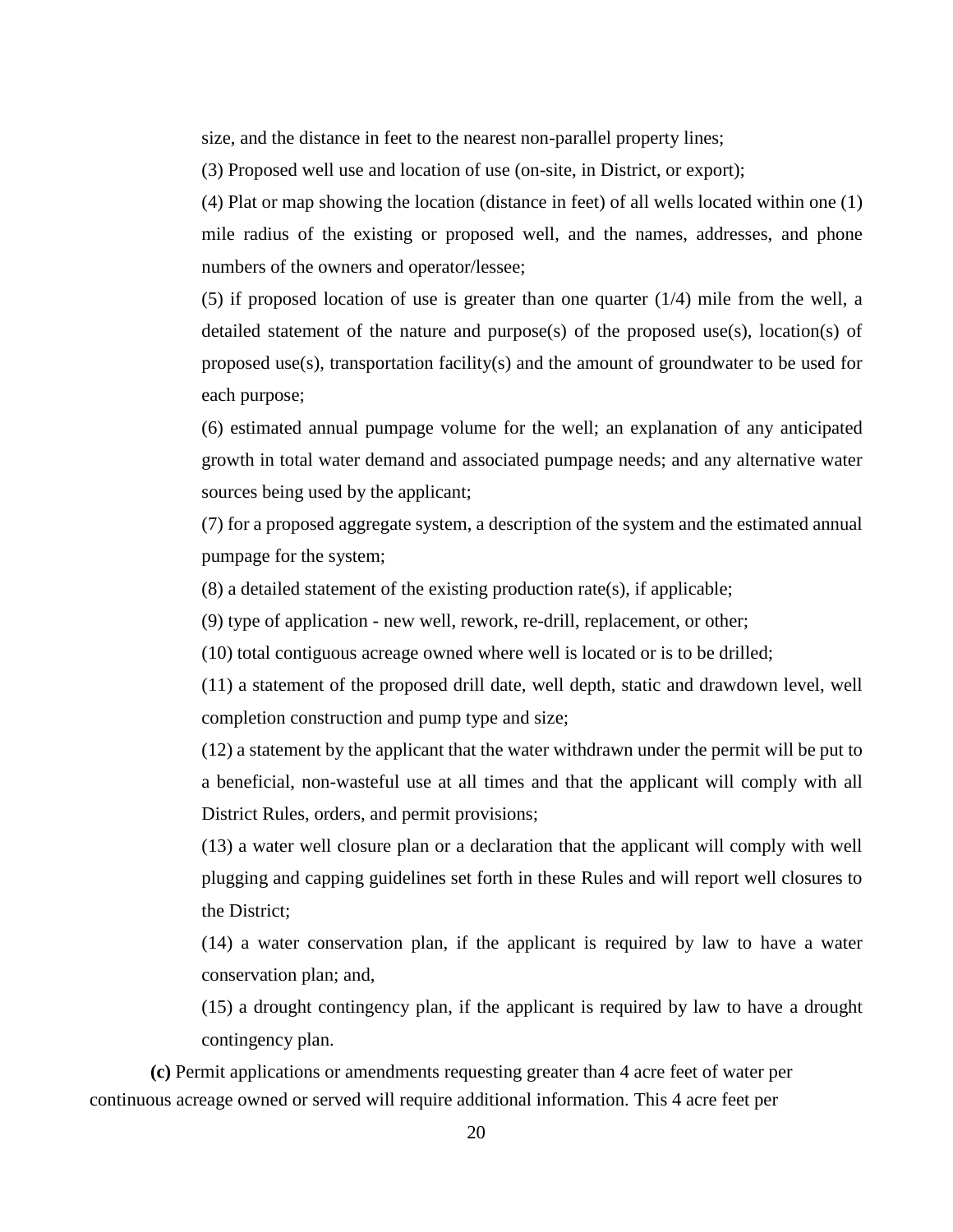continuous acre owned or served metric is solely used for triggering the provision of additional scientific data and is not intended to be considered an indicator of the amount of water to be authorized or permitted. The District does not approve permits solely based on continuous acreage owned or served. These permit applications or amendments shall include the following additional information:

> (1) a hydrogeological report describing the projected effect of the proposed withdrawal of groundwater on aquifer conditions, depletion, subsidence, spring flow and existing permit holders or exempt wells within the District and other pertinent information deemed necessary for the evaluation of the application by the Board. The hydrogeological report must address the impacts of the proposed initial pumping rate, any scheduled incremental increases, and the impacts of the well's ultimate planned use. The hydrogeological report shall be prepared by a qualified person who is properly licensed by the State of Texas to prepare such report. Applicants may not rely solely on reports previously filed with or prepared by the District. Failure to submit a hydrogeological report as required by the District, shall be grounds for denial of the permit. The Board shall make the final determination of whether a hydrogeological report meets the requirements of this subsection;

(2) identification of any other possible sources which could be used for the stated purposes, including but not limited to, treated water, reuse water and return flows, together with the quality and quantity of such alternate sources;

(3) a description of how the proposed groundwater withdrawal is addressed in any approved regional water plan(s);

(4) an analysis explaining how the groundwater production proposed in the application will impact the desired future conditions applicable to the District; and,

(5) a detailed description of the transportation facilities to be used for the conveyance of the water and a schedule for construction and/or operation of the facility.

**(d)** The District shall issue an operating permit for each non-exempt well in the District that was in existence prior to the effective date of these rules.

#### **RULE 3.205 PERMIT EVALUATION**

In determining whether to issue a permit, and in setting the terms of the permit, the Board will consider the purposes of the District Act, and other relevant factors, including but not limited to:

**(a)** whether the application conforms to the requirements of this section and any applicable spacing requirements, density restrictions, or production limits;

**(b)** whether the proposed use of water is for non-wasteful beneficial use;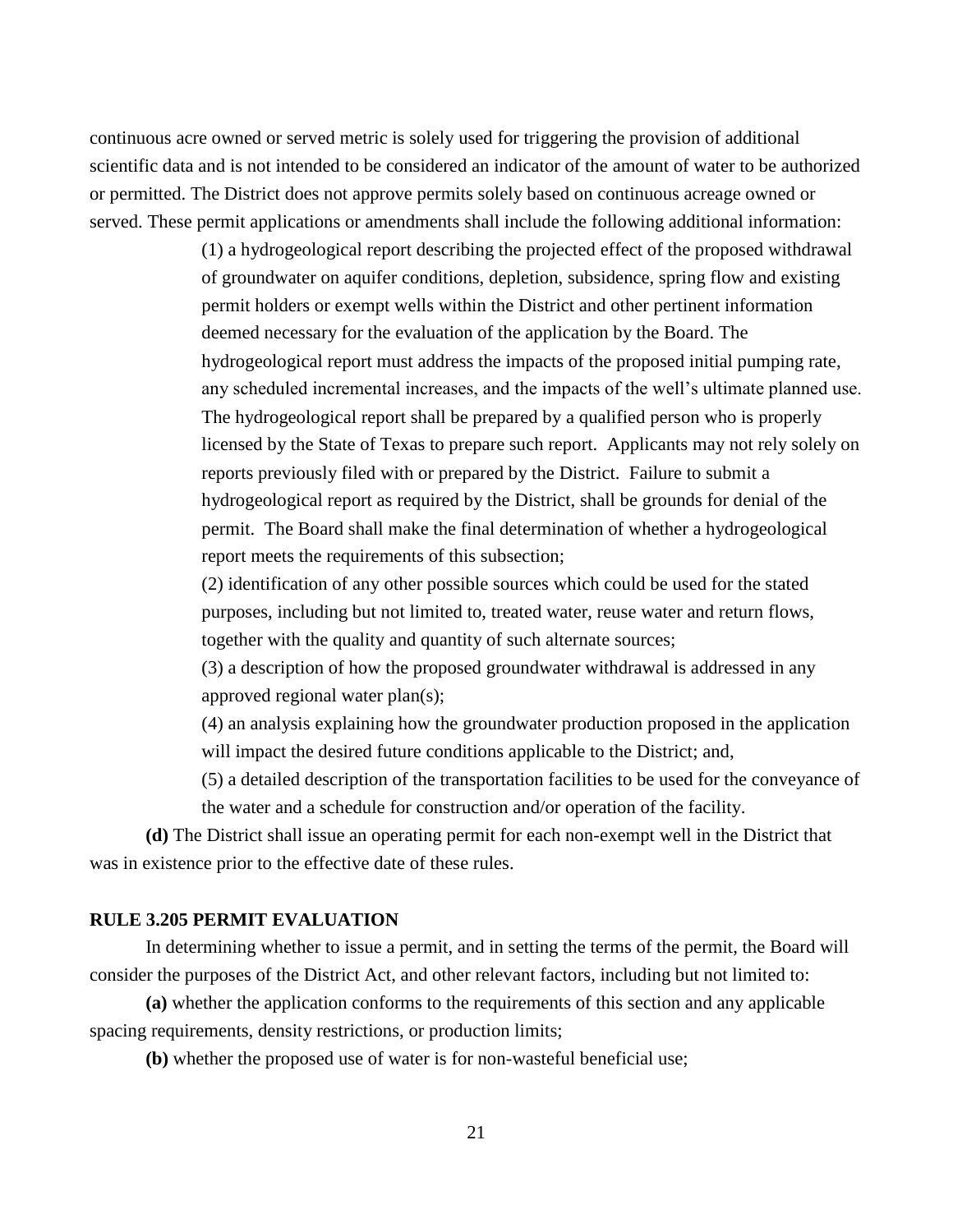**(c)** whether the proposed use of water unreasonably affects existing groundwater and surface water resources or existing permit holders;

**(d)** whether the proposed use is consistent with the certified district management plan and approved regional water plan;

**(e)** whether the applicant has agreed to avoid waste and practice conservation;

**(f)** whether the applicant has agreed that reasonable diligence will be used to protect groundwater quality and that the applicant will follow plugging guidelines at the time of well closure;

**(g)** the effect of granting the permit on drawdown of the water table, reduction in artesian pressure, or spring flow; and,

**(h)** the quality, quantity, and availability of alternative water supplies.

## **RULE 3.206 TIME AND DISTANCE LIMITS OF A PERMIT**

**(a)** Any permit granted hereunder shall be valid if the work permitted is completed within **six (6)** months from the date the permit was granted. It shall thereafter be void. Provided, however, that the District, for good cause, may extend the life of such permit up to an additional **six (6)** months if an application for such extension is made to the District during the first **six (6)** month period.

**(b)** After a permit has been approved, the well, if drilled, must be drilled within 30 feet from the location given on the application and in compliance with all District rules. The District shall have the right to confirm reported distances and inspect the wells or well locations.

## **RULE 3.207 TERMS AND CONDITIONS OF PERMITS**

All permits are granted subject to these Rules, orders of the Board, and the laws of the State of Texas. In addition to any special provisions or other requirements incorporated into the permit, each permit issued shall be subject to the following terms and conditions:

**(a)** After a permit has been approved, the well, if drilled, must be drilled within 30 feet from the location given on the application and in compliance with all District rules. The District shall have the right to confirm reported distances and inspect the wells or well locations.

**(b)** All permits are effective for a term of five (5) years with potential availability for renewal.

**(c)** All permittees shall maintain records of the actual amount of production and amount of production for each use. The annual production and use reporting period shall begin on January 1 of each calendar year. These reports shall be filed in the District Office by January 15 of each calendar year.

**(d)** A permittee who produces groundwater for use outside the district shall maintain records of the actual amount of production, amount for each use, and amount exported from the District. The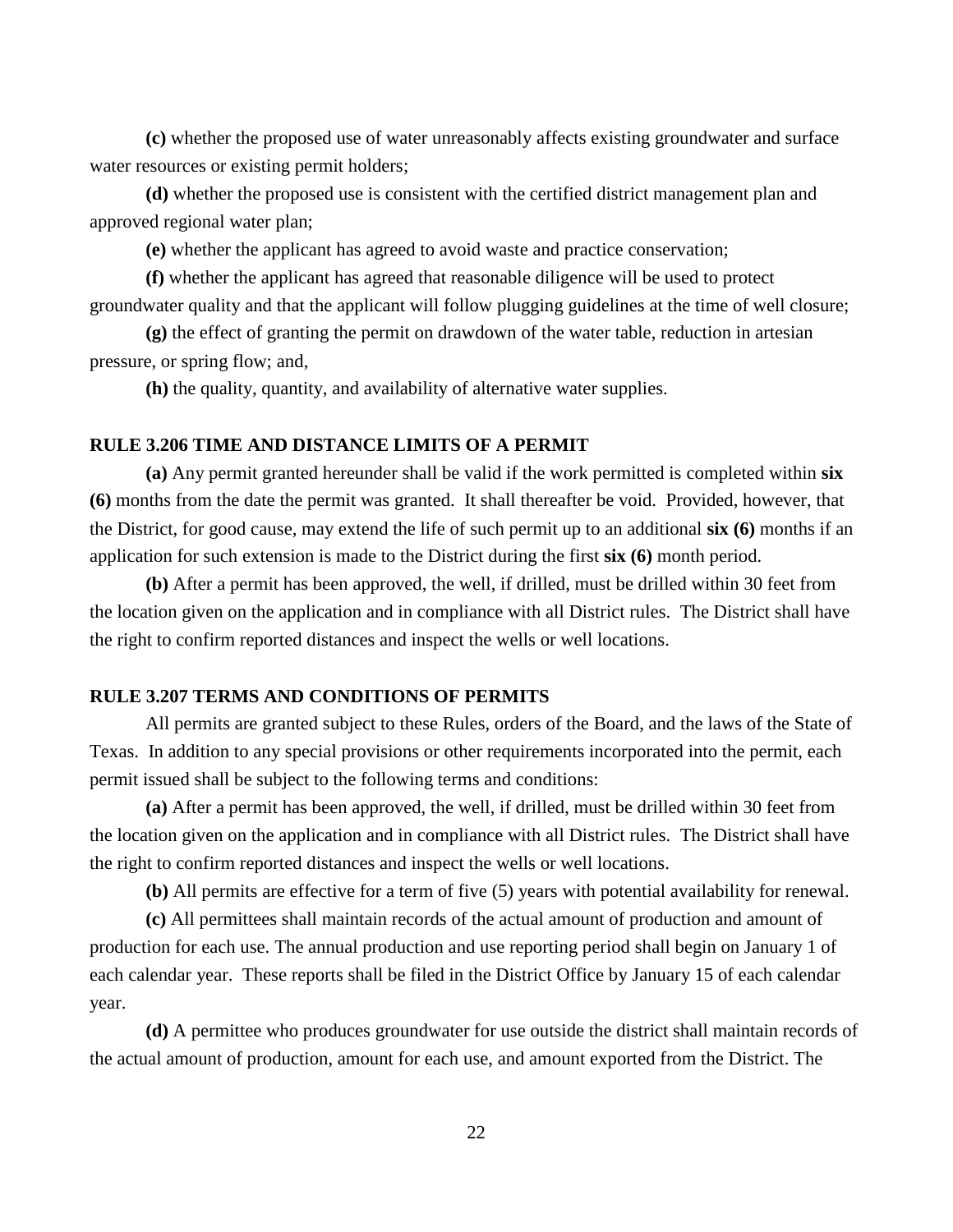annual production and use reporting period shall begin on January 1 of each calendar year. These reports shall be filed in the District Office by January 15 of each calendar year.

**(e)** A permit confers no vested rights in the holder.

**(f)** A permit grants a right to the well owner, or operator/lessee, to produce water in the amount, and in accordance with the terms of the permit until there is a change, or proposed change, in any of the following:

- (1) ownership of well
- (2) amount of water used
- (3) use of water
- (4) location of use of water

Upon the occurrence, or proposed occurrence of any of these events, a new application(s) for the appropriate permit(s) must be filed with the District, within **ninety (90) days**, to be acted upon, in the same manner, and in accordance with the same procedures as set forth in this Section for new wells. A change in ownership of a well requires a permit amendment as outlined in *Rule 3.208*.

**(g)** All permits issued under these Rules are conditional, and may be revoked or suspended and/or its terms may be modified or amended pursuant to District Rules. The District shall provide reasonable notice and opportunity for hearing before revoking, suspending, modifying or amending a permit.

**(h)** All groundwater that is to be transported a distance greater than one-quarter(1/4) mile from the well shall be transported by a pipeline, storage tank, pursuant to a TCEQ issued permit, or other water conservation device to prevent waste caused by evaporation and percolation and promote conservation by preventing unnecessary loss of groundwater.

## **RULE 3.208 PERMIT AMENDMENTS**

**(a)** It is a violation of these Rules for a permittee to violate any term, provision, or restriction contained in a permit issued by the District. A permittee must apply for and receive an amendment to their permit prior to changing any term, provision, or restriction in the permit.

(1) minor amendments include a request to:

**i.** change the name or address of the well owner without any change in use or location of use; or

**ii.** decrease the maximum authorized withdrawal.

(2) all other amendments are major amendments.

**(b)** Minor amendments may be granted by the Board without notice, hearing, or further action by the Board.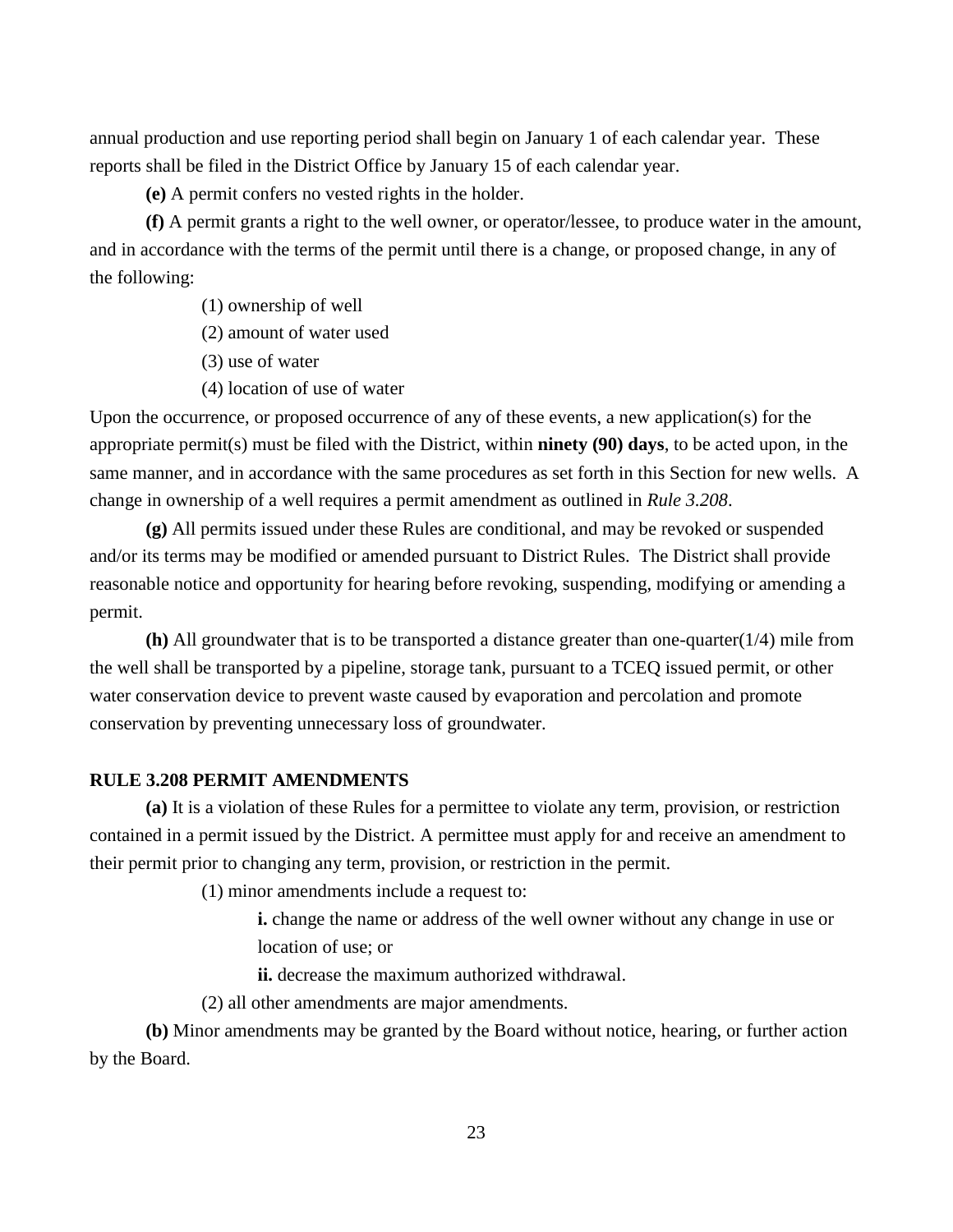**(c)** Major amendments shall be subject to all the requirements and procedures applicable to issuance of a new permit for a new well.

**(d)** An application for permit amendment shall be made on the same form as an original permit application. The form is supplied by the District and must be accompanied by any applicable application processing fee established by the Board. No application processing fee will be required from permittees requesting a decrease in maximum authorized withdrawal.

**(e)** If the permit amendment process results in the denial of an amendment, the permit as it existed before the permit amendment process shall be renewed under *Rule 3.209* without penalty.

**(f)** An amendment to change the name of a well owner must be submitted within **sixty (60) days** of the transfer of ownership.

## **RULE 3.209 PERMIT RENEWAL**

**(a)** Well owners or operators shall make application to renew permits required under these Rules at least three (3) months prior to the expiration of the permit term on a form provided by the District. The well owner or operator/lessee shall indicate on the renewal application form whether any changes to the well, well operations, purpose of use, or special conditions have occurred.

**(b)** Except as provided by Subsection (c), a district shall without a hearing renew or approve an application to renew an operating permit before the date on which the permit expires, provided that:

> (1) the application is submitted in a timely manner and accompanied by any required fees in accordance with district rules; and

(2) the permit holder is not requesting a change related to the renewal that would require a permit amendment under district rules.

**(c)** A district is not required to renew a permit under this section if the applicant:

(1) is delinquent in paying a fee required by the district;

(2) is subject to a pending enforcement action for a substantive violation of a district permit, order, or rule that has not been settled by agreement with the district or a final adjudication; or

(3) has not paid a civil penalty or has otherwise failed to comply with an order resulting from a final adjudication of a violation of a district permit, order, or rule.

**(d)** If the well owner or operator/lessee seeks to change any of the permit terms or conditions in the renewal application, the application will be considered a new permit application subject to this Subsection unless changes only include a request to:

(1) change the address of the well owner without any change in use or location of use; or,

(2) decrease the maximum authorized withdrawal.

**(e)** The District shall notify the permittee that the permit term is expiring.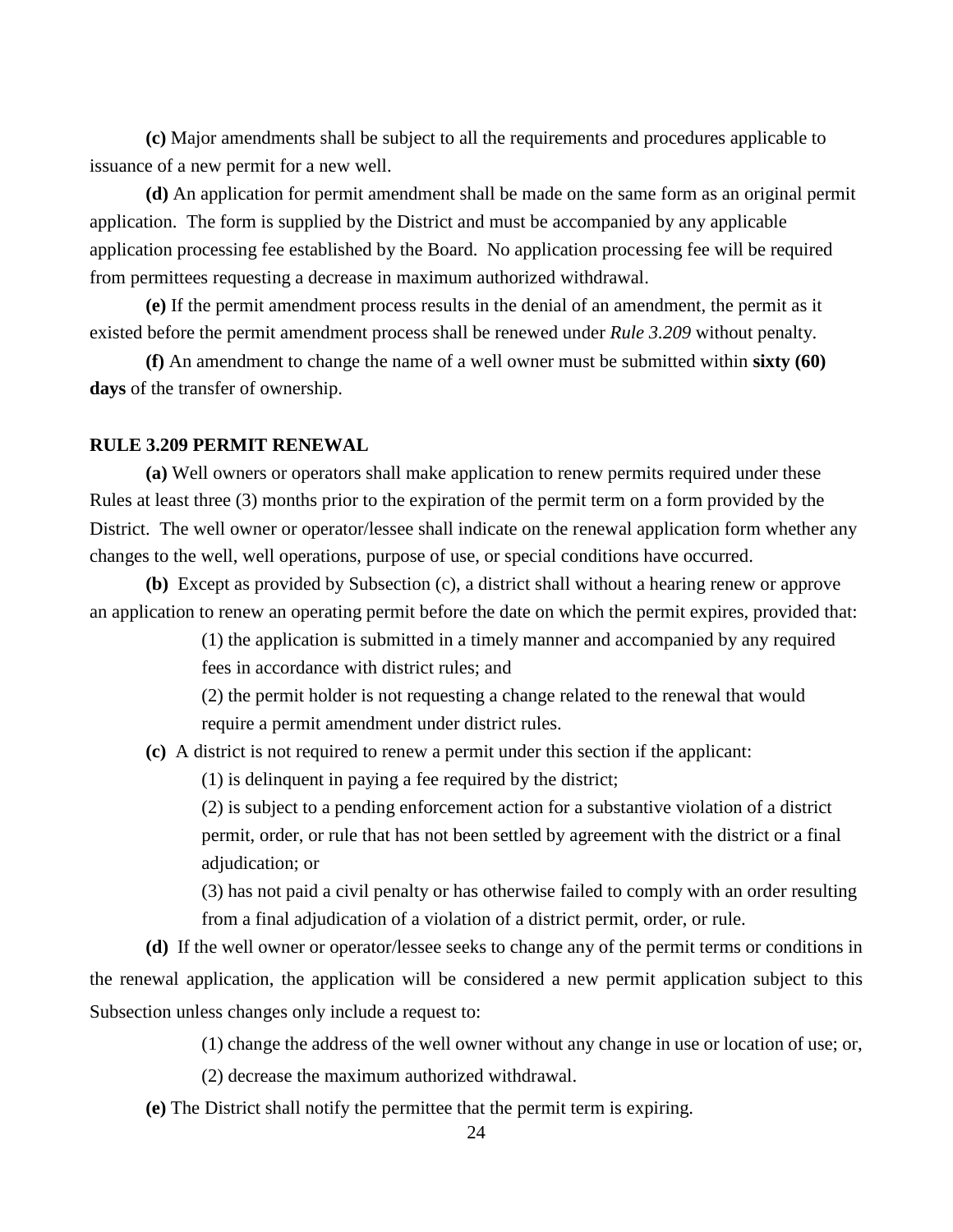**(f)** Notwithstanding subsection (b) of this section, the District may, after notice and opportunity for hearing, initiate an amendment to a permit in connection with permit renewal or otherwise to address local aquifer conditions under the permit that have resulted in the drawdown of the water table or the reduction of artesian pressure, have increased interference between wells, or are necessary to control or prevent subsidence.

#### **RULE 3.210 PERMIT REVOCATION**

**(a)** A permit is not a vested right of the holder.

**(b)** After notice and an opportunity for hearing, a permit may be revoked, suspended, terminated, canceled, modified, or amended in whole or in part for cause, including but not limited to:

(1) violation of any terms or conditions of the permit;

- (2) obtaining the permit by misrepresentation or failure to disclose relevant facts; or
- (3) failure to comply with any applicable Rules, regulations, fee schedule, special provisions, requirements, or orders of the District.

**(c)** The permittee shall furnish to the District upon request, and within a reasonable time, any information to determine whether cause exists for revoking, suspending, terminating, canceling, modifying, or amending a permit.

## **SECTION 4. PROCEDURES FOR HEARING**

## **RULE 4.101 OPPORTUNITY FOR HEARING**

If an application before the District is contested, the Board will hold a hearing on the application. If an uncontested application before the District is reduced, denied, or the board includes special conditions not part of the application without a hearing, the person will be entitled to a hearing before the Board if a request for hearing is timely made. A written request to the Board for such a hearing, stating the pertinent facts, must be filed with the Board within twenty (20) days of the Board action reducing or denying the permit, or including special conditions not included in the application of the permit. If such motion is in order and is duly filed, the Board shall give notice to the applicant and all proper and necessary parties of the time and place of such hearing, and shall proceed to conduct such a hearing.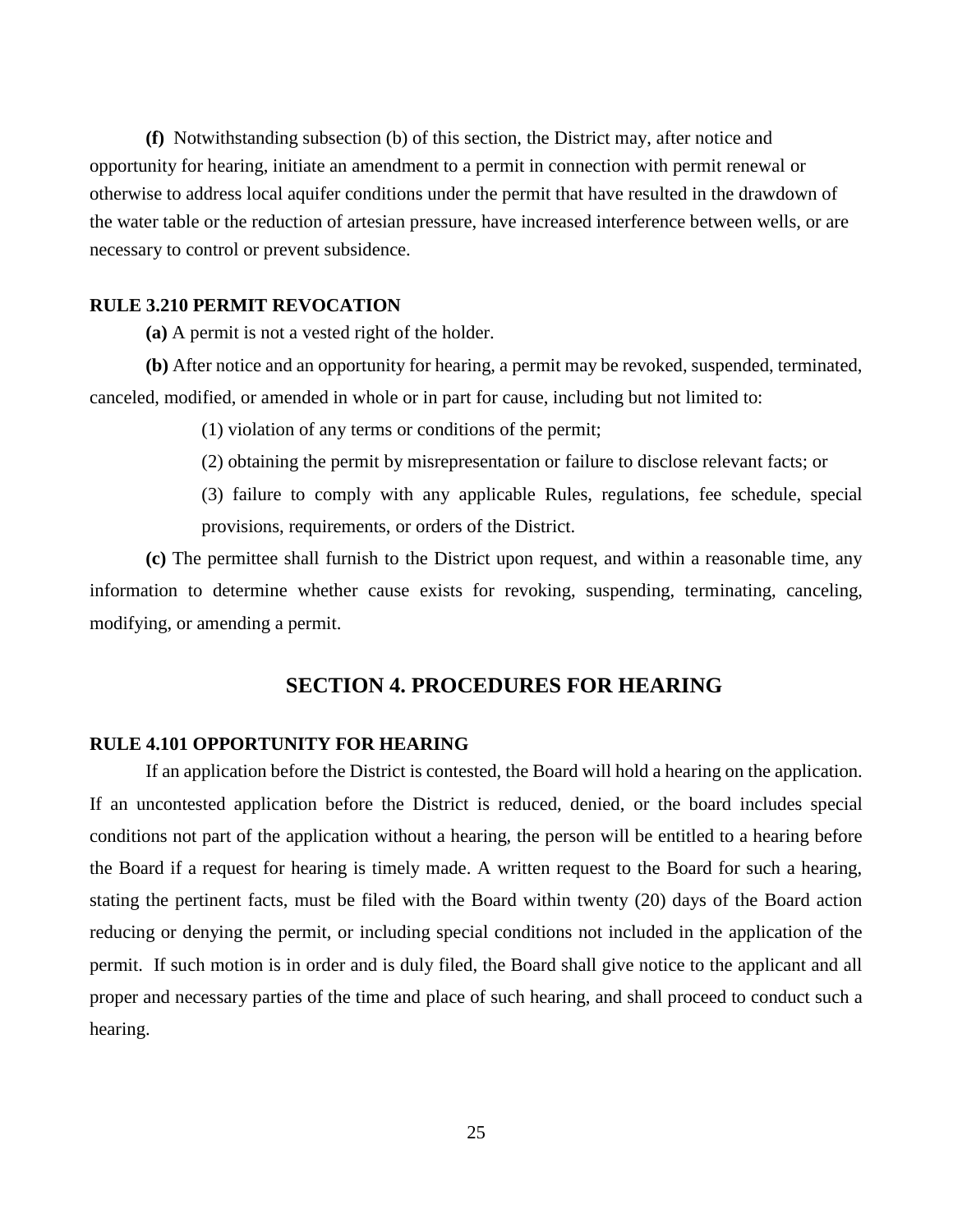## **RULE 4.102 NOTICE AND SCHEDULING OF HEARINGS**

**(a) Staff Recommendation:** Once submitted the District staff will perform a technical review of the application, certify the spacing of the proposed well with regard to all District spacing rules, and prepare a staff recommendation to the Board. Once an application for a permit has been declared administratively complete by the General Manager it will be presented to the board complete with recommendation. The staff recommendation will include a summary of the facts related to the application and staff recommendations for Board action on the application.

**(b) Scheduling of Hearing:** If the General Manager determines that the permit application is contested because the application is not in compliance with all District rules, the applicant otherwise disagrees with District staff's recommended permit, or the application is protested by a third party, the General Manager or Board will schedule the application for a hearing at a regular or special meeting of the Board. If the General Manager determines before the preliminary hearing that the permit application is uncontested and is in compliance with all District rules, then the permit may be approved by the General Manager, and the drilling operation may proceed without a full Board hearing. The Board may schedule hearings for additional dates, times, and places if the hearing is to be presided over by a hearings examiner. The General Manager or Board may schedule more than one application for consideration at a hearing. Well registrations do not require a hearing or Board action.

**(c) Notice of Hearing:** The General Manager shall give notice of all hearings involving permit applications in the following manner:

> (1) Notice of the date, time, and location of the hearing shall be sent to the applicant in writing at least ten (10) days before the date of the hearing by certified mail, return receipt requested, and other person(s) requesting notification, by regular mail, fax, or electronic mail. The notice to the applicant shall include the staff recommendation on the application.

> (2) A copy of the notice shall be posted at the District office and at the county courthouse in the place where notices are usually posted. The date of posting may not be less than ten (10) days before the date of the hearing.

**(d) Contents of Notice:** The notice shall include:

(1) the name of the applicant;

(2) the location of the well or proposed well;

(3) a brief explanation of the permit or permit amendment, including requested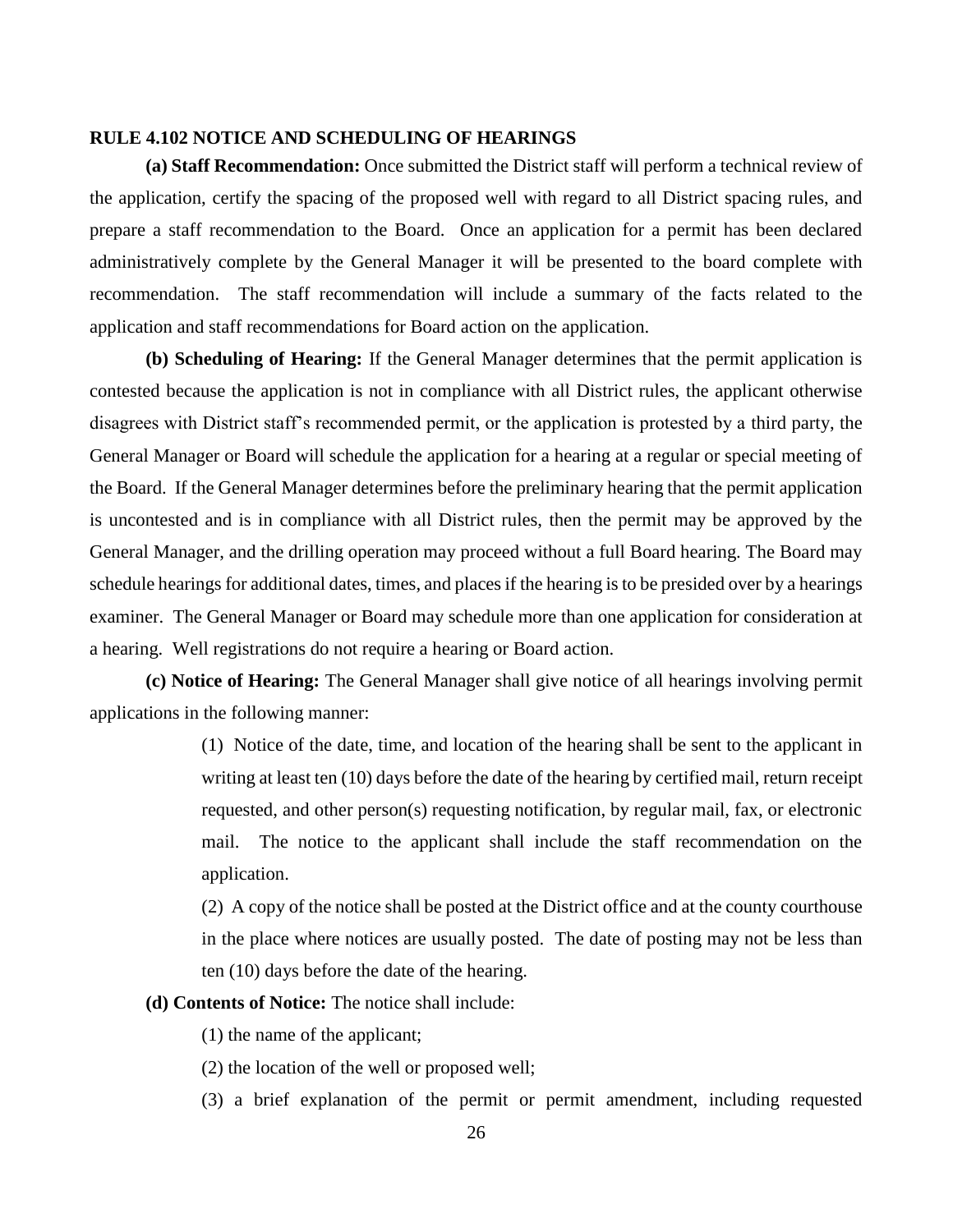production, purpose of use or change of use;

(4) the date, time, and location of the hearing; and,

(5) any other information the General Manager or Board deems relevant or appropriate.

#### **(e) Protest and request for Contested Case Hearing:**

(1) In the event any person should desire to protest or oppose any pending application, the person wishing to protest must file by United States mail, facsimile, e-mail, or hand delivery to the General Manager, Board, or hearing officer, a written notice of protest or opposition, providing the basis for such protest and opposition as described in Paragraph (2) below, and request a contested case hearing at least two business days before the of the hearing.

(2) Protest Requirements. Protests and request for contested case hearings shall be submitted in writing with a duplicate copy to the opposing party or parties and shall comply in substance with the following requirements:

**i.** Each protest shall show the name and address of the protestant.

**ii.** The protestant shall identify any injury that will result from the proposed action or matter to be considered by the Board.

**iii.** If the protest is based upon claim of interference with some present right of protestant, it shall include a statement of the basis of protestant's claim of right.

**iv.** Protestant shall call attention to any amendment of the application or adjustment which, if made would result in withdrawal of the protest.

**v.** Protestant shall demonstrate a personal justiciable interest related to a legal right, duty, privilege, power, or economic interest not common to members of the public that is within the District's regulatory authority and affected by a permit or permit amendment application.

**vi.** If a contested case hearing is desired, the party desiring the hearing must include a statement, "I/we request a contested case hearing."

**vii.** If a party requesting a contested case hearing desires for the hearing to be referred to and conducted by the State Office of Administrative Hearings (SOAH), then the hearing request must include a statement "I/we request that the SOAH conduct the contested case hearing." A party requesting a hearing before SOAH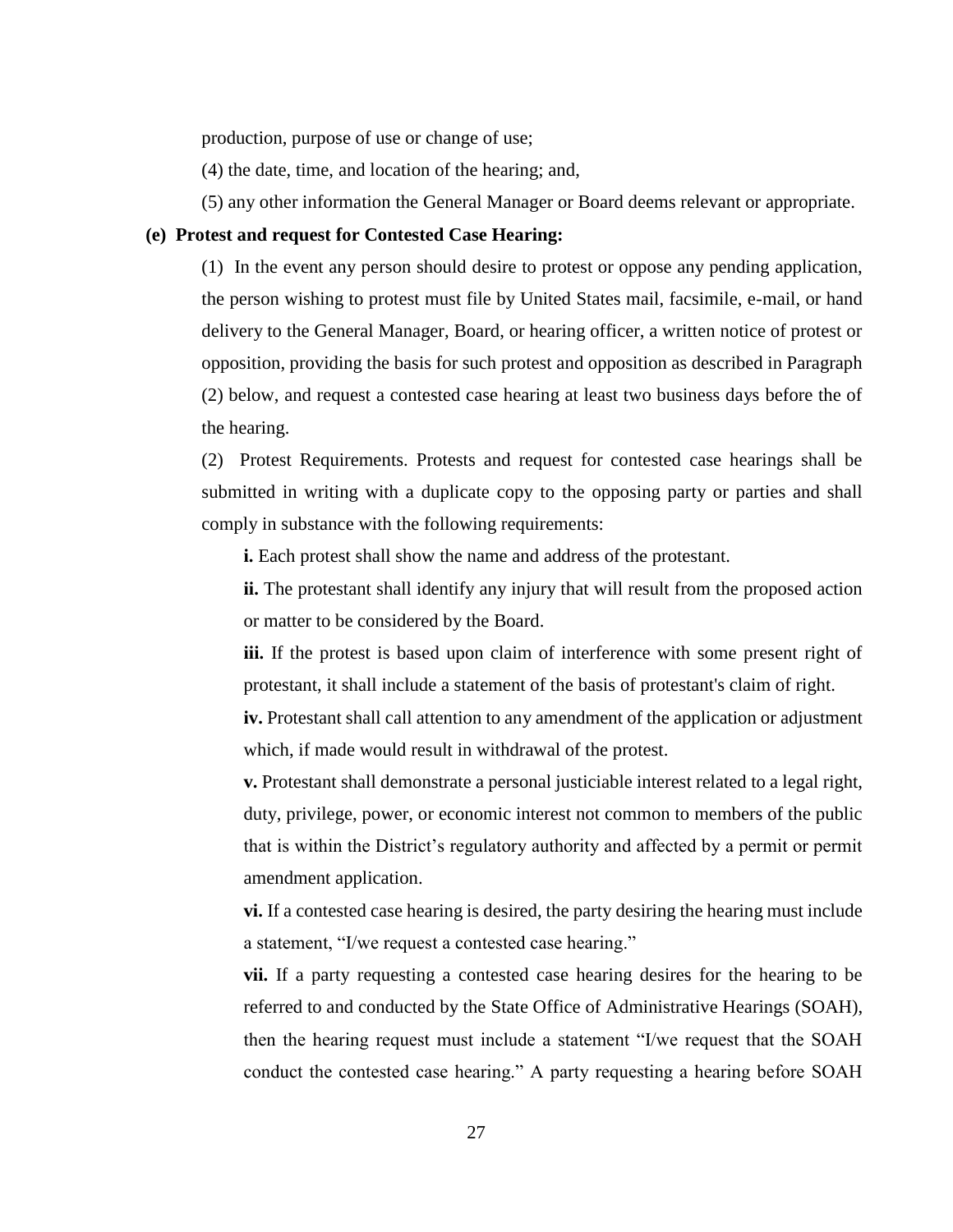shall pay all costs associated with the contract for a SOAH hearing in accordance with Texas Water Code section 36.416.

(3) The District shall limit participation in a hearing on a contested application to the General Manager, applicant, and only persons who 1) have timely requested a hearing in subparagraph (1) above, and 2) who must have a personal justiciable interest as defined by subparagraph (2)(E) above.

## **RULE 4.103 HEARING PROCEDURES AND CONDUCT**

**(a) General Provisions:** Hearings on permit applications will be conducted by a quorum of the Board, an individual to whom the Board has delegated the responsibility to preside as a hearings examiner, or by (SOAH) as prescribed under Texas Water Code section 36.416. The Board President, or another Board Member designated by the Board, a SOAH Administrative Law Judge, or, the hearings examiner shall serve as the presiding officer for the hearing.

**(b) Preliminary Hearing:** The initial hearing conducted by the Board under *Rule 4.102(b)* is a preliminary hearing. At a preliminary hearing, the Presiding Officer shall determine whether any person requesting a contested case hearing has standing to make the request, whether a personal justiciable issue related to the application has been raised, and a party's right to participate in a hearing. The Presiding Officer shall limit participation in a hearing to only persons who satisfy Rule 4.102(e). If it is determined before the preliminary hearing that the application is uncontested or at the preliminary hearing that no person who requested a contested case hearing had standing or that no personal justiciable issues were raised, the Board may treat the matter as uncontested.

**(c) Hearing Registration:** The District may require each person who attends a hearing to submit a hearing registration form stating the person's name, address, whom the person represents, and whether the person wishes to testify.

**(d) Conduct of Hearings:** Hearings will be conducted in the manner the presiding officer deems most suitable to conveniently, inexpensively, and expeditiously provide a reasonable opportunity for interested persons to submit relevant data, views, or arguments, in writing or orally. In addition, the presiding officer may:

(1) convene the hearing at the time and place specified in the notice;

- (2) set any necessary additional hearing dates;
- (3) establish the order for presentation of evidence;
- (4) administer oaths to all persons presenting testimony;
- (5) examine persons presenting testimony;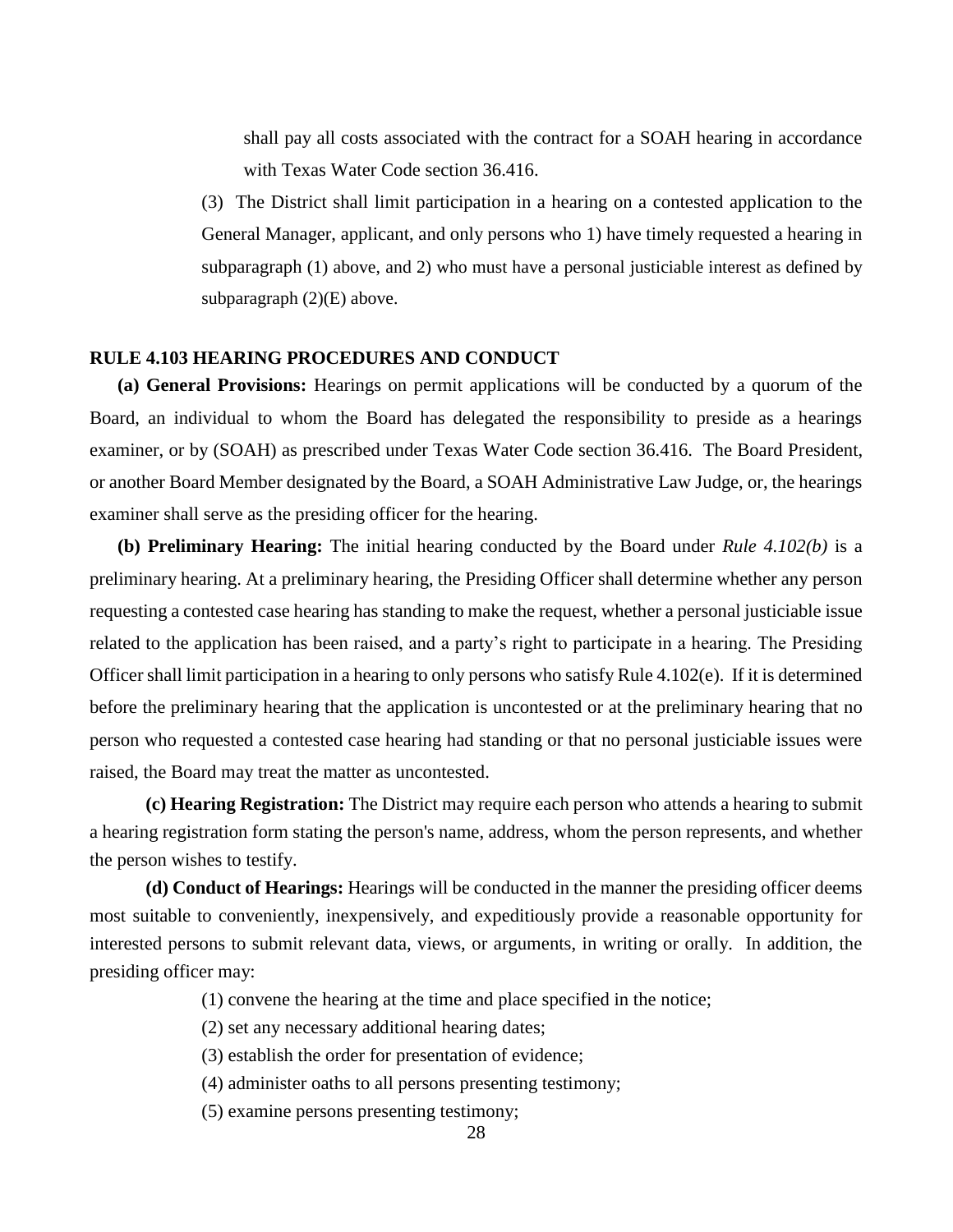(6) limit testimony or the presentation of evidence to persons who, in the presiding officer's determination, are affected by the subject matter of the hearing and is within the District's regulatory authority to address;

(7) allow testimony to be submitted in writing and may require that written testimony be sworn to;

(8) ensure that information and testimony are introduced as conveniently and expeditiously as possible without prejudicing the rights of any party; and

(9) prescribe reasonable time limits for testimony and the presentation of evidence.

**(e) Continuance:** The presiding officer may continue a hearing from time to time and from place to place without providing notice under *Rule 4.101* by announcing at the hearing the time, date, and location of the continued hearing.

**(f) Recording:** The District shall prepare and keep a record of each hearing in the form of either minutes or audio or video recording or court reporter transcription or the report described by Subsection (f) of this section. If a hearing is transcribed at the request of a party to the hearing, the presiding officer may assess the costs associated with producing the transcript to one or more parties. If a hearing involved a contested application, then the District shall keep a record of the hearing in the form of audio or video recording or a court reporter transcription.

**(g) Report;** The presiding officer shall submit a report to the board no later than thirty (30) days after the date a hearing is concluded, unless the hearing was conducted by a quorum of the board. If the hearing was conducted by a quorum of the board, the presiding officer shall determine at the presiding officer's discretion whether to prepare and submit a report to the board under this section. The report must include:

(1) a summary of the subject matter of the hearing;

(2) a summary of the evidence or public comments received; and

(3) the presiding officer's recommendations for board action on the subject matter of the hearing.

**(h) SOAH Hearings.** If requested by an applicant or other party to a contested case, the District shall contract with SOAH to conduct a hearing. A person opposing an application who requests a contested hearing under Rule 4.102(e) must include in a timely hearing request the statement "I/we request that the State Office of Administrative Hearings conduct the hearing" in order for the hearing to be referred to and conducted by SOAH.

> (1) An applicant desiring that the District refer a contested case to SOAH must make a written request for the SOAH referral at the same time that applicant requests a hearing or, when a hearing has been requested by a person other than the applicant, and the applicant desires for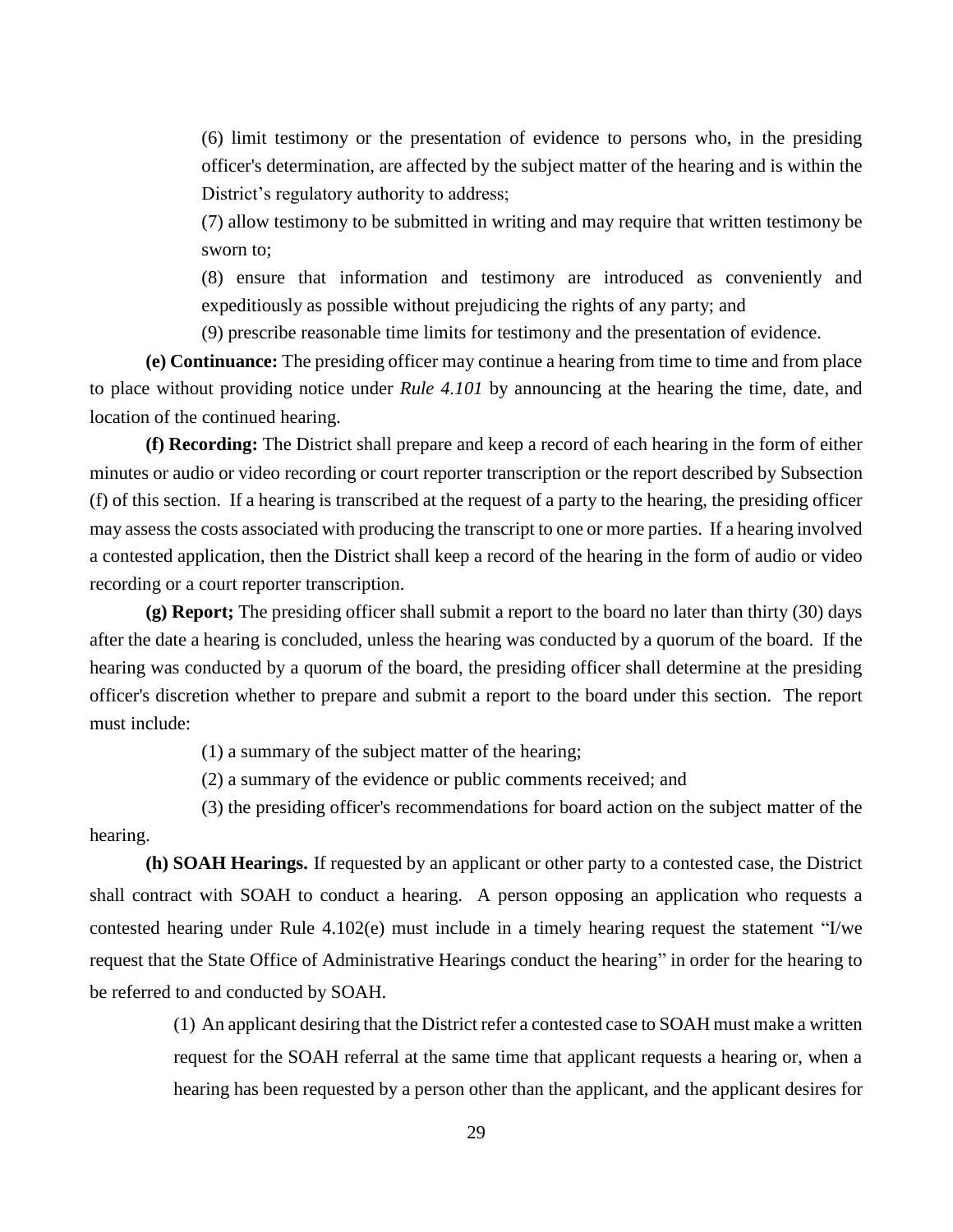the District to contract with SOAH to conduct the contested case, the applicant must request a SOAH hearing in writing within no later than 5 business days after the determination that the District will grant a hearing.

(2) A party requesting a hearing before SOAH shall pay all costs associated with the contract for a SOAH hearing and shall deposit with the District an amount determined by the District to pay the contract amount before the hearing begins. A party's SOAH hearing request will be deemed withdrawn if the party fails to provide the required deposit within 5 days of the District's request for the deposit. At the conclusion of the hearing, the District shall refund any excess money to the paying party.

(3) If the District contracts with SOAH to conduct a hearing, the hearing shall be conducted as provided by Subchapters C, D, and F, Chapter 2001, Government Code.

(4) An administrative law judge who conducts a contest case hearing shall consider applicable district rules or policies in conducting the hearing, but the district deciding the case may not supervise the administrative law judge. The District shall provide the SOAH administrative law judge with a written statement of applicable rules and policies. The district may not attempt to influence the findings of fact or the administrative law judge's application of the law in a contested case except by proper evidence and legal argument.

## **RULE 4.104 FINAL ORDERS OF THE BOARD**

After the record is closed and a permitting matter is submitted to the Board, the Board may take the matter under advisement, continue it from day to day, reopen or rest the matter, refuse the action sought, grant the action sought in whole or part, or take any other appropriate action within sixty (60) days after the date of the final hearing.

#### **RULE 4.105 REQUEST FOR FINDINGS AND CONCLUSIONS OR REHEARING**

**(a)** A decision of the Board made under this Rule may be appealed by requesting written findings and conclusions of the Board no later than twenty (20) days after the Board's decision. Upon receipt of a timely written request, the Board shall provide certified copies of the findings and conclusions to the requestor and each designated party not later than thirty-five (35) days after receipt of the request.

**(b)** A party to a contested hearing may request a rehearing not later than twenty (20) days after the Board issues its findings and conclusions. Such a rehearing request must be filed at the District Office in writing and must state clear and concise grounds for the request. Such a rehearing request is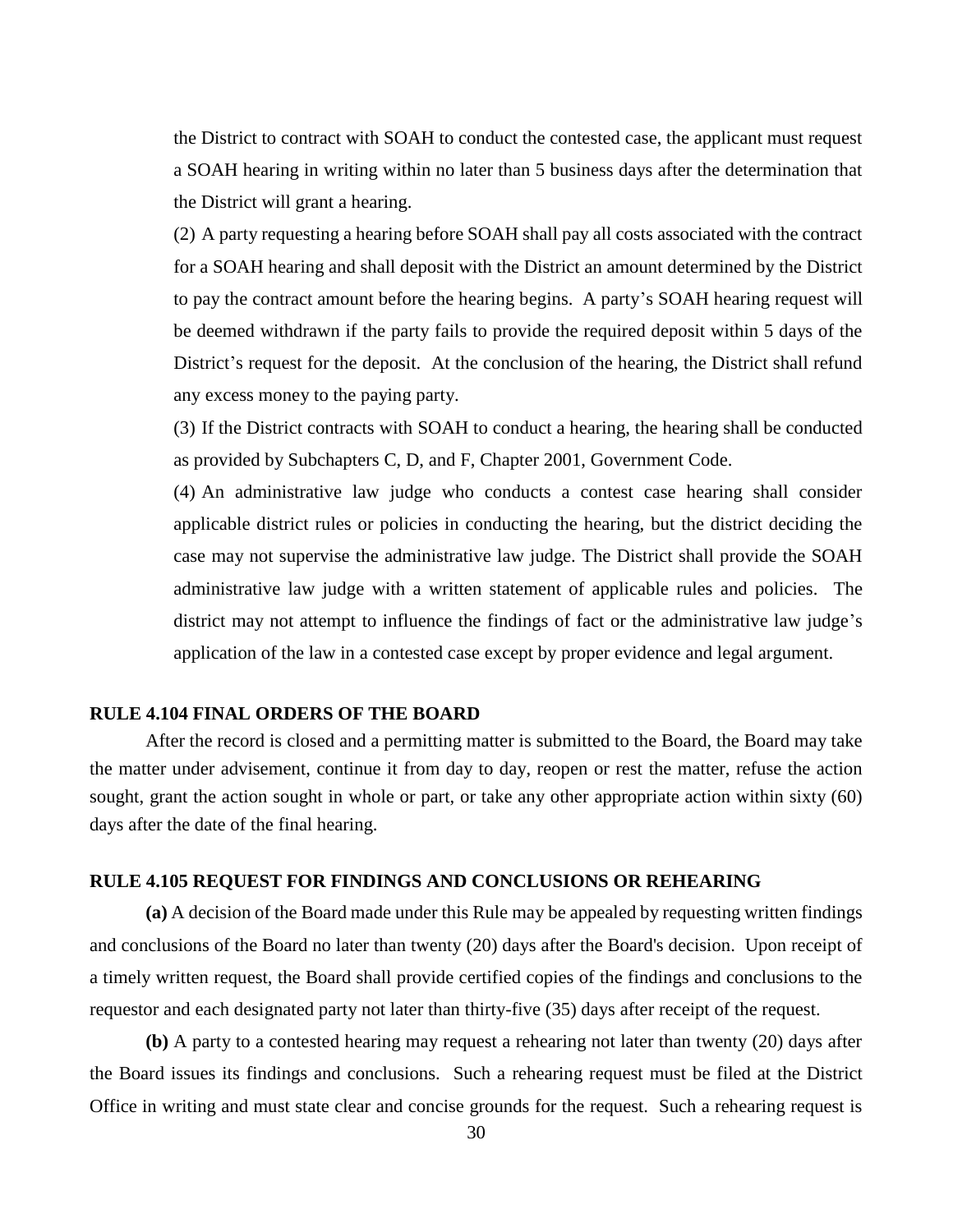mandatory with respect to any decision or action of the Board before an appeal may be brought. If the original hearing was a contested hearing, the party requesting a rehearing must provide copies of the request to all parties to the hearing.

**(c)** If the rehearing request is granted by the Board, the date of the rehearing will be within forty five (45) days thereafter unless otherwise agreed to by all parties to the proceeding. The failure of the Board to grant or deny a request for rehearing within ninety (90) days of the date of submission will be deemed to be a denial of the request. The Board's decision is final if no request for rehearing is made within the specified time, upon the Board's denial of the request for rehearing, or upon the Board's rendering of a decision after rehearing.

## **SECTION 5. WELL SPACING AND PRODUCTION LIMITS**

## **SUBSECTION 1. WELL SPACING AND WELL DENSITY**

## **RULE 5.101 DRILLING WELLS AT UNAPPROVED LOCATIONS PROHIBITED**

It is a violation of these Rules for a well owner, operator/lessee, or water well driller to drill a new well that does not comply with the spacing and location requirements of this subsection.

## **RULE 5.102 MINIMUM SPACING OF ALL WELLS**

**(a).** All new wells, both exempt and non-exempt, must comply with the spacing and location requirements established by the Texas Department of Licensing and Regulation as set forth under Title 16, Texas Administrative Code, Chapter 76, Water Well Drillers and Pump Installers Rules, and must comply with the requirements of the Texas Commission on Environmental Quality as set forth under Title 30, Texas Administrative Code, Chapter 285, On-Site Sewage Facilities.

**(b)** In **NO** case may an exempt well be drilled closer than **ten (10) feet** to any property line as per the metes and bounds in accordance with Rule 7.301.

#### **RULE 5.103 ADDITIONAL SPACING REQUIREMENTS FOR NON-EXEMPT WELLS**

**(a)** No non-exempt wells shall be drilled closer than three hundred thirty (330) feet to any property line as per the metes and bounds, and six hundred sixty (660) feet to any existing or proposed exempt or non-exempt well completed in the Edwards/Trinity (Plateau) or Lipan Aquifers.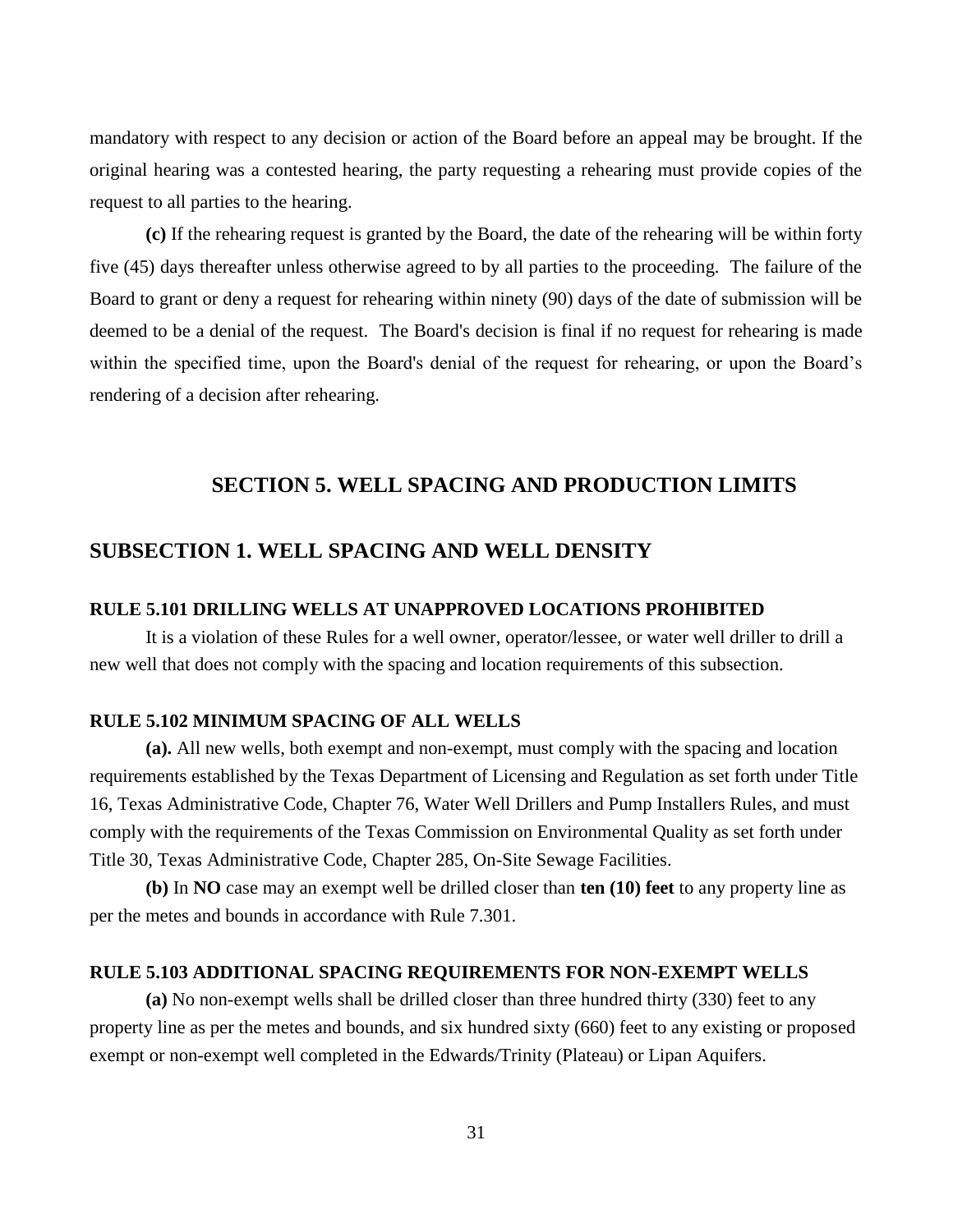**(b)** No non-exempt wells shall be drilled closer than six hundred sixty (660) feet to any property line, as per the metes and bounds, and one thousand three hundred twenty (1320) feet to any existing exempt or non-exempt well completed in the Dockum Aquifer (aka: Santa Rosa).

**(c)** If the property line is adjacent to a TXDOT easement or owned right of way the District may consider the center of the highway as the property line.

#### **RULE 5.104 WELL DENSITY FOR NON-EXEMPT WELLS**

No more than a cumulative total of four (4) non-exempt wells, whether drilled prior to or subsequent to the enactment of this rule, shall be permitted to be screened and producing from the same aquifer per survey section. This rule will not be construed to require the closing, capping, or plugging of any existing well.

## **RULE 5.105 EXEMPTION TO WELL SPACING**

**(a)** If an applicant presents waivers signed by adjoining landowner(s) and non-exempt well owners within the area affected by the application stating that they have no objections to the proposed location of a new well site, the Board may determine that the spacing requirements of *Rule 5.102* and *5.103* will not apply to the new well location.

**(b)** A well used solely for domestic and livestock use will be exempted from the spacing requirements of *Rule 5.102* and *5.103* if the tract of land owned is too small to achieve the necessary spacing, provided the well is equipped so that it is not capable of producing more than 25,000 gallons of groundwater per day.

**(c)** If the Board chooses to grant a permit to drill a well that does not meet the spacing requirements of *Rule 5.102* and *5.103*, the Board may monitor production of the well and may limit the production if deemed reasonable or necessary to ensure that no injury is done to adjoining landowners or well owners.

## **SUBSECTION 2. PRODUCTION LIMITS**

## **RULE 5.201 BASIS FOR PRODUCTION LIMITATIONS**

**(a)** The District recognizes the importance of maintaining groundwater availability for residents and spring flow. Therefore, the District follows the principle which limits groundwater availability to effective recharge or safe yield to maintain dependable and sufficient groundwater supplies for future generations. This limitation of groundwater availability is included in the District's Management Plan, DFC explanatory reports and the Region F Regional Water Plan.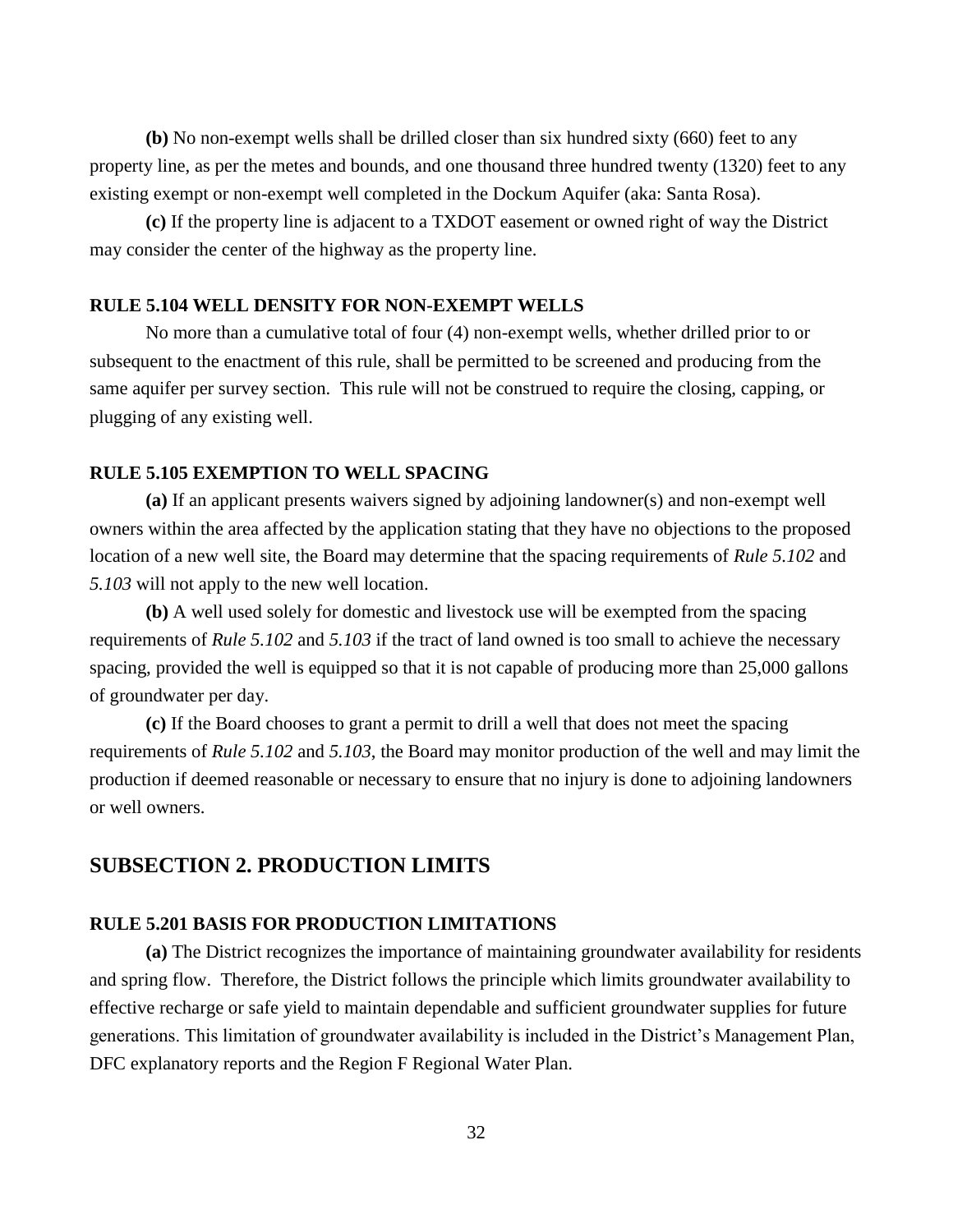**(b)** Production shall be limited, as set forth in *Rule 5.202*, and to the extent necessary to ensure that the groundwater is put to a beneficial, non-wasteful use. However, in order to accomplish the purposes of Texas Water Code Chapter 36 and achieve the stated purposes and goals of the District, including managing the sustainability of the aquifers and preventing significant, sustained water-level declines within the aquifers, and achieving the adopted Desired Future Conditions, the Board reserves the right to amend this section in the future to establish any production limits necessary on new or existing permits. All permits are issued subject to any future production limits adopted by the District.

## **RULE 5.202 PRODUCTION LIMITS**

Pending collection of additional hydrogeologic and other scientific data, production is not limited, except to the extent necessary to ensure that the groundwater is put to a beneficial, nonwasteful use. However, in order to accomplish the purposes of Texas Water Code Chapter 36, and achieve the stated purposes and goals of the District, including managing the sustainability of the aquifers, preventing significant, sustained water-level declines within the aquifers to achieve the adopted DFC and to maintain spring flow, the Board reserves the right to amend this section in the future to establish any production limits necessary on new or existing permits. All permits are issued subject to any future production limits adopted by the District.

## **RULE 5.203 MODIFYING OR AMENDING MAXIMUM PRODUCTION**

**(a)** If the District determines that significant, sustained water-level declines are occurring within a certain geographic area of the District, the Board reserves the right to modify or amend existing permits within the area by limiting production in order to re-establish reasonably sustainable water levels in the area. The District shall provide reasonable notice and opportunity for a hearing before modifying or amending a permit.

**(b)** The District reserves the right to adopt production limits on new and existing wells across the entire geographic extent of the District or within a particular geographic area as necessary for achieving the District's adopted Desired Future Conditions.

## **SECTION 6. DEPOSITS AND FEES**

#### **RULE 6.101 DEPOSITS**

**(a)** The Board may establish by resolution a schedule of deposits.

**(b)** Each application for a permit to drill or operate a non-exempt well shall be accompanied by a deposit in the amount determined by the Board by resolution, order, or rule. The deposit shall be returned to the applicant by the District if: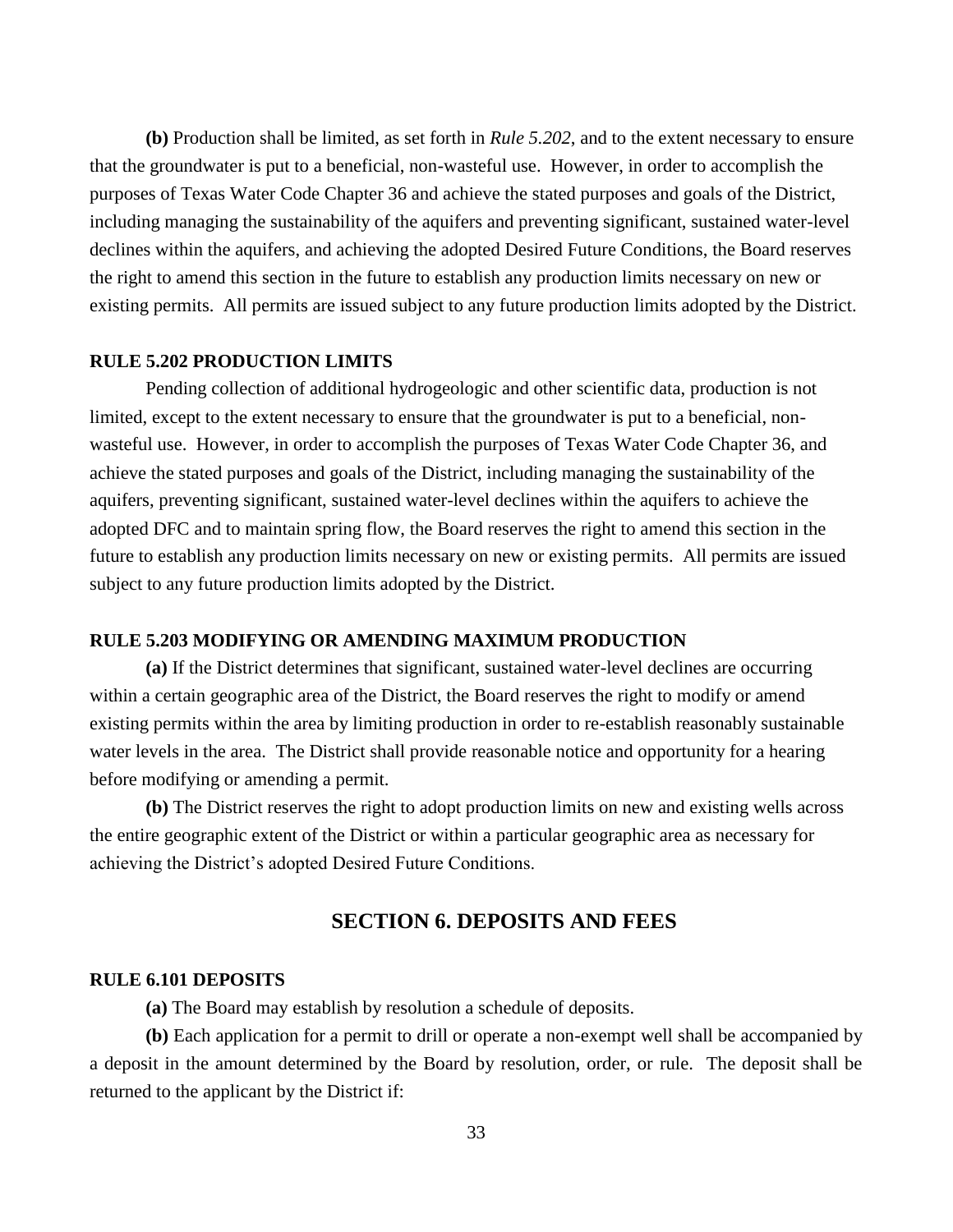(1) the application is denied;

(2) if the application is granted, upon receipt of all drillers' well reports and plugging reports for all wells drilled under the permit along with the completed registration form including the pump HP pump discharge size, and pump yield (GPM) for the completed well; or

(3) if the permit location is abandoned without having been drilled, upon return and surrender of the permit marked **"Abandoned"** by the applicant.

**(c)** All deposits shall become the property of the District if the appropriate registration form, drillers' well report and/or plugging reports, or abandoned permit is not returned to the District within **six (6) months** from the approval date of the permit. Refund checks shall be void if not cashed within 90 days of issue and the deposit shall become the property of the District.

## **RULE 6.102 ADMINISTRATIVE FEES**

The Board may establish by resolution a schedule of administrative fees, such as fees for processing of applications and for services provided outside the District. The Board will attempt to set fees at an amount that does not unreasonably exceed the cost to the District of performing the function for which the fees are charged.

## **RULE 6.103 WATER EXPORT FEE**

As authorized by Texas Water Code §36.122 , as amended, entities transporting water outside of the boundaries of the District are subject to a water export fee using one of the following methods:

**(a)** a fee negotiated between the District and the transporter; or

**(b)** a rate not to exceed 2.5 cents per thousand gallons of water transported out of the District; or the equivalent of District's tax rate per \$100 valuation, per thousand gallons of water, whichever is greater.

## **SECTION 7. DRILLING, COMPLETING, CAPPING, AND PLUGGING**

## **SUBSECTION 1. WELL DRILLERS AND PUMP INSTALLERS**

#### **RULE 7.101 PERSONS AUTHORIZED TO DRILL WELLS AND INSTALL PUMPS**

**(a)** Only persons who are licensed water well drillers and/or licensed commercial pump installers, in good standing with the Department of Licensing and Regulation, Texas Water Well Drillers Board, Title 16 Texas Administrative Code, Chapter 76, as amended, *or persons exempt* under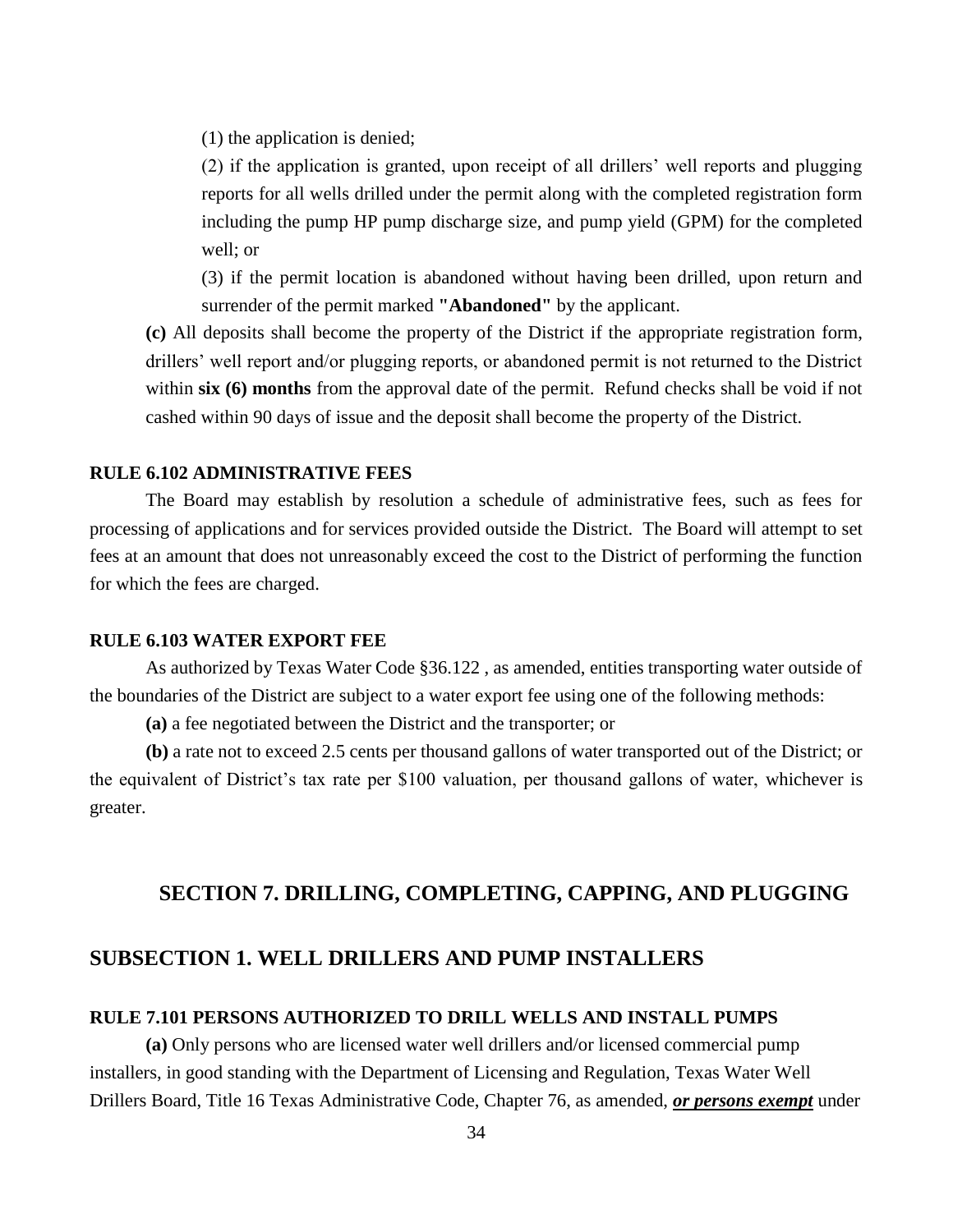Title 16 Texas Administrative Code §76.30, as amended, are allowed to either drill water wells or perform work on pumps or irrigation systems within the District.

**(b)** Individual landowners who are not required to be licensed may drill water wells on their property provided that:

(1) the wells are completed according to State and District completion requirements;

(2) well reports are completed and submitted to the District within sixty (60) days of completion of the well; and,

(3) well registration forms are properly completed and filed with the District.

## **RULE 7.102 RESPONSIBILITY TO COVER OR CAP NEWLY DRILLED WELL**

**(a)** It shall be the responsibility of the driller of a newly drilled well to place a cover or cap over the boring or casing that is not easily removable, if the well is to be left unattended without a pump installed. It shall be the responsibility of the pump installer to place a cap over the casing that is not easily removable if the well is to be left unattended with the pump removed in accordance with Texas Department of Licensing and Regulation, Title 16, Texas Administrative Code §76.72, as amended.

**(b)** Any licensed person who knowingly violates this rule, the State statutes, or the Water Well Drillers and Pump Installers rules, may be subject to an administrative penalty, reprimand, or suspension or revocation of their license by the Texas Commission of Licensing and Regulation or any subsequent agency with jurisdiction thereof.

## **RULE 7.103 RESPONSIBILITY TO SUBMIT WELL REPORT AND PREREGISTRATION APPLICATION**

**(a)** It shall be the responsibility of the well driller to submit a copy of the completed Well Report to the District within 60 days of completion or cessation of drilling, deepening, or otherwise altering an exempt or non-exempt well in accordance with Texas Department of Licensing and Regulation, Title 16, Texas Administrative Code §76.70, as amended.

**(b)** It shall also be the responsibility of the well driller to submit, or ensure that the landowner/lessee has submitted, a preregistration application (Notice of Intent to Drill) for approval prior to drilling any well in the District in compliance with *Rule 3.102 Preregistration for all New Wells*.

**(c)** Any licensed person who violates this rule is subject to enforcement of these rules as stated in *Section 10 Enforcement*.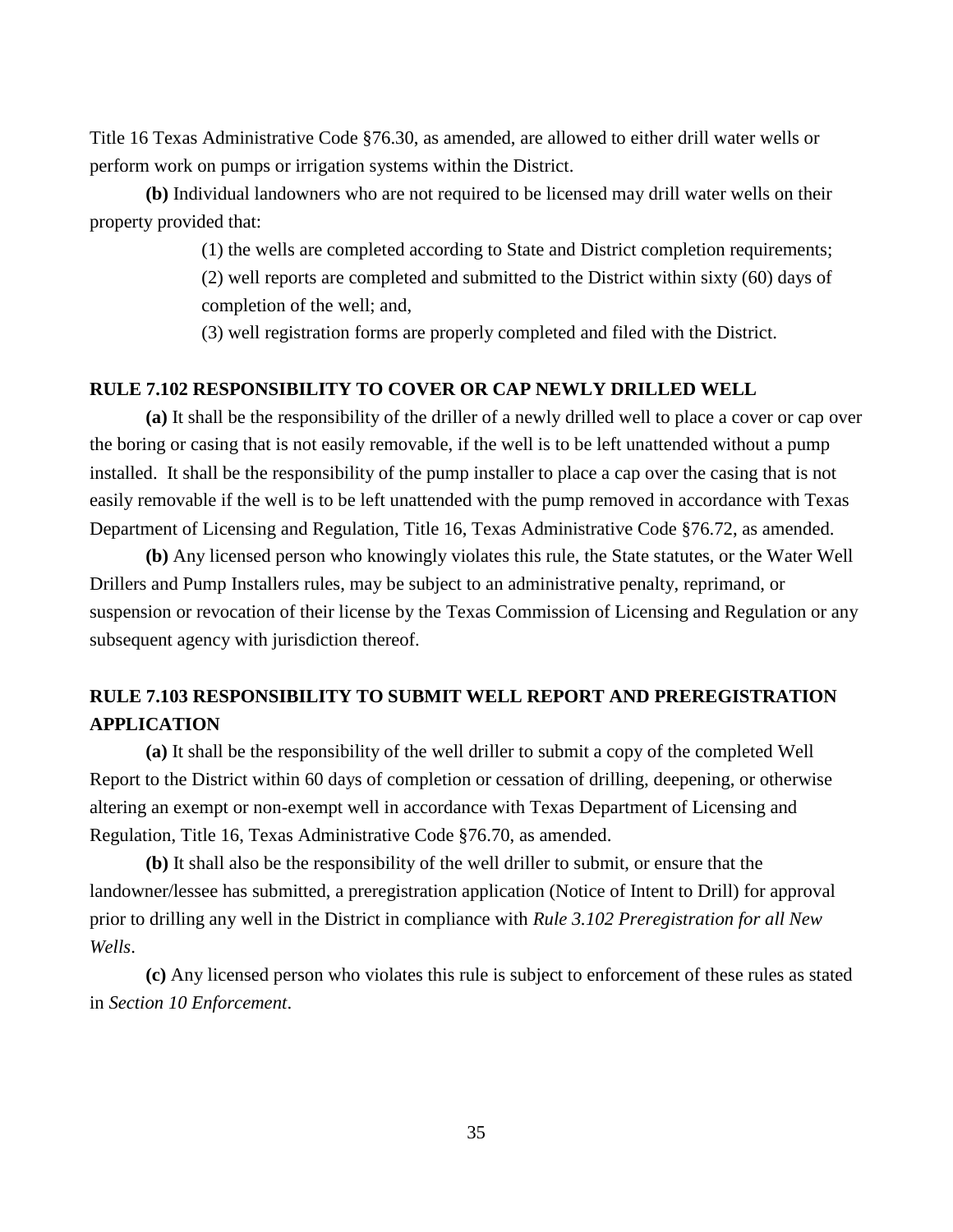## **SUBSECTION 2. CAPPING AND PLUGGING OF WELLS**

## **RULE 7.201 OPEN WELLS TO BE PLUGGED OR CAPPED**

**(a)** The District may require the owner or operator/lessee of any land within the District upon which is located any open or uncovered well to plug or cap the same as set forth below and in accordance with Texas Water Code §36.118(a) and Title 16 Texas Administrative Code § 76.72, as amended, except when the well is in actual use.

**(b)** A non-deteriorated well which contains casing in good condition and is beneficial to the owner or operator/lessee shall be closed or capped with a covering capable of preventing surface pollutants from entering the well and sustaining weight of not less than four hundred (400) pounds and constructed in such a way that the covering cannot be easily removed by hand.

**(c)** Officers, agents and employees of the District are authorized to serve or cause to be served notice upon any owner or operator/lessee of a well in violation of this rule, thereby requesting such owner and/or operator/lessee to close or cap such well with a covering in compliance herewith.

## **RULE 7.202 PLUGGING OF ABANDONED OR DETERIORATED WELLS**

**(a)** It is the responsibility of the owner or operator/lessee of land to plug or have plugged a well that is deteriorated or abandoned in accordance with Title 16 Texas Administrative Code, Water Well Drillers and Water Well Pump Installers §76.72, as amended.

**(b)** A well that does not penetrate any undesirable water zone(s) and is deteriorated or abandoned shall be plugged in accordance with the following specifications:

(1) all removable casing shall be removed from the well;

(2) any existing surface completion shall be removed;

(3) the entire well shall be pressure filled via a tremie pipe with cement from the bottom up to the surface;

(4) in lieu of the procedure in *(b)(3)* of this section, the well shall be pressure filled via a tremie tube with clean bentonite grout of a minimum 9.1 pounds per gallon weight followed by a cement plug extending from the land surface to a depth of not less than two (2) feet, or if the well to be plugged has one hundred 100 feet or less of standing water the entire well may be filled with a solid column of 3/8 inch or larger granular sodium bentonite hydrated at frequent intervals while strictly adhering to the manufacturers' recommended rate and method of application. If a bentonite grout is used, the entire well from not less than two (2) feet below land surface may be filled with the bentonite grout. The top two (2) feet above any bentonite grout or granular sodium bentonite shall be filled with cement as an atmospheric barrier.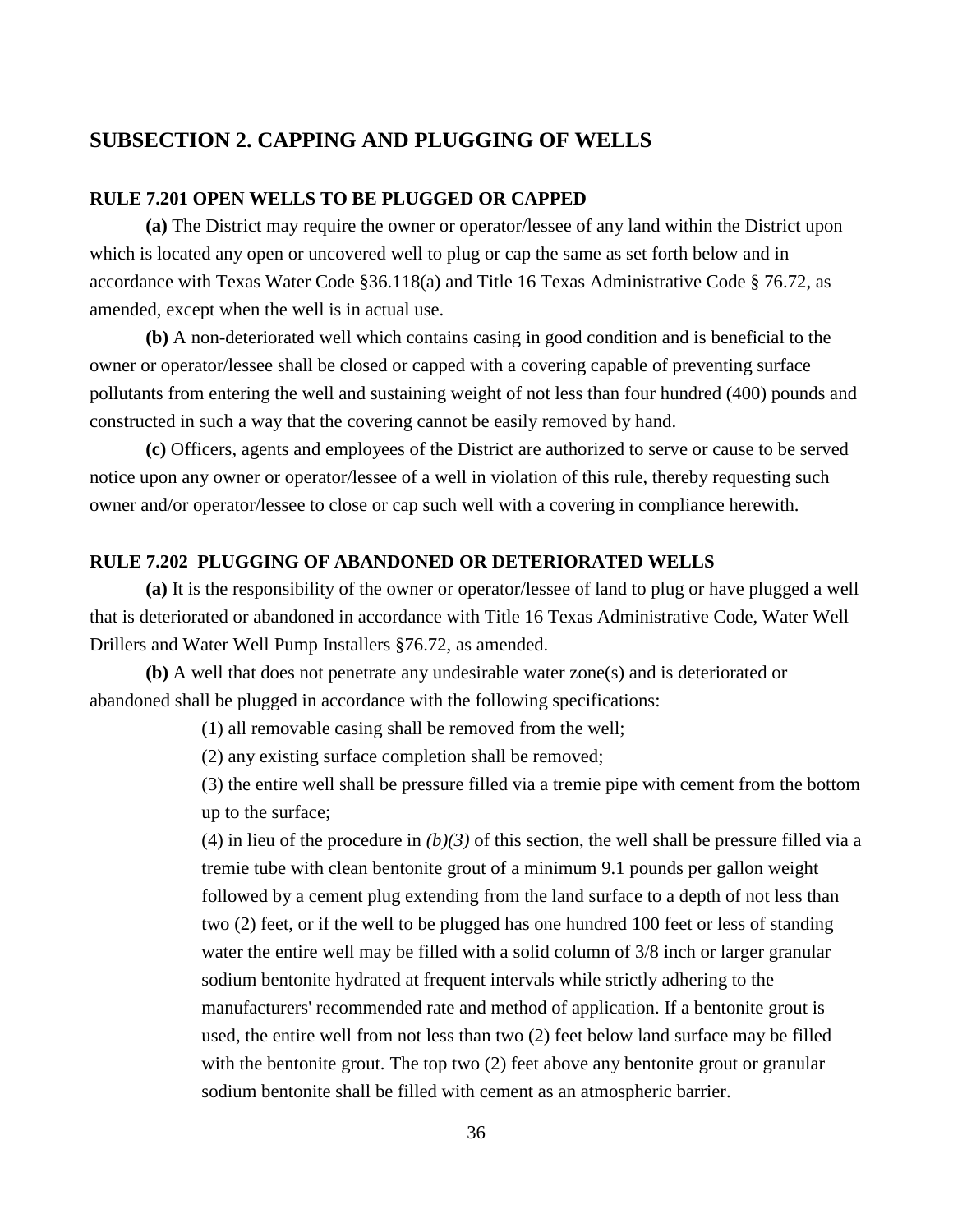**(c)** A well that does penetrate any undesirable water zone(s) and is deteriorated or abandoned shall be plugged as in *(b)* above with the following additional specification:

> (1) Undesirable water or constituents shall be isolated from the fresh water zone(s) with cement plugs and the remainder of the wellbore filled with neat cement or clean bentonite grout of a minimum 9.1 pounds per gallon weight followed by a cement plug extending from land surface to a depth of not less than two (2) feet.

**(d)** Officers, agents and employees of the District are authorized to serve or cause to be served notice upon any owner or operator of a well in violation of this rule, thereby requesting such owner and/or operator/lessee to plug such well permanently with a covering in compliance herewith.

## **RULE 7.203 FAILURE TO COMPLY WITH CAPPING OR PLUGGING RULES**

**(a)** In the event any owner or operator/lessee fails or refuses to comply with the request to either close, cap or plug a well(s) within thirty (30) days, a written notice shall be delivered to the owner or operator/lessee of said well(s) either by certified mail or by priority mail with confirmation of delivery requesting compliance with the rule within ten (10) days of receipt of the written notice.

**(b)** If, after the ten (10) day period, an inspection of the well or wells reveals that the owner or operator/lessee has not complied with the request or refuses to close, cap or plug a well, any employee, person, firm, or corporation employed by the District may go upon said land, as authorized by Texas Water Code §36.118(c), as amended, and close, cap or plug said well safely and securely, in accordance with this section and Title 16 Texas Administrative Code, Water Well Drillers and Water Well Pump Installers §76.72, as amended.

### **RULE 7.204 LIEN FOR RECOVERY OF EXPENSES INCURRED BY THE DISTRICT**

**(a)** Reasonable expenses incurred by the District in closing, capping, or plugging a well pursuant to Texas Water Code §36.118 (d) and (e), as amended, constitute a lien on the land on which the well is located.

**(b)** The District shall perfect the lien by filing in the Irion County Official Public Records an affidavit, executed by any person conversant with the facts, stating the following:

(1) the existence of the well;

(2) the legal description of the property on which the well is located;

(3) the approximate location of the well on the property;

(4) the failure or refusal of the owner or operator/lessee, after notification, to close, cap or plug the well within ten (10) days after the notification;

(5) the closing, capping or plugging of the well by the District, or by an authorized agent, representative, or employee of the District; and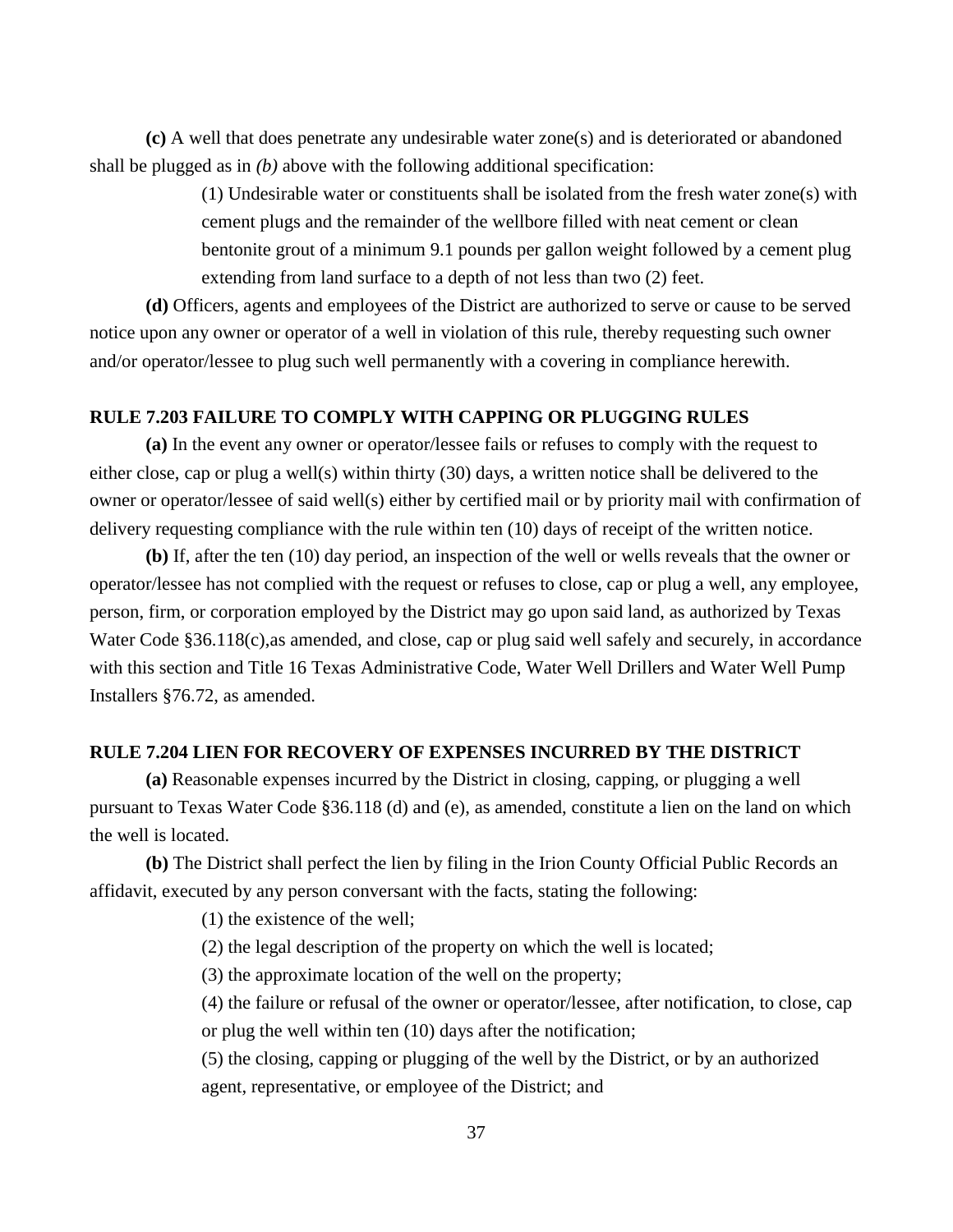(6) the expense incurred by the District in closing, capping or plugging the well.

## **SUBSECTION 3. STANDARDS AND RESPONSIBILITIES**

#### **RULE 7.301 WELL DRILLING, COMPLETION, CAPPING AND PLUGGING**

**(a) Location and Standards of Completion for Wells.** New wells shall be located (spaced) and completed in accordance with the provisions of *Section 5 Well Spacing and Production Limits* of these rules and the Texas Department of Licensing and Regulation, Title 16, Texas Administrative Code §76.100, Locations and Standards of Completion for Wells, as amended.

**(b) Responsibilities of the Well Driller and Owner/Operator/Lessee.** All well drillers, landowners, or operator/lessees drilling their own wells, and persons having a well drilled, deepened, or altered shall adhere to the provisions of these Rules and Texas Department of Licensing and Regulation, Title 16, Texas Administrative Code §76.72, Responsibilities of the Licensee and Landowner--Well Drilling, Completion, Capping and Plugging, as amended.

**(c) Reporting Undesirable Water or Constituents.** All well drillers, landowners, or operator/lessees drilling their own wells shall adhere to the provisions of these Rules and Texas Department of Licensing and Regulation, Title 16, Texas Administrative Code §76.71 Responsibilities of the Licensee-Reporting Undesirable Water or Constituents, as amended.

**(d) Standards of Completion for Water Wells Encountering Undesirable Water or Constituents.** If a water well driller, landowner or operator/lessee drilling his/her own well, knowingly encounters undesirable water or constituents and the well is not plugged or made into a completed monitoring well, the driller, landowner or operator/lessee shall complete the well in accordance with Texas Department of Licensing and Regulation, Title 16, Texas Administrative Code §76.101, Technical Requirements-Standards of Completion for Water Wells Encountering Undesirable Water or Constituents, as amended.

**(e) Standards for Wells Producing Undesirable Water or Constituents.** Wells completed to produce undesirable water shall be completed in accordance with these Rules and Texas Department of Licensing and Regulation, Title 16, Texas Administrative Code §76.102, Technical Requirements-Standards for Wells Producing Undesirable Water or Constituents, as amended.

**(f) Re-completions.** The landowner or operator/lessee shall have the continuing responsibility of insuring the integrity of the well in accordance with these Rules and Texas Department of Licensing and Regulation, Title 16, Texas Administrative Code §76.103, Technical Requirements-Re-completions, as amended.

**(g) Standards for Capping and Plugging of Wells and Plugging Wells that Penetrate Undesirable Water or Constituent Zones.** Wells must be capped and plugged in accordance with these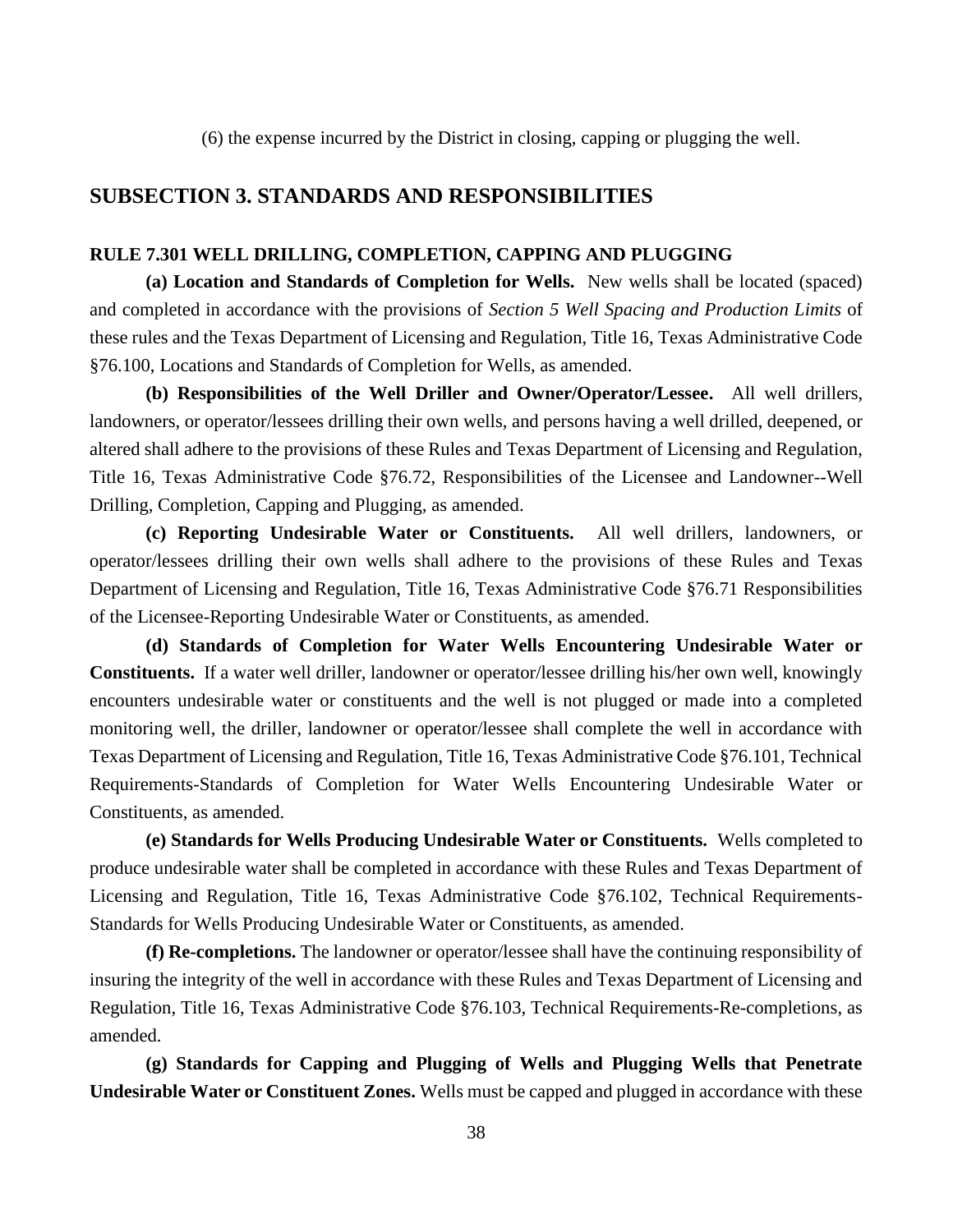Rules and Texas Department of Licensing and Regulation, Title 16, Texas Administrative Code §76.104, Technical Requirements-Standards for Capping and Plugging of Wells and Plugging Wells that Penetrate Undesirable Water or Constituent Zones, as amended.

**(h) Standards for Water Wells (drilled before June 1, 1983).** Wells drilled prior to June 1, 1983, unless abandoned, shall be grandfathered without further modification unless the well is found to be a threat to public health and safety or to water quality as described in the provisions of the Texas Department of Licensing and Regulation, Title 16, Texas Administrative Code §76.105, Technical Requirements-Standards for Water Wells (drilled before June 1, 1983), as amended. Wells found to be a threat to public health and safety or water quality shall be modified in accordance with completion, capping, or plugging standards as provided for in these Rules and Department of Licensing and Regulation, Title 16 Texas Administrative Code Chapter 76, as amended.

## **SECTION 8. CONSERVATION AND DROUGHT**

## **SUBSECTION 1. WATER CONSERVATION**

## **RULE 8.101 CONSERVATION POLICY**

**(a)** The District may implement conservation policies through various programs initiatives and incentives including but not limited to public education, technical assistance, special programs, through grants and loans from support by various local, state, and federal programs, industries, foundations, non-profits, public and private individuals, corporations, partnerships, and other interest groups that will further the District's goals of cost-effective water conservation, pollution prevention, and waste prevention.

**(b)** Each permittee and operator of an exempt well shall endeavor to utilize practices, techniques, and technologies to reduce the consumption of water, reduce loss or waste of water, improve the efficiency in the use of water, or increase the recycling and reuse of water so that sufficient water is available for future use.

## **RULE 8.102 WATER CONSERVATION PLANS**

Each permittee who is required to prepare, adopt, and implement a water conservation plan by another agency or political subdivision of the State of Texas shall submit a copy of that plan to the District for the District's files in order to assist the District in monitoring the success of water conservation efforts within the District.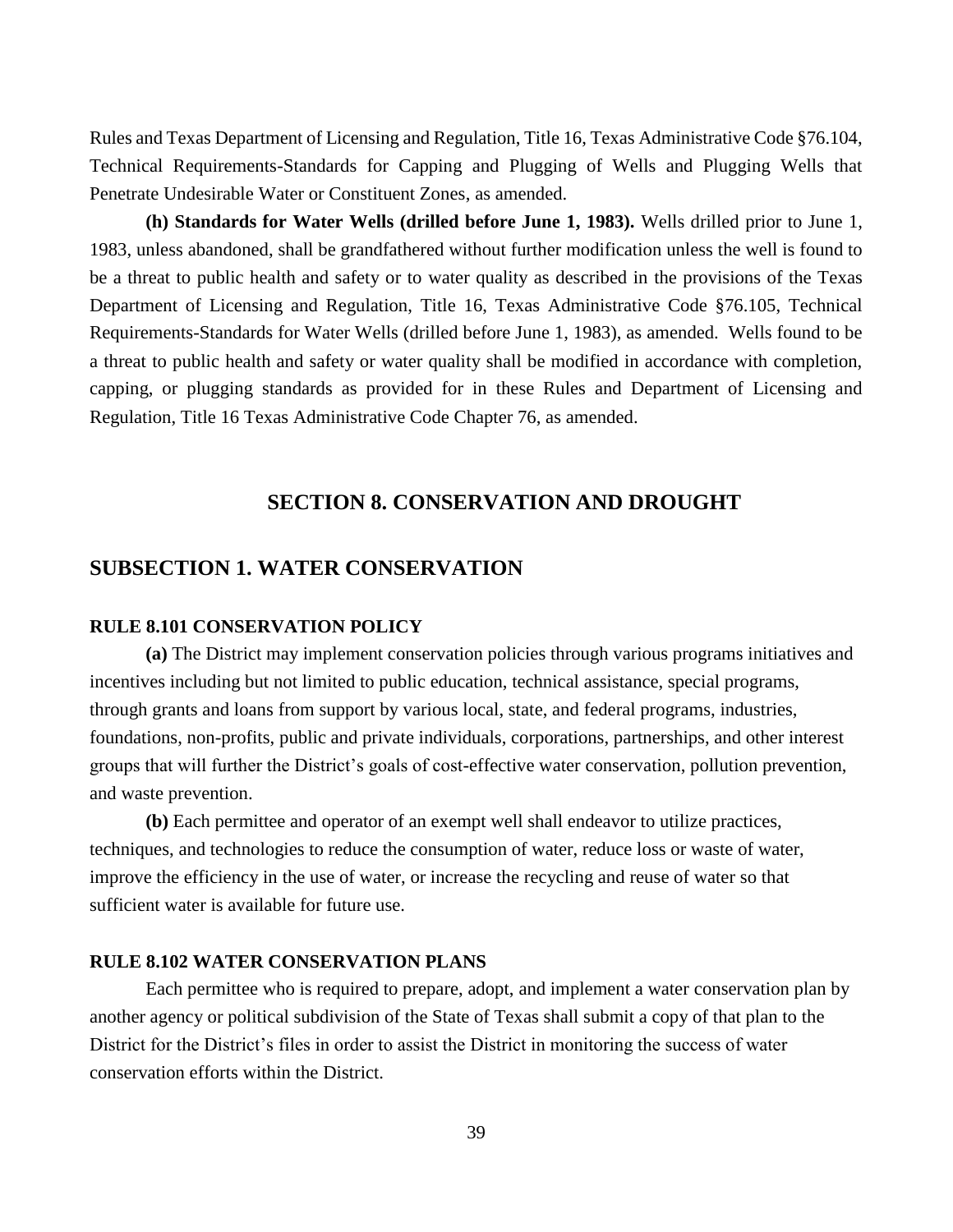## **SUBSECTION 2. DROUGHT**

## **RULE 8.201 DROUGHT CONDITION**

The District shall monitor drought and its specific stages according to the Palmer Drought Severity Index as published by the Texas Water Development Board or similar agency. The index ranges from 4 (Extremely Wet) to –4 (Extreme Drought) and takes into account hydrologic factors such as recent precipitation, evaporation, and soil moisture. When the index indicates that the District will experience severe drought conditions, the District will notify all public water suppliers within the District.

## **RULE 8.202 DROUGHT MANAGEMENT PLANS**

Each permittee who is required by another agency or political subdivision of the State of Texas to maintain a drought management plan shall submit a copy of the plan to the District for the District's files in order to assist the District in monitoring the success of drought management efforts within the District.

## **SECTION 9. MANAGED AQUIFER RECHARGE FACILITIES**

## **SUBSECTION 1. MANAGED AQUIFER RECHARGE RECOVERY PROJECTS**

## **RULE 9.101 REGISTRATION REQUIRED**

**(a)** No injection or recovery well may be drilled in any applicable aquifer for the purpose of injecting or recovering stored surface water or groundwater without first registering the well with the District.

**(b)** The managed aquifer recharge project recovery wells are subject to the permitting, spacing, and production requirements of this District if the amount of groundwater recovered from the wells exceeds the volume authorized by the commission to be recovered under the project. The requirements of this District apply only to the portion of the volume of groundwater recovered that exceeds the volume authorized by the commission to be recovered.

(1) A project operator may not recover groundwater in an amount that exceeds the volume authorized by the commission to be recovered under the project unless the project operator has obtained a permit from the District in accordance with these Rules.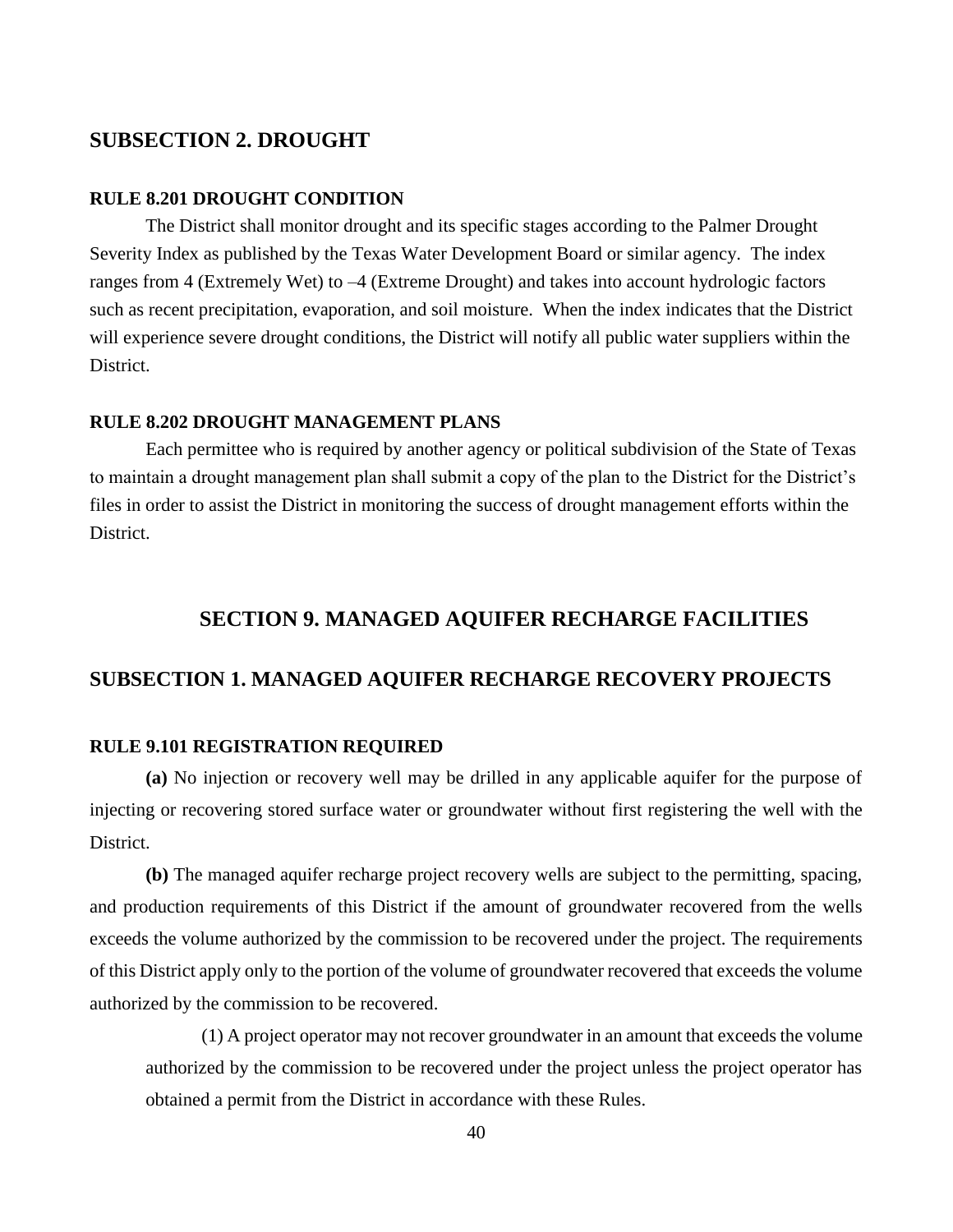(2) The permit application will be processed in accordance with these Rules.

(3) Any production fees, transportation or export fees, or surcharges of this District for groundwater recovered from a managed aquifer recharge recovery well will apply only to the amount of groundwater recovered that exceeds the volume authorized by the commission to be recovered under the project.

## **RULE 9.102 PERMIT APPLICATION REQUIREMENTS**

- **(a)** Permit application(s) shall include information required under *Rule 3.204*.
- **(b)** Additional information requirements shall include:
	- (1) a map or plat showing the injection facility and/or the recovery facility and the aquifer in which the water will be stored; and

(2) a map or plat showing the location of all water wells completed to the same aquifer within a five-mile radius of the proposed injection site.

## **SUBSECTION 2. RECHARGE FACILITIES**

## **RULE 9.201 REGISTRATION REQUIRED**

No recharge facility may be installed and/or operated without first registering with the District. After registration, it will be determined by the Board or General Manager if the project is subject to further permitting.

## **RULE 9.202 PERMIT APPLICATION REQUIREMENTS**

Permit application(s) shall include the following information:

**(a)** the name and address of the applicant;

**(b)** the name and address of the fee owner(s) of the land upon which the recharged facility will be located;

- **(c)** the legal description of the exact proposed location of the recharge facility;
- **(d)** the time schedule for construction and/or operation of the facility;

(e) the names and addresses of the property owners within one-half  $(1/2)$  mile of the proposed recharge facility location, and the location of any wells on those properties;

**(f)** a complete construction and operations plan that will include, but is not limited to, information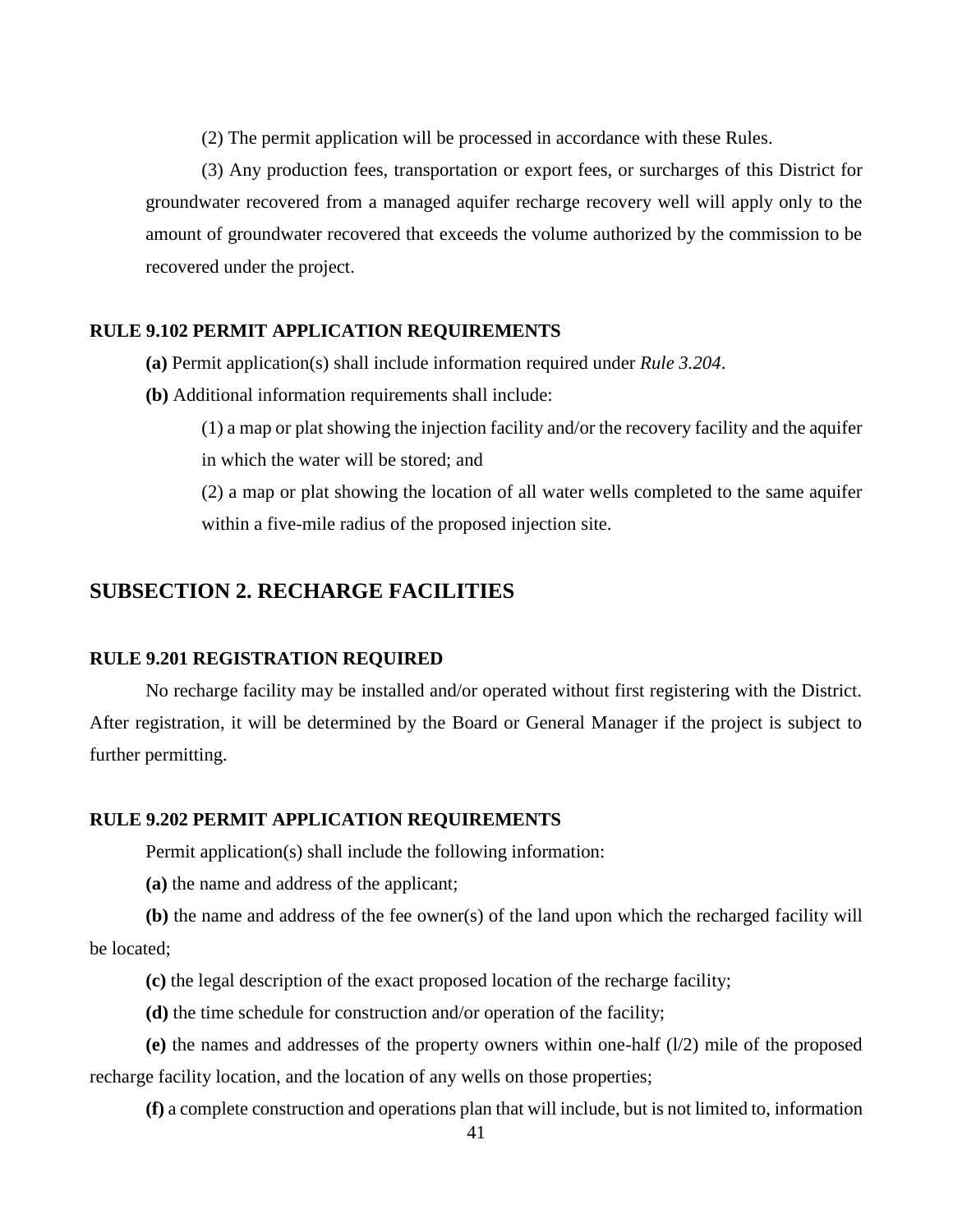as to:

- (1) a technical description of the facility to be used for recharge;
- (2) the source of the water to be recharged;
- (3) the quality of the water to be recharged;
- (4) the volume of water to be recharged;
- (5) the rate at which the water will be recharged; and
- (6) the formation into which water will be recharged;

**(g)** scientific evidence showing that the proposed operation will not:

- (1) endanger the structural characteristics of the formation receiving the recharged water; and,
- (2) cause pollution; or
- (3) cause waste.

## **RULE 9.203 PERMIT CONDITIONS**

**(a)** The Board shall consider the following permit conditions

(1) whether the introduction of water into the aquifer will alter the physical, chemical, or biological quality of native groundwater to a degree that would render the groundwater produced from the aquifer harmful or detrimental to people, animals, vegetation, or property, or require treatment prior to beneficial use;

(3) the location and depth of the aquifer; and,

(4) the ability of the permittee to determine the compatibility of the recharge water with the resident water and monitor the impact on the aquifer.

**(b)** The Board may include any permit conditions necessary to ensure the safety, quality, and quantity of groundwater available for withdrawal by other well owners.

**(c)** Violation of any permit condition may result in cancellation of the permit, civil penalties, or both.